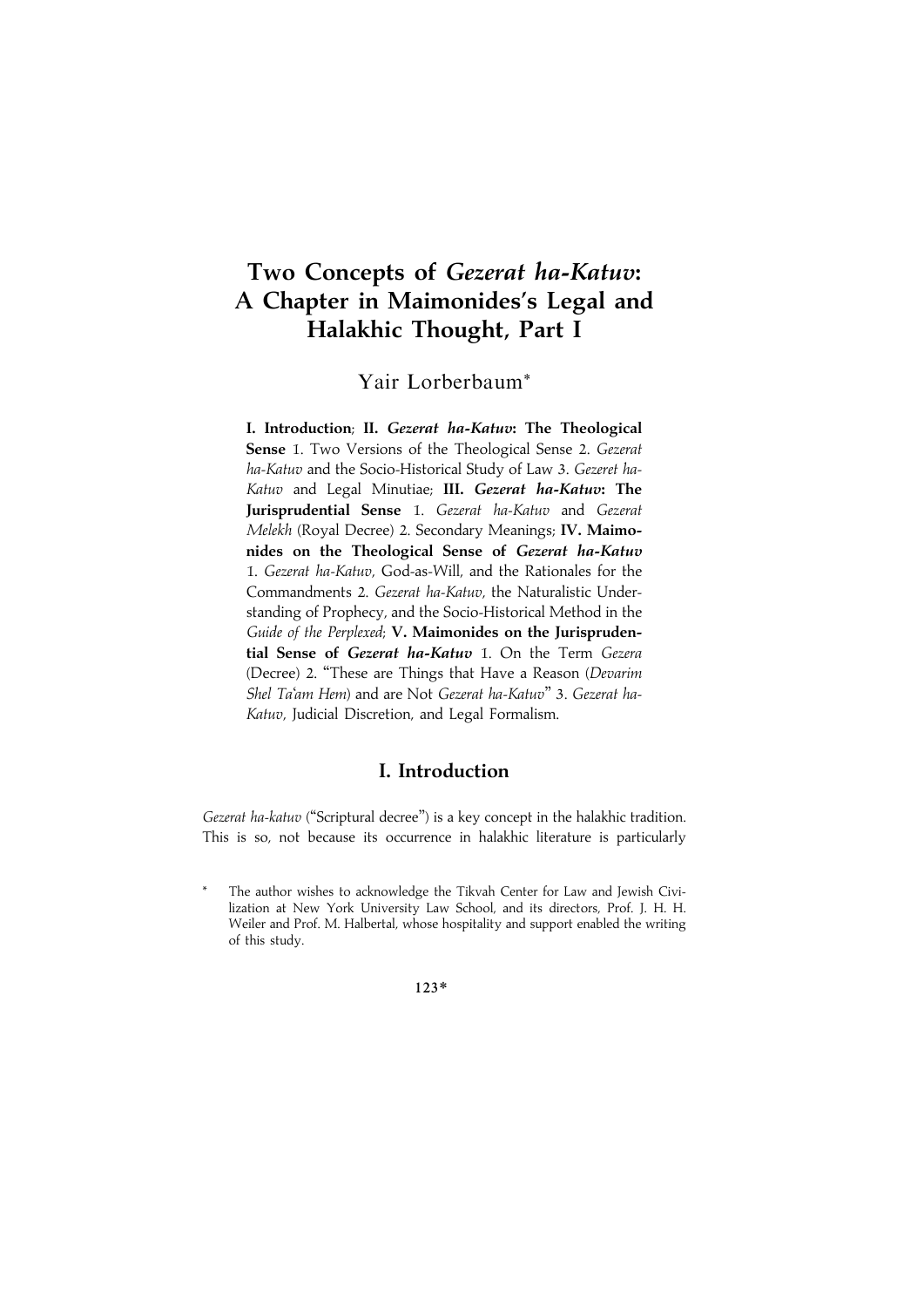#### Yair Lorberbaum 124\*

widespread – its appearance in talmudic literature and in Maimonidean writings is in fact relatively limited – but because of the theological and halakhic significance associated with it. Indeed, gezerat ha-katuv constitutes a kind of crux, at which basic philosophical and jurisprudential concepts and issues encounter one another. Hence, examination of its meaning and purpose may well reveal the underlying patterns of theological thinking and legal philosophy underlying the halakha. Moreover, the changes in meaning of this term in halakhic works during various periods may be indicative of the changes which took place in the deep structures of halakhic discourse throughout the generations.

The central goal of the present study is to analyze the meaning and manner of functioning of the term gezerat ha-katuv in Maimonides's Mishneh Torah. The discussion of its occurrences in the Code will be presented against the background of its meaning and purpose in talmudic literature, on the one hand, and in light of the manner in which it was understood both by Maimonides's commentators and by other halakhists, on the other.

Underlying the interpretation to be proposed below is a distinction between two basic senses of gezerat ha-katuv. The first will be referred to as the theological meaning, the second as the jurisprudential and/or halakhic sense. In its theological sense, gezerat ha-katuv indicates a mitzvah or halakha for which there is no rationale or whose rationale is unknown. I refer to this sense as ''theological'' because it is rooted in the view that the source of those commandments that are understood as gezerat ha-katuv lies in the absolute free will of the Divine or in His transcendent wisdom. The jurisprudential or halakhic meaning of the term is rooted in the basic lexical or philological meaning of the term, i.e., the commanding and coercive power of ''Scripture'' (ha-katuv). In the jurisprudential sense, there is no obstacle to gezerat ha-katuv having a rationale; typically, in fact, it has a reason and purpose. The characterization of a given commandment (or halakha) as gezerat ha-katuv in this sense is independent of its rationale. Rather, it is concerned with stating that the mitzvah is imperative, an unconditional commandment of God that is rooted in His authority and power to impose obligations and prohibitions.

As has been alluded to above, there are various versions of gezerat hakatuv in the theological sense, based upon different theological outlooks, while gezerat ha-katuv in the jurisprudential sense has a number of secondary meanings rooted in different expressions of the concept of authority. Unlike the basic jurisprudential meaning of gezerat ha-katuv, which applies to all the commandments, or at least to most of them, its secondary meanings, as shall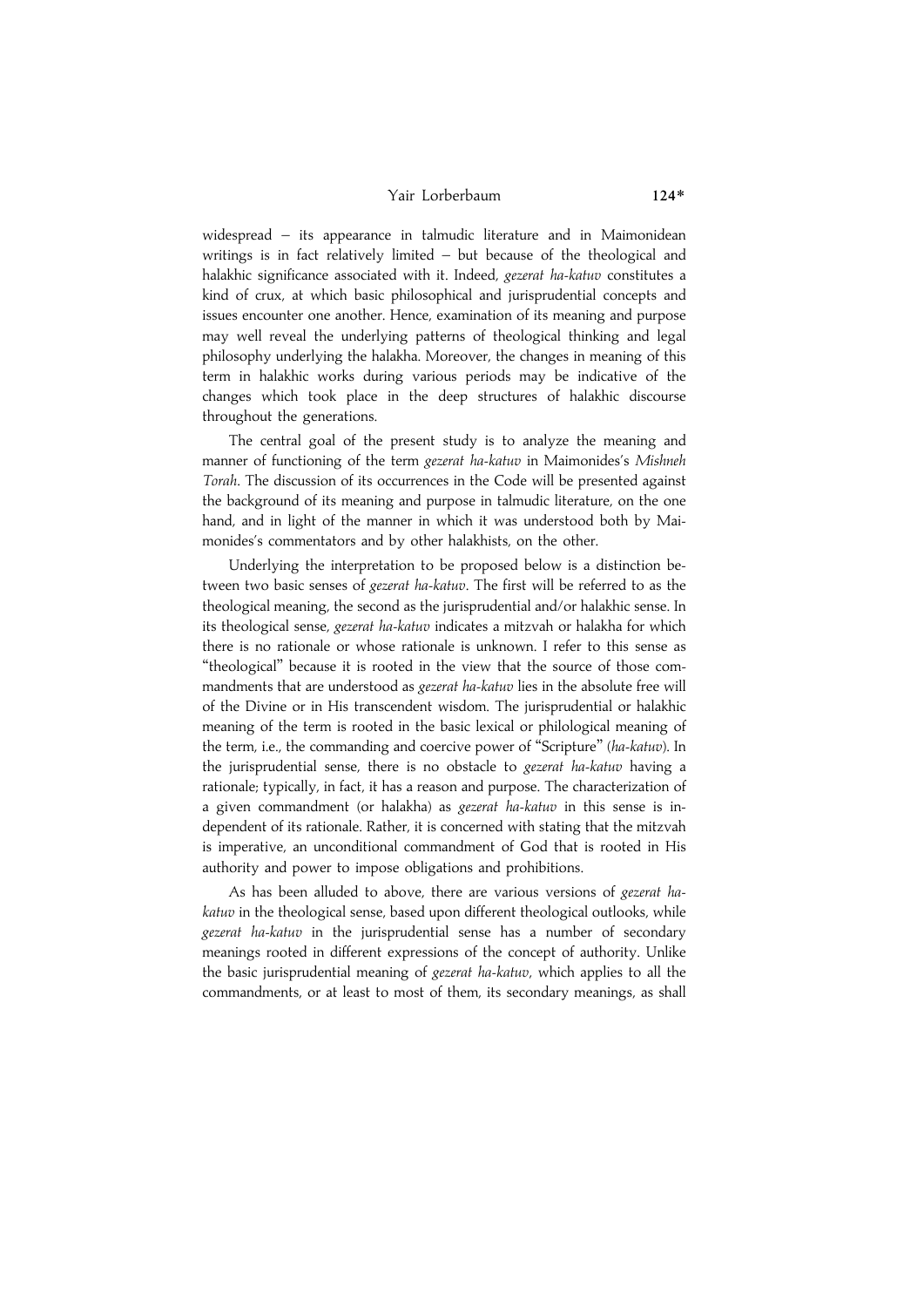be made clear throughout the length of this study, may be unique to certain specific commandments or halakhot.

In Section I of this study, I will describe these two senses of gezerat hakatuv, in their various versions and the secondary meanings derived therefrom. Within this framework I will discuss conceptual, theological, political, jurisprudential, and hermeneutical questions raised by the term, in both of its senses. The conceptual-theological and jurisprudential-halakhic discussion of these senses will be presented in two contexts. The first context will be general and abstract, while the second one will be Maimonidean.

In Section II below, I will distinguish between two versions of the theological meaning of gezerat ha-katuv: that of God's hidden wisdom, according to which the rationales for the commandments, or at least a portion of them, are beyond the powers of human comprehension; and that of God as a pure and absolute free will, according to which the commandments are without any rationale whatsoever. Further on in this Part, I will distinguish between the assumptions underlying the theological meaning of gezerat ha-katuv, in both its versions, and the assumptions that guide critical-historical scholarship of legal corpora and systems, according to which gezerat ha-katuv-without-a-reason is inexplicable. In the final part of Section II, I will distinguish between laws lacking in rationale for theological reasons, and laws without rationale for other reasons, such as ''arbitrary'' details of the law which were fixed in a particular way but could have been fixed differently; and between ''laws lacking in rationale" and those laws whose "reasons" are irrational.

In Section III, I will present a general conceptual discussion of the jurisprudential sense of gezerat ha-katuv. I will begin with its relation to the term gezerat melekh, "royal decree," which is widespread in halakhic literature, and the differences between them. Further on, I will present the secondary meanings of gezerat ha-katuv in the jurisprudential sense, and explain that it is possible for them to apply to certain halakhot, but not necessarily to all of them.

In Section IV, I will describe the Maimonidean analysis of gezerat ha-katuv in the theological sense. In Guide of the Perplexed, Maimonides suggests a unique and elaborated version of this sense, rooted in the view that the essence of the divine is absolute free will, from which are derived all of his actions. God's will is free of any exigencies, including those of the intellect, and therefore the commandments have no rationale whatsoever. This view, whose source is found in the Muslim Kalaam and was adopted by ''men of speculation among the adherents of the Law," is one of the foci of the discussion of rationales of the commandments in the Guide. Maimonides describes it only to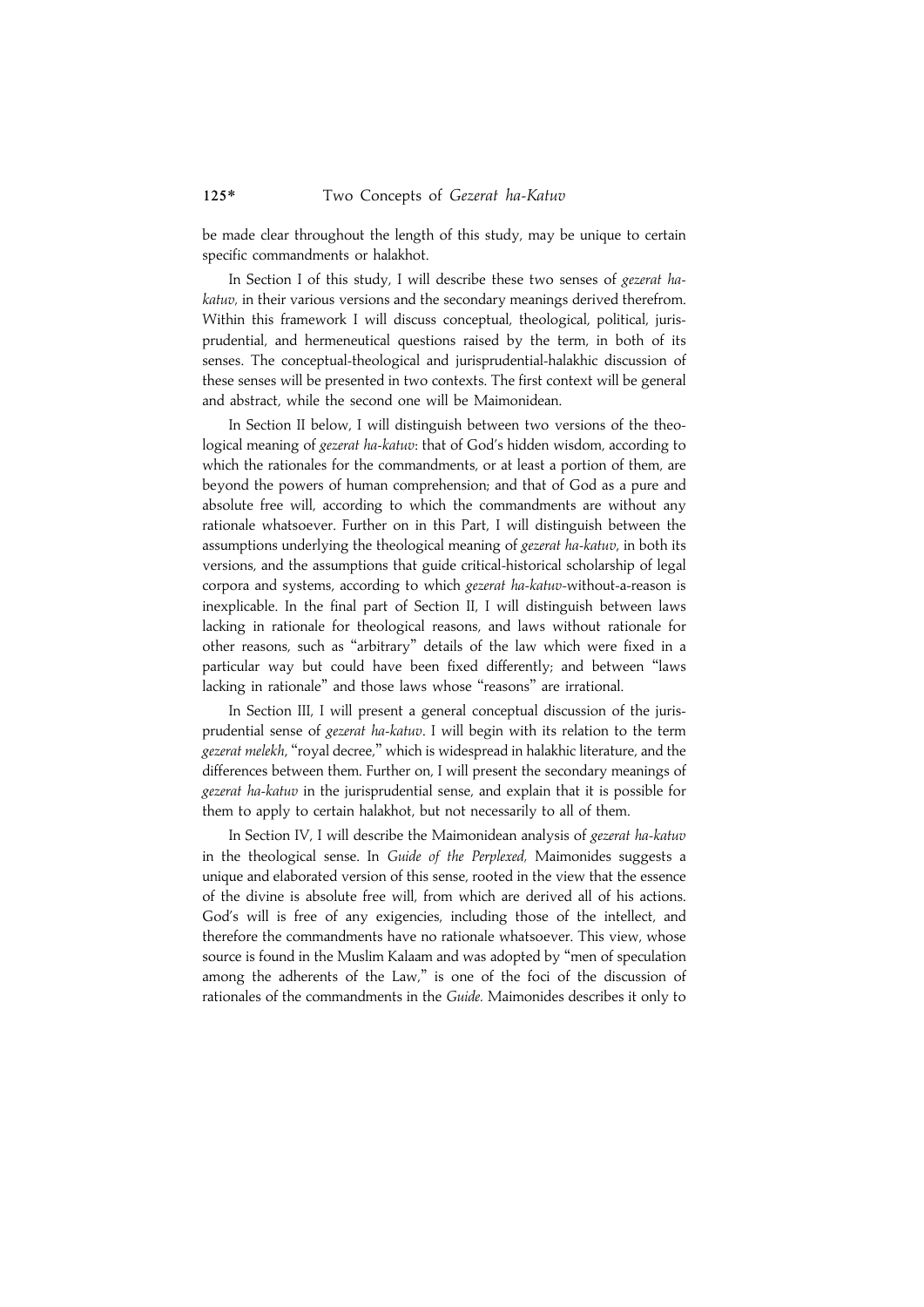#### Yair Lorberbaum 126\*

reject it contemptuously. The view that the commandments are ''Scriptural decrees without any purpose'' reflects, in his opinion, intellectual frailty, and is even a symptom of ''mental illness.'' The essence of God, according to Maimonides, is intellect, from which there also derive the commandments, and they all have reason and purpose.

Further on in Section IV, I shall note the relationship between Maimonides's assertion that the commandments are ''drawn after wisdom'' and his naturalistic view of prophecy as an intellectual abundance that flows from the Active Intellect to the prophet-philosopher, who is the perfect legislator. In the end of this Section, I shall draw a connection between these two views and the socio-historical method which he utilizes in the Guide to explain the commandments. This is the Maimonidean version of the subjects which were discussed in a more general way at the end of Section II.

In Section V, I will propose a preliminary conceptual discussion of the jurisprudential-halakhic meaning attributed by Maimonides to gezerat ha-katuv. I will begin by presenting his words regarding the term  $gezera$  – "decree." Thereafter, I will analyze one occurrence of the term gezerat ha-katuv in the Mishneh Torah, Hil. Ishut 22:2. In this halakha Maimonides juxtaposes gezerat ha-katuv with the words: "things that have a reason" (devarim shel ta'am), a connection for which I will suggest a jurisprudential conceptualization. In certain respects, this example is unique in the Code. However, as we shall see, precisely because of its exceptional character, it serves as a kind of prototype for the jurisprudential sense of gezerat ha-katuv throughout the work as a whole.

The conceptual and jurisprudential discussions of gezerat ha-katuv, in both its contexts – the general one in Sections II-III and the Maimonidean in Sections IV-V – stand on their own. Nevertheless, they are intended to lay the groundwork for the exegesis of its occurrences in the Mishneh Torah, and philosophical, jurisprudential, and historical arguments which I will attempt to derive from them. These examples will be discussed in Part II of this study.<sup>1</sup>

\*\*\*

1 Part II of this study (hereafter: 'Part II') will appear in the 2012 volume of Diné Israel. Both parts of this study are early versions of a forthcoming (Hebrew) book on the same topic (hereafter: my forthcoming book). Some of the discussions in the footnotes have been omitted in this version of the study.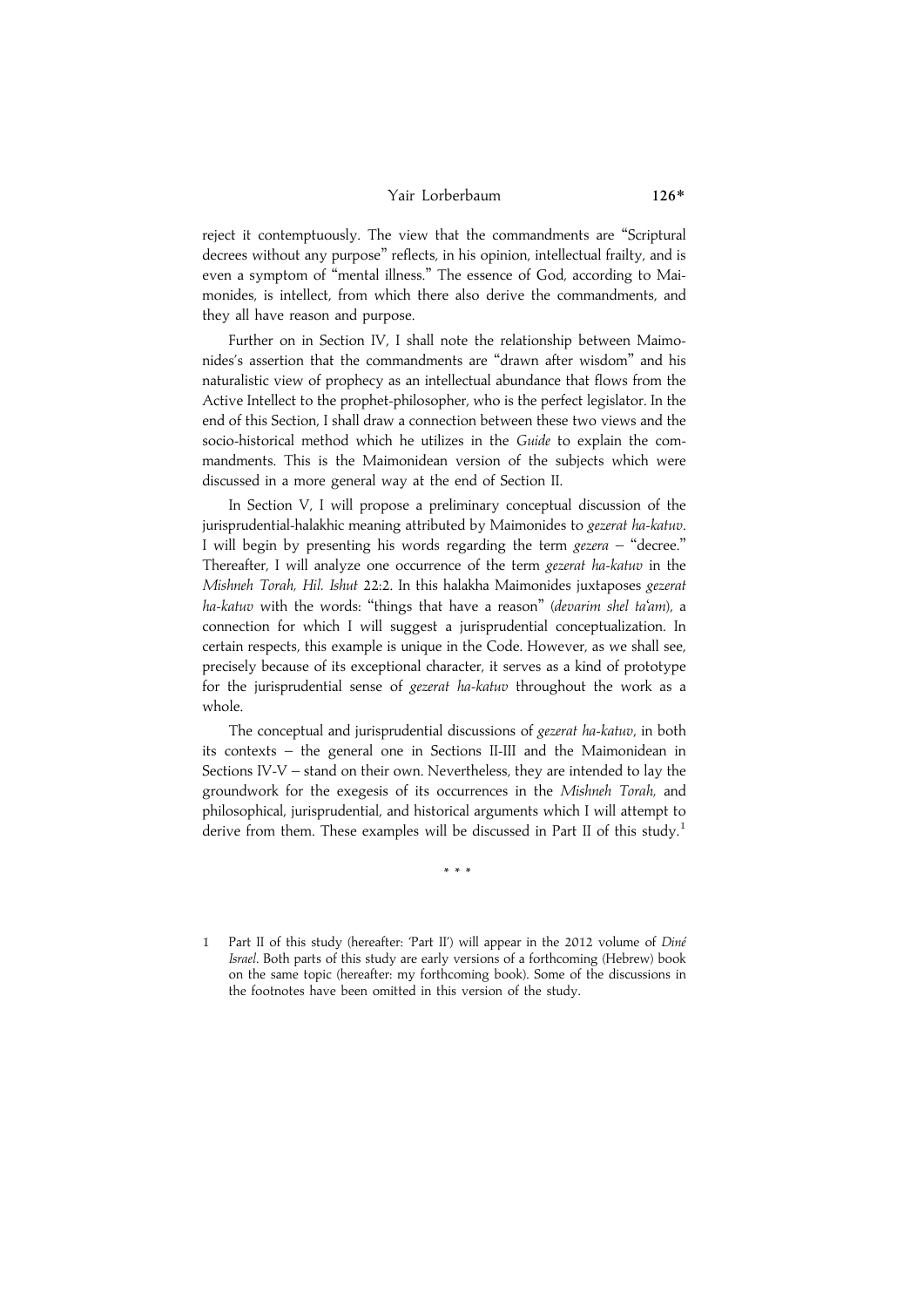To the best of my knowledge, the distinction between these two senses of gezerat ha-katuv has escaped the attention of interpreters. Among both halakhists and academic-critical scholars, the term gezerat ha-katuv has been understood according to its theological sense alone.<sup>2</sup> Hence, they have suggested a series of convoluted and forced interpretations to explain its appearances in the Talmud, and particularly in the Mishneh Torah.

Furthermore, the view that the term gezerat ha-katuv always refers to a halakha for which there is no (known) reason is not merely an exegetical error. The fixation with the theological sense of gezerat ha-katuv, and the unawareness of its jurisprudential-halakhic sense, coincided with the rise of an ''irrational'' element in halakhic discourse. The strengthening of this element is already recognizable from the generations following Maimonides, and particularly in recent generations. In Part II of this study I shall demonstrate that this tendency emerged, or was at least reinforced, under the influence of Maimonides because of his complex jurisprudential-political approach and because of his esoteric technique of writing, even in the Mishneh Torah.

# II. Gezerat ha-Katuv – The Theological Sense

The term gezerat ha-katuv, or "Scriptural decree," has two distinct senses theological and jurisprudential-political – each one of which, in turn, divides into several secondary meanings. According to this sense, the phrase gezerat ha-katuv relates to a commandment of the Torah or a halakha whose reason is not known. One version of the theological sense is that a given commandment (hereafter also: mitzvah) is considered a gezerat ha-katuv when it has no rationale and is without purpose. According to another version, a commandment labeled as a gezerat ha-katuv has a reason or rationale, but that reason or rationale is not known (and cannot be known) to human beings.

#### 1. Two Versions of the Theological Sense

The first version of the theological sense of gezerat ha-katuv is rooted in a kind of Kallamic theology, according to which the essence of God, the Creator and Lawgiver, is absolute will. This will is free of all constraints, including the constraints of reason. Thus, the source of all of God's actions, including His

<sup>2</sup> For the studies that discuss the concept of gezerat ha-katuv in Mishneh Torah (and to some extent in talmudic literature), see nn. 24 and 25 below.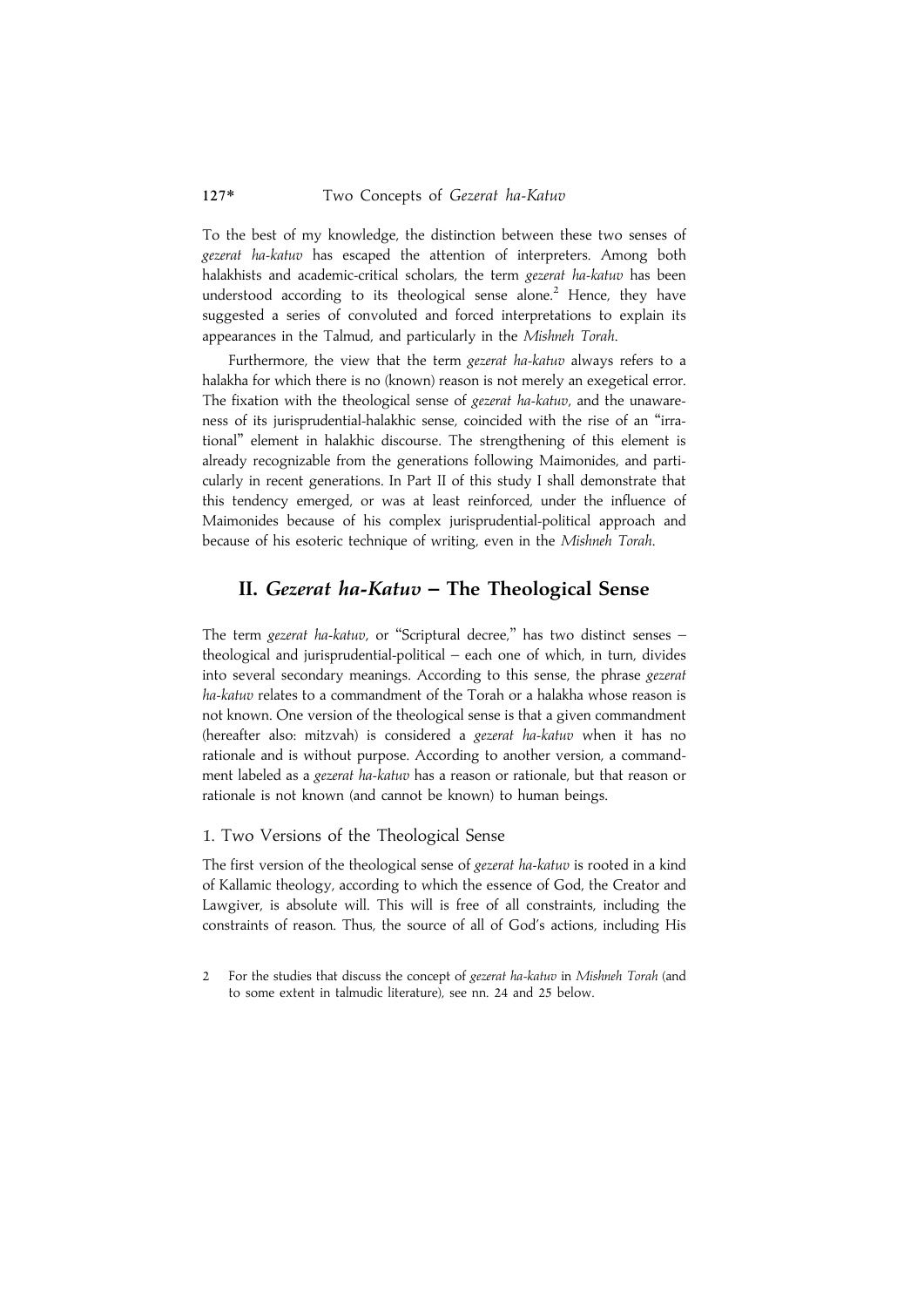#### Yair Lorberbaum 128\*

commands to human beings, is not wisdom, but rather His absolutely free will (hereafter: the version of ''God-as-will''). This theology is presented, from a critical perspective, in part III of the Guide of the Perplexed, within the frame work of the introductory, theoretical-conceptual chapters to the discussion of the rationales for the commandments (to be discussed below).

According to the second version of the theological sense of gezerat hakatuv, wisdom is the essence of God, and from it all of His acts derive. In Aristotelian terms, one might say that all of His actions, including His commandments to human beings, are done for the sake of a purpose. However, as God's perfect wisdom is beyond human apprehension, human beings are unable to truly understand God's actions, including the reasons for His commands. All that a human being can do is to obey blindly and to rely upon God that His commandments will achieve their hidden purpose (hereafter: the Hidden Wisdom version).<sup>3</sup>

According to the first version, that of God-as-will, all the commandments are, as mentioned, gezerat ha-katuv. According to this view, the rationality which we attribute to many of the *commandments*  $-$  like the rationality (i.e., regularity) which we identify within nature – is nothing but an illusion. As against that, according to the second version, that of "Hidden Wisdom," it is possible that it is only the rationale for certain specific mitzvot or halakhot that cannot be apprehended, and these alone are beyond the limits of human understanding, whereas the reason for other commandments or halakhot are known. In the wake of R. Sa'adya Gaon, commandments of the first type are referred to as shim'iyot [lit., "heard": i.e., traditional or received by hearing through revelation], while those of the second type are sikhliyot [i.e., "intellective'' or apprehended by the human intellect or reason]. According to the Hidden Wisdom version, one may also distinguish between a halakhic institution whose reason is coherent, such as the law of the rebellious son, and a particular detail thereof which is beyond our understanding, such as the rule that this law applies only to a son and not to a daughter.<sup>4</sup>

<sup>3</sup> For philosophical distinctions between these two versions, see Josef Stern, ''The Idea of a Hoq in Maimonides' Explanation of the Law," in Maimonides and Philosophy: Papers Presented at the Sixth Jerusalem Philosophical Encounter, May, 1985, ed. Shlomo Pines and Yirmiyahu Yovel (Dordrecht: M. Nijhoff Publishers, 1986), 92-130.

<sup>4</sup> This example is discussed in Part II (Mishneh Torah) and in my forthcoming book (Talmud).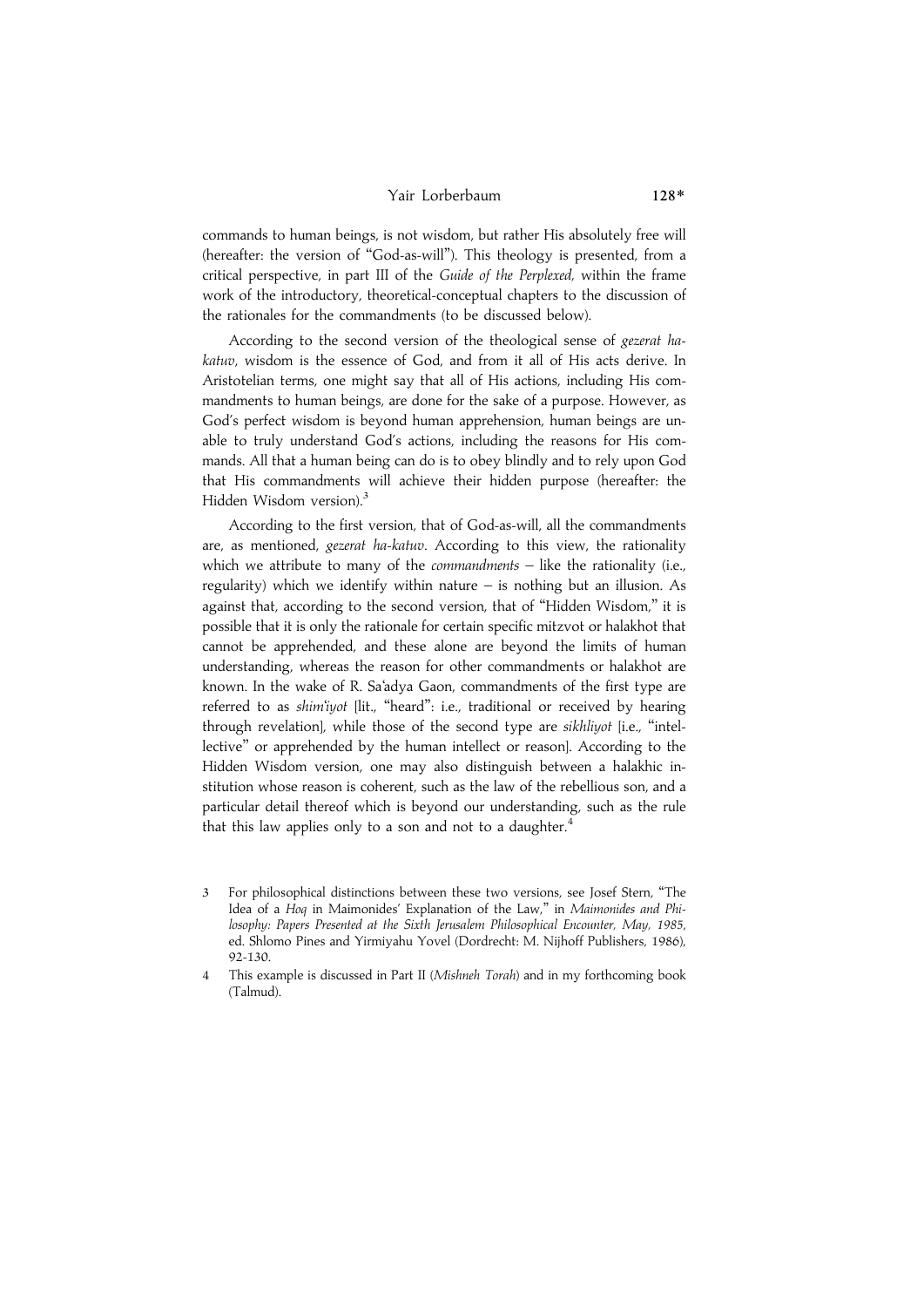The Hidden Wisdom version of the theological sense of gezerat ha-katuv can also lead to the opposite tendency, according to which the reasons attributed to the commandments, including the ''intellective'' ones, are not the entire story: there are additional, underlying reasons, deep and hidden, which cannot be known to us. This holds true, not only for the ''religious'' commandments relating to the relations between man and his God, such as the laws of Shabbat, sacrifices, purity and impurity, and the like, but also to "legal" or ''juridical'' commandments governing the relations between men, such as the laws of murder, theft, transactions, and the rules of legal documents. The quest to discover the rationales for the commandments is thus performed with the constant awareness that their known reasons are merely the ''tip of the iceberg,'' and that what we apprehend of them is only ''in accordance with human capability.'' This line of thought in relation to the commandments is an almost inevitable consequence of the concept of God as a sublime and transcendent Being, before Whom – and before Whose commandments – man is seen as having only partial apprehension (if any at all).<sup>5</sup>

In the coming section, I will suggest a number of distinctions that will assist in explicating more precisely the theological sense of gezerat ha-katuv in its various versions, which will in turn serve to elucidate the discussion that follows.

#### 2. Gezerat ha-Katuv and the Socio-Historical Study of Law

It would seem that those laws that are perceived as gezerat ha-katuv in the theological sense of God-as-will are unique to religious systems of law; these adopt, with various levels of theological sophistication, a more moderate or radical version of Kalaam theology. This theology is rooted in a law whose source is in revelation, and the God who reveals Himself therein is, as mentioned, the embodiment of pure will. In the Jewish tradition, this view is sometimes formulated in a ''thin'' version, namely, that the fulfillment of the commandments is ''obedience to the will of God.'' This line of thought, according to which legal rules and legal institutions have no reason or purpose,

5 This version of gezerat ha-katuv, and this attitude to the rationales for the commandments generally, is very widespread in the halakhic literature and, as we shall see in my forthcoming book, this has dramatic implications for several halakhic thinkers. At the same time, there are those who express this outlook in relation to the commandments merely in order to exalt them in the eyes of their readers, as a mostly rhetorical move. Thus, for example, see Maimonides, Guide III.49 (Pines, 605).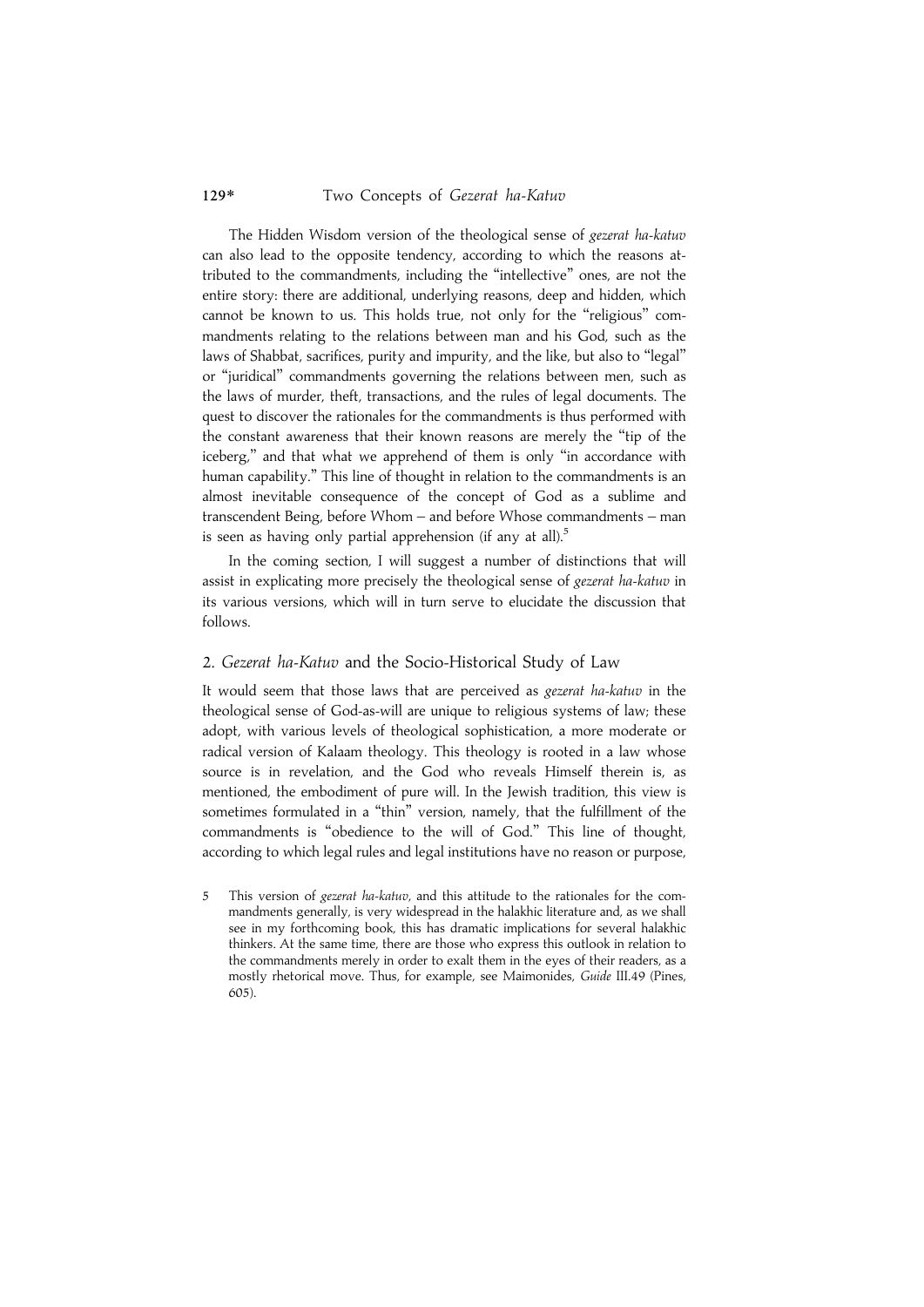#### Yair Lorberbaum 130\*

does not typically develop in secular legal systems. Such systems are based upon the assumption that all law is the work of human hands, and, as Aristotle has taught: ''Man is he who speaks and does that which leads to some purpose, be it good or bad, rational or irrational."<sup>6</sup> An act that is completely arbitrary (i.e., the fruit of pure will) is opposed to human nature. This is the case regarding recent acts of legislation, and so too in relation to laws from ancient times.

In a secular legal system it will also be difficult to find laws that are gezerat ha-katuv in the sense of the "Hidden Wisdom" approach, as human beings acting within such a framework do not generally attribute to the human legislator sublime wisdom beyond understanding. Nevertheless, it is possible that a secular system of law might develop a quasi-religious attitude toward the ''wisdom of the ancients'' or the ''insight of the founding fathers,'' which later generations are supposedly unable to comprehend.<sup>7</sup>

Similarly, the theoretical-critical ("scientific") approach taken in various research disciplines rejects outright the possibility that laws are created in totally arbitrary fashion or as the result of transcendent wisdom. The historian, the sociologist, and the anthropologist who study the laws of societies, both ancient and modern, assume that the objects of their study are human creations and, as such, were created with some particular purpose which is not beyond the ken of their understanding. It is superfluous to add that these disciplines reject theologies of revelation as an adequate explanation for the creation or formation of legal norms and bodies of law. The critical researcher assumes that even those laws of religion, whose source is attributed by its believers to God, are in fact a human creation. The same applies regarding situations in which the scholar-historian finds it difficult to find reasons for the given law being studied. But one must not confuse research difficulties stemming from lack of information, background, methodological tools, and the like with "explanations" of the type of gezerat ha-katuv in the theological sense. ''Scriptural decree'' is not a reason or explanation for the behavior of human beings. From the critical-scientific viewpoint it is seen as an explanation post factum, a kind of deus ex machina almost in the literal sense.

- 6 The formulation of Maimonides in Guide III.31 (following Aristotle).
- 7 At times it seems that such an attitude, based upon a secular, or quasi-religious version of the ''decline of the generations,'' is widespread among certain circles toward the founding fathers of the American Constitution or toward its founding moment. See Paul W. Kahn, ''Political Time: Sovereignty and the Transtemporal Community,'' Cardozo Law Review 28 (2006): 259-76, at 270-71.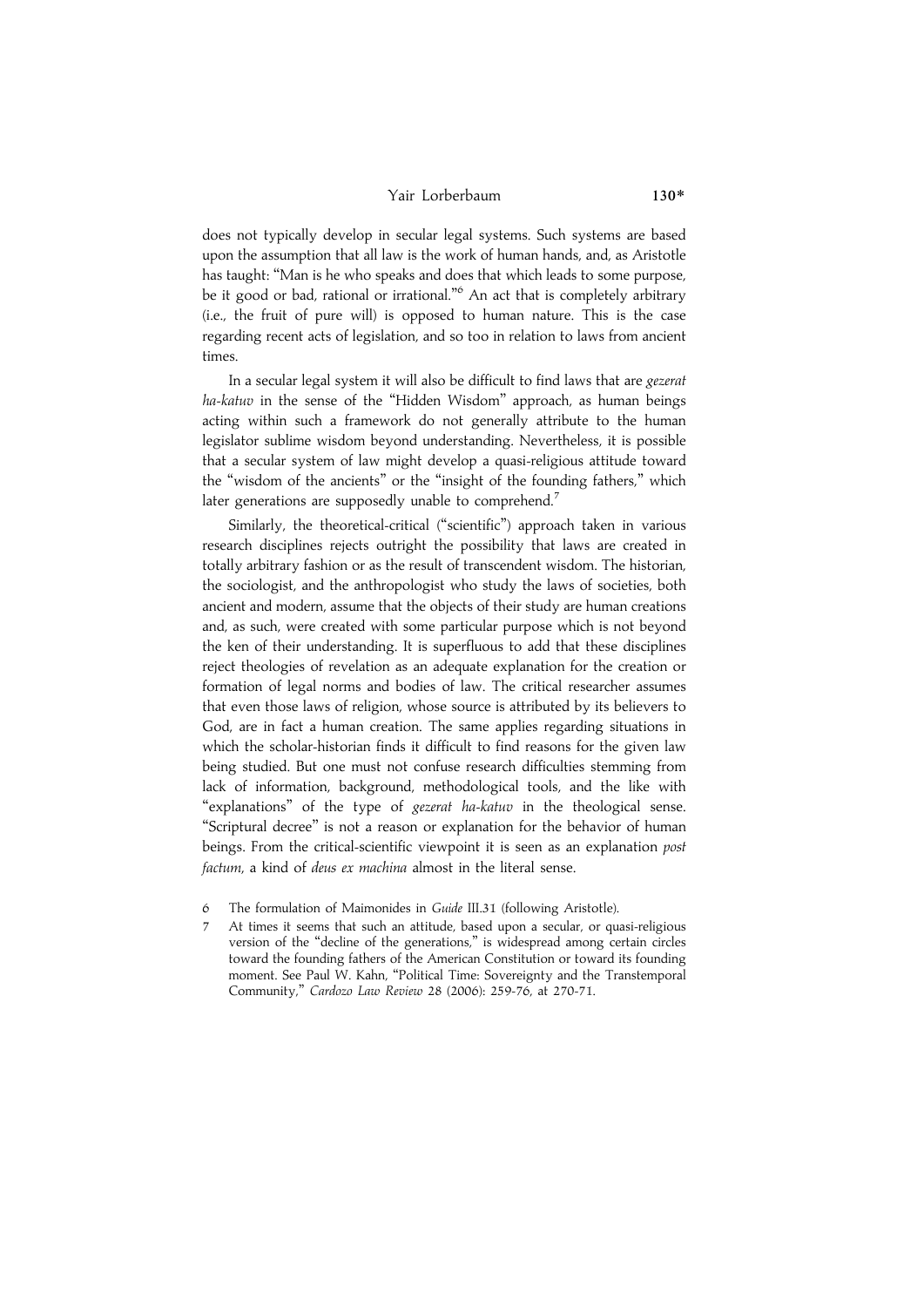For our purposes, it is important to draw an additional distinction (one already alluded to earlier) between laws lacking any explanation or purpose and those laws whose reasons, in the eyes of the scholar examining them, are bad or irrational. The reasons for the law may be rooted in myths. However, these laws are never created in an arbitrary fashion, as the result of ''pure will,'' without any purpose or as the result of hidden wisdom.

#### 3. Gezeret ha-Katuv and Legal Minutiae

Gezeret ha-katuv, in both versions of the theological sense, is also different from what Aristotle referred to as "the political justice that is derived from law." In a famous passage in the Nicomachean Ethics, Aristotle draws a distinction between "political justice" (i.e., laws) whose source is in "nature," that is to say, in reason, and ''political justice that derives from law.'' ''Political justice derived from nature,'' writes Aristotle, ''is that same portion which is valid in every place to the same degree, and does not depend upon the positive or negative view of human beings.'' Such laws are intrinsically rational and include, for example, the prohibitions against violence and against causing harm to others. ''Political justice that derives from the law'' includes ''everything which could have been fixed in a different way, without this making a significant difference. However, once it has been fixed, there is significance to its fulfillment as it is.'' Such regulations and laws have no inherent rational justification; they are "just" thanks to political-jurisprudential reasons of a "second order." Such laws include, for example: ''Regulations as to the amount of penalty paid by a prisoner, whether it be one maneh, or whether one ought to sacrifice one sheep or two."<sup>8</sup> Under the inspiration of these words of Aristotle, Maimonides comments (in his discussion of the rationales for the commandments in Guide of the Perplexed) on the absence of principled reasons for various details of the law. The examples he provides are identical to those of Aristotle. ''The offering of sacrifices has in itself a great and manifest utility,'' he writes. ''... But no cause will ever be found for the fact that one particular sacrifice consists in a lamb and another in a ram and that the number of the victims should be one particular number – for this one can never give any reason.'' Maimonides continues:

Know that wisdom rendered it necessary  $-$  or, if you will, say that necessity required – that there should be particulars for which no cause

8 Nichomachean Ethics V.7 (15b, 1134).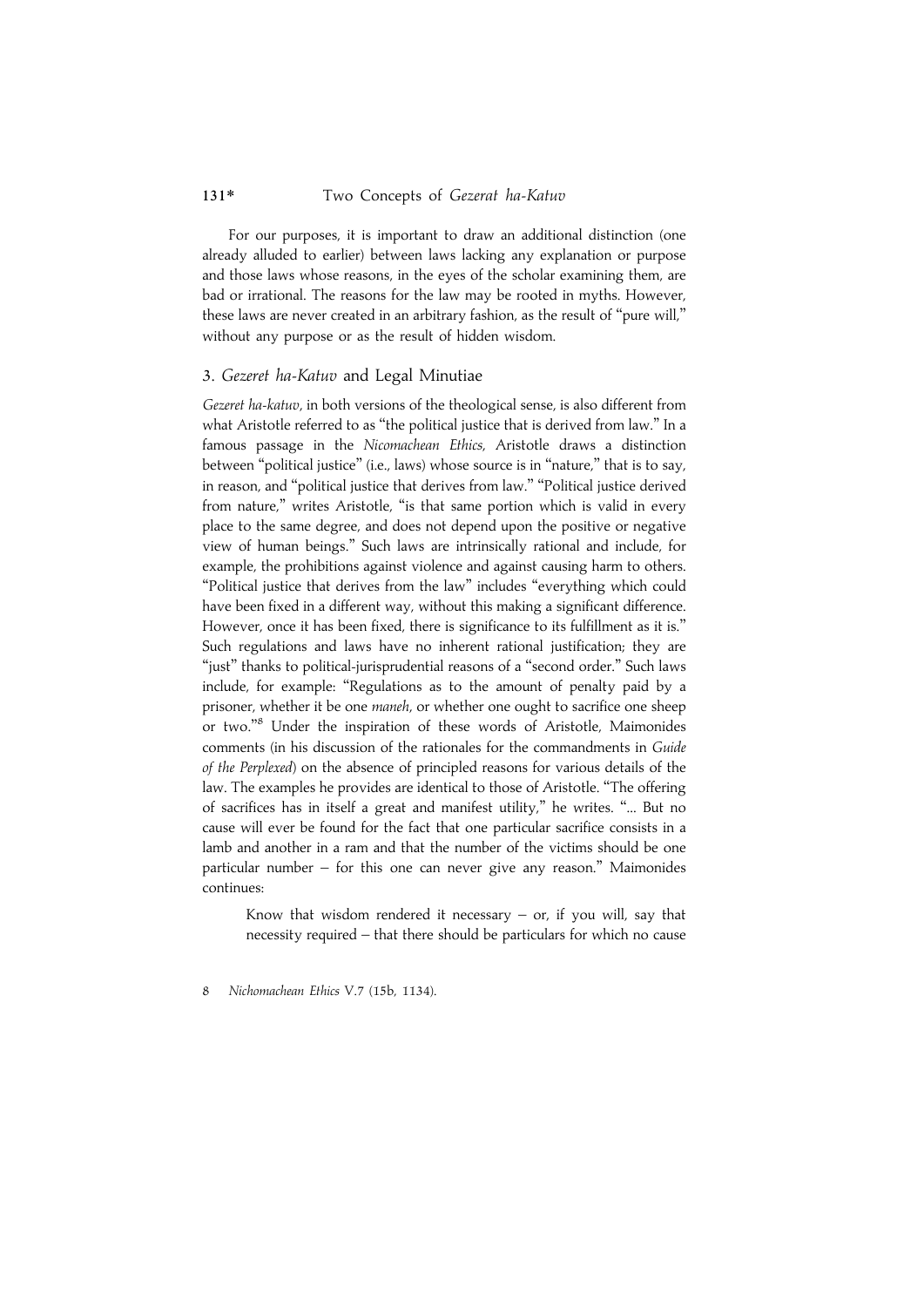## Yair Lorberbaum 132\*

can be found; it was, as it were, impossible in regard to the Law that there should be nothing of this class in it.... When you ask why a lamb should be prescribed and not a ram, the same question would have to be asked if a ram had been prescribed instead of a lamb. But one particular species had necessarily to be chosen. The same holds for your asking why seven lambs and not eight have been prescribed. For a similar question would have been put if eight or ten or twenty had been prescribed ... This resembles the nature of the possible, for it is certain that one of the possibilities will come to pass. And no question should be put why one particular possibility and not another comes to pass, for a similar question would become necessary if another possibility instead of this particular one had come to pass.<sup>9</sup>

Examples of ''particulars'' (i.e., legal rules) which have no inherent reason (i.e., which fall under the category of the possible) but which it was necessary to legislate are also found in modern law. This is the case in the banal example of the rules governing the side of the road on which one drives. In some countries, law requires that one drive on the right-hand side of the road, while in other countries (England, for example) the law requires that one drive on the left-hand side. The determination of the side on which one drives is necessary and rational; however, the decision on which specific side one ought to travel could be arbitrary.<sup>10</sup>

- Guide III.26. In that same context, Maimonides comments: "In my opinion, all those who occupy themselves with finding causes for something of these particulars are stricken with a prolonged madness in the course of which they do not put an end to an incongruity, but rather increase the number of incongruities. Those who imagine that a cause may be found for suchlike things are as far from truth as those who imagine that the generalities of a commandment are not designed with a view to some rule utility'' (ibid.). For an analysis of Maimonides's stand on the issue of details of the commandments, see my paper, ''Parables and Commandments'' (in preparation). Translations from the Guide are based on Shlomo Pines, The Guide of the Perplexed (Chicago: University of Chicago Press, 1963) unless otherwise noted.
- 10 Maimonides in fact comments on this in the aforementioned chapter (III.26), when he interprets the midrash: ''What does it matter to the Holy One blessed be He whether one slaughters an animal from the throat or from the neck" (Gen. Rab. 44; ed. Theodor-Albeck, 424-25). He attributes to the Sages the view that the law of slaughtering from the throat is among those details that are arbitrary, and immediately criticizes this: ''However, if one studies the truth of the matter, one finds it to be as follows: As necessity occasions the eating of animals, the commandment was intended to bring about the easiest death in an easy manner...'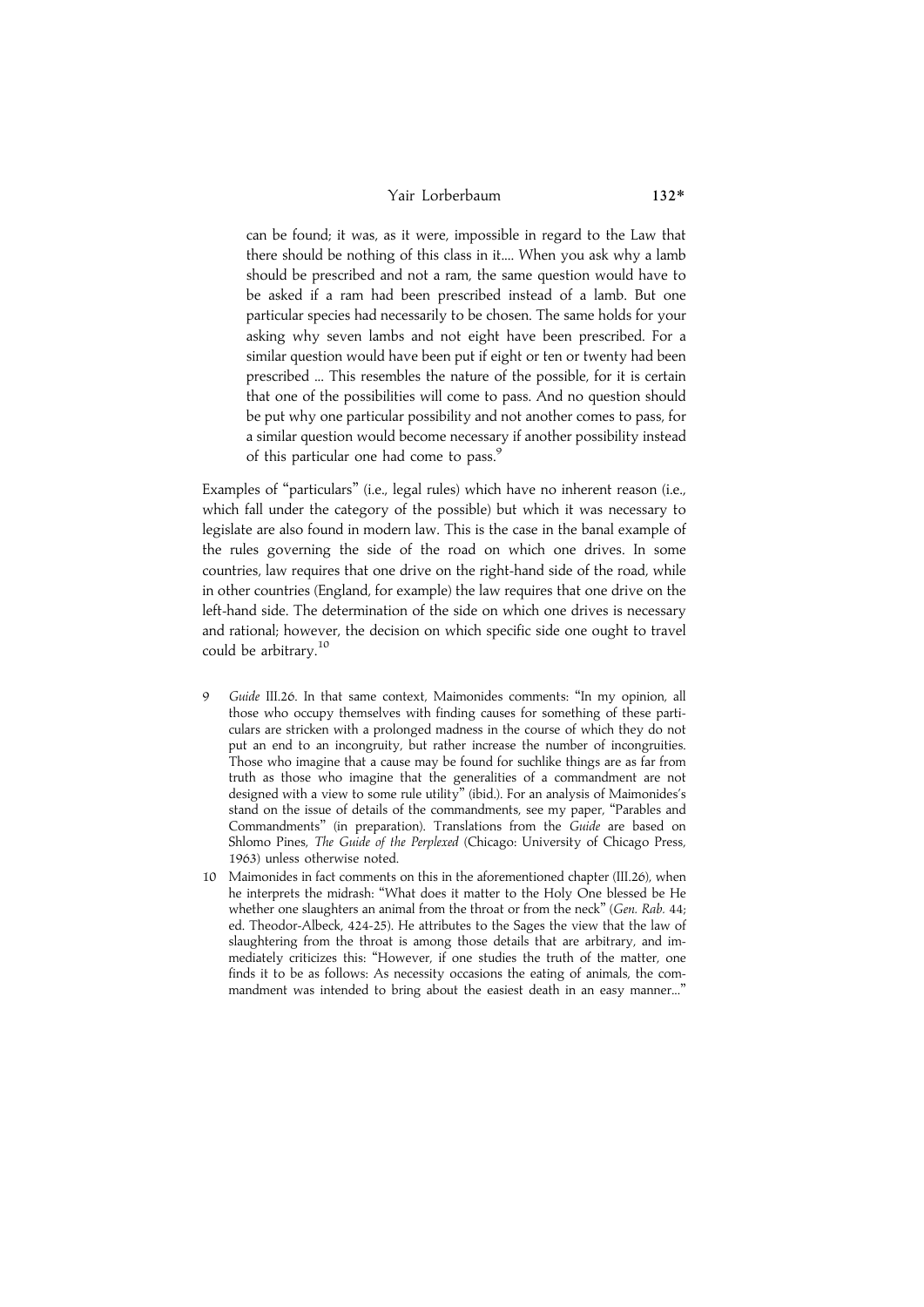Gezerat ha-katuv in the theological sense does not refer to those details of the law which by their very nature have no reason. Gezerat ha-katuv, according to both the approach of God-as-will and that of Hidden Wisdom, are laws which we would typically expect to contain some rationale. Their arbitrary or hidden nature thus cannot be explained by appealing to the category of the "possible." As opposed to those details of the law which have no inherent reason but which are necessary to legislate (such as the direction of travel on the road), those laws which are ''Scriptural edicts'' in the theological sense generally have no reason of a secondary order either (such as coordination, or the hyper-regulation characteristic of ceremonies and rituals, etc.). Indeed, at times gezerat ha-katuv involves a halakha in which logic would dictate the opposite. Thus, for example, the talmudic rule mentioned earlier, that the law of the ''rebellious son'' applies only to a son and not to a daughter. Indeed, the baraita in the Talmud asks this very question: "By rights (be-din, i.e., from a logical point of view) ought not the daughter also be considered a rebellious son, for all are found with her in transgression?"<sup>11</sup> In Maimonides's words, this law does not belong to the category of ''the possible, for it is certain that one of the possibilities will come to pass.'' It is not the case here that the same question would follow of necessity if it said 'daughter' rather than [or in addition to] 'son.'

Moreover, there is nothing preventing an entire halakhic institution being described as a commandment lacking in any rationale. This is the case, for example, in the law of mixed fibers (sha'atnez), or possibly the law against mixtures in general (kila'im), the scapegoat of the Day of Atonement, the red heifer, purification of the leper, and possibly the entire complex of laws of ritual purity.<sup>12</sup> The category of legal minutiae cannot explain the lack of rationale for entire categories of commandments such as these.

From there, he turns to what he considers an example of "the true reality of particulars of the commandments... the sacrifices"  $-$  e.g., whether it is a lamb or a ram, seven or eight, and the like.

- 11 In t. Sanh. 11:6 (Zuckermandel, 431), the question is formulated more sharply: ''By rights it ought to have been the daughter and not the son.''
- 12 According to sayings found in talmudic (and later) literature, these are commandments whose rationales are for various reasons not known (huqqim). See, for example, Sifra, Aharei Mot 9 (concerning mixed seeds, ritual purity, and the scapegoat); Pesiq. Rav Kah. 4 (ed. Mandelbaum, 72) (concerning the red heifer).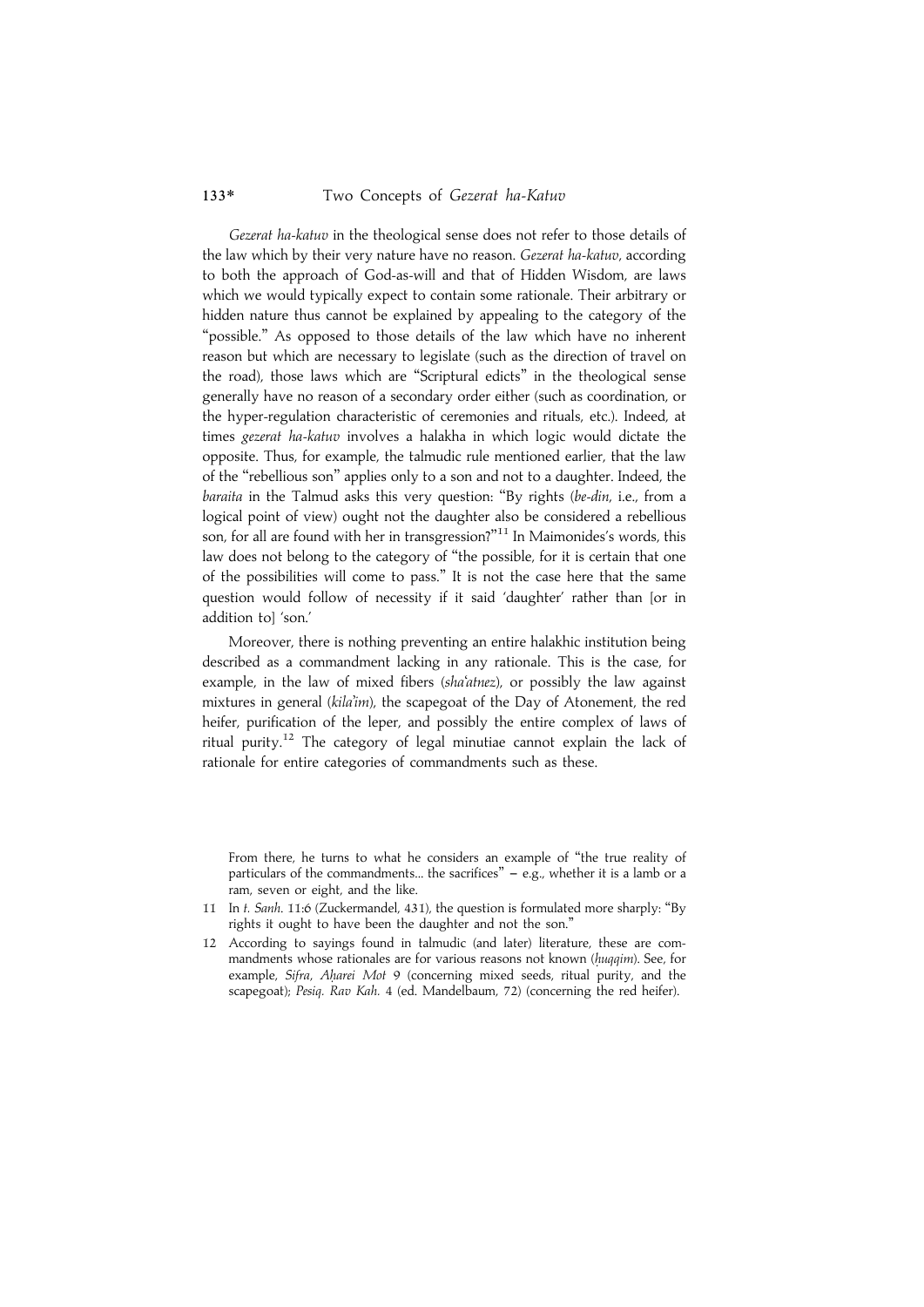#### Yair Lorberbaum 134\*

# III. Gezerat ha-Katuv: The Jurisprudential Sense

The phrase gezerat ha-katuv has another meaning, which I will refer to as the ''jurisprudential'' (or more simply: halakhic) sense. According to the jurisprudential sense, gezerat ha-katuv denotes the authority of Scripture – that is, its commanding, obligatory, and coercive power – in isolation from the contents, rationales, and purposes that underlie it. The jurisprudential sense of gezerat ha-katuv is rooted in one of the etymologies of the verb  $g.z.r.$  in biblical and rabbinic Hebrew, namely, ''to command (to act or refrain from acting), to obligate, to make into a law"; and of the noun *gezera*, meaning "command, obligation, law."<sup>13</sup> It is possible that in the rabbinic lexicon the semantic field of gezera also includes the sense of a clear-cut decision, a well-defined law whose implementation is mechanical and does not require any judgment or weighing.<sup>14</sup> If the word gezera signifies the obligatory and coercive power of the various types of court and other authorities, then gezerat ha-katuv signifies the obligatory power and authority of the Torah (and of the other Holy Scriptures).

# 1. Gezerat ha-Katuv and Gezerat Melekh (Royal Decree)

Gezerat ha-katuv in the jurisprudential sense is similar in meaning to the term gezerat melekh, ''the decree of the king,'' widely found in talmudic and other rabbinic sources. In the Greco-Roman socio-political framework, where ''decree of the king'' signifies the commandments of the sovereign, typically the king or emperor, the term refers to the ''absolute'' and obligatory rules of behavior (i.e., ''decrees'') incumbent upon people; here, the term ''decree'' embodies the

- 13 Eliezer Ben-Yehuda, Complete Dictionary of Ancient and Modern Hebrew (New York: T. Yoselof, 1960), s.v. גור, 2:740-42. See also Saul Lieberman, Greek and Hellenism in Jewish Palestine (Jerusalem: Bialik, 1962) (Hebrew), 183; and cf. W. Bacher, ערכי מדרש (Tel Aviv, 1923), s.v. גווירה. On another sense of the term gezera in the rabbinic lexicon, see E. E. Urbach, ההלכה, מקורותיה והתפתחותה (Ramat-Gan: Masadah, 1984), 11. Compare Talmudic Encyclopedia (Jerusalem: Hotsa'at Entsiqlopedya Talmudit, 1947-), s.v. ZHD, 5:564-66 (Hebrew). Numerous new meanings were given to the term gezera in the Middle Ages; see Ben-Yehuda, Complete Dictionary, 741-42.
- 14 Ben-Yehudah, Complete Dictionary, 740, meaning 1; and cf. Urbach, ההלכה, 239 n. 1; Lev. Rab. 4:1 (ed. Margaliot, 75). Indeed, the semantic field of g.z.r. also includes the action of chopping an object (Ben Yehuda, Complete Dictionary, 740), and cf. H. Albeck, Shishah Sidrei Mishnah (Jerusalem: Bialik, 1989), Seder Qodashim, Additions and Supplements, 403-404.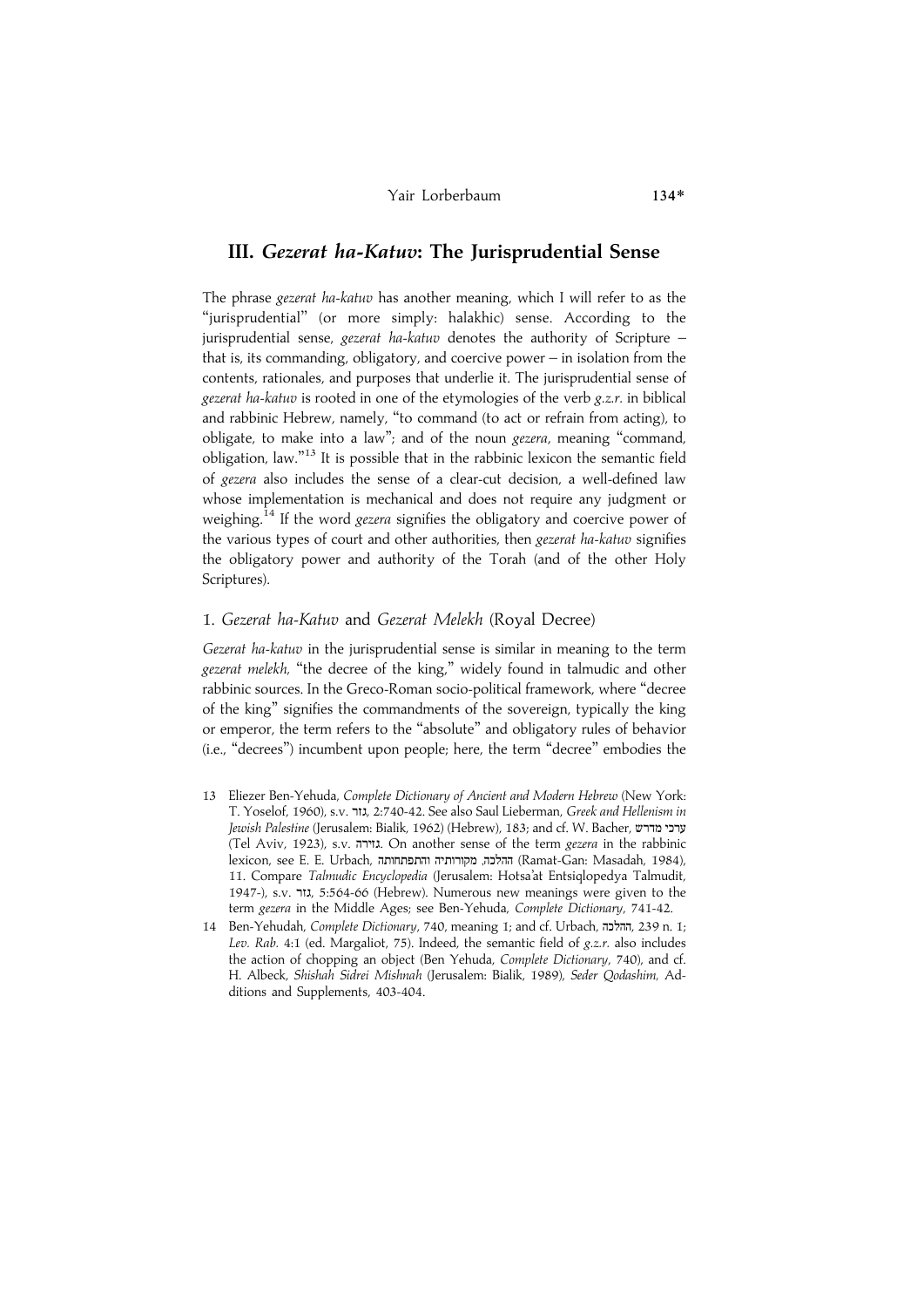unchallenged political-legal authority of the ruler. Generally speaking, royal decrees are not the result of caprice; rather, they have reasons, be they good or bad. In talmudic literature the phrase gezerat melekh is often a metaphor for the commandments of God, as embodied in halakha. It does not necessarily indicate pointless behavior or norms without reason, but typically emphasizes the coercive power of the monarch and, in the metaphorical sense, God's commanding power.<sup>15</sup>

Like the gezerat melekh, so too the jurisprudential sense of the term gezerat ha-katuv does not imply that the command is arbitrary (i.e., the result of the free will of God) or that its reason is hidden (the fruit of His sublime wisdom). In its jurisprudential sense, gezerat ha-katuv, like gezerat melekh and decrees generally, typically has a reason and purpose. However, the idiom emphasizes that the force of the decree lies not only in its rationale but also (and primarily) in the political power of ''Scripture,'' which is able to obligate and to compel. The need for political power and authority are not because the decree of the "king" or of "Scripture" (i.e., of the one who is commanding) is without rationale. Rather, it is rooted in the awareness that the rationale for the decree is not enough to motivate a person to obey it. Due to the weakness of human will and mind – in Kantian terms, they do not live in the "kingdom of ends" – there is a need for a coercive socio-political or even ''divine'' authority. This is an important rationale for political authority in general, and it is the rationale underlying the political-jurisprudential sense of *gezerat ha-katuv*.<sup>16</sup> In order to sharpen the distinction between the two senses of gezerat ha-katuv, it might be instructive to think about their contrast: the counterpart of the theological sense (in both its versions) would be a commandment which has a known reason, whereas the counterpart of the jurisprudential-political sense would be a recommendation or request of ''Scripture'' (i.e., the sovereign), or, in the terms of John Austin, an expression of will, to which no sanction is attached.

It may be that a "decree of the king" has no inherent rationale and is only intended to train people in obedience, namely to discipline them. According to

16 On the rationale for political authority, see Authority, ed. J. Raz (New York: New York University Press, 1990). On authority in the sense of submission of the individual's judgment to a political authority, see R. B. Friedman, ''On the Concept of Authority in Political Philosophy,'' in Authority, 56-91. Regarding our subject here, there is no need to discuss the source of the authority of Scripture for the halakhists and those they addressed. For sources and discussion of this subject, see The Jewish Political Tradition, Vol. 1: Authority, ed. M. Walzer et al. (New Haven: Yale University Press, 2000).

<sup>15</sup> See the chapter on talmudic literature in my forthcoming book.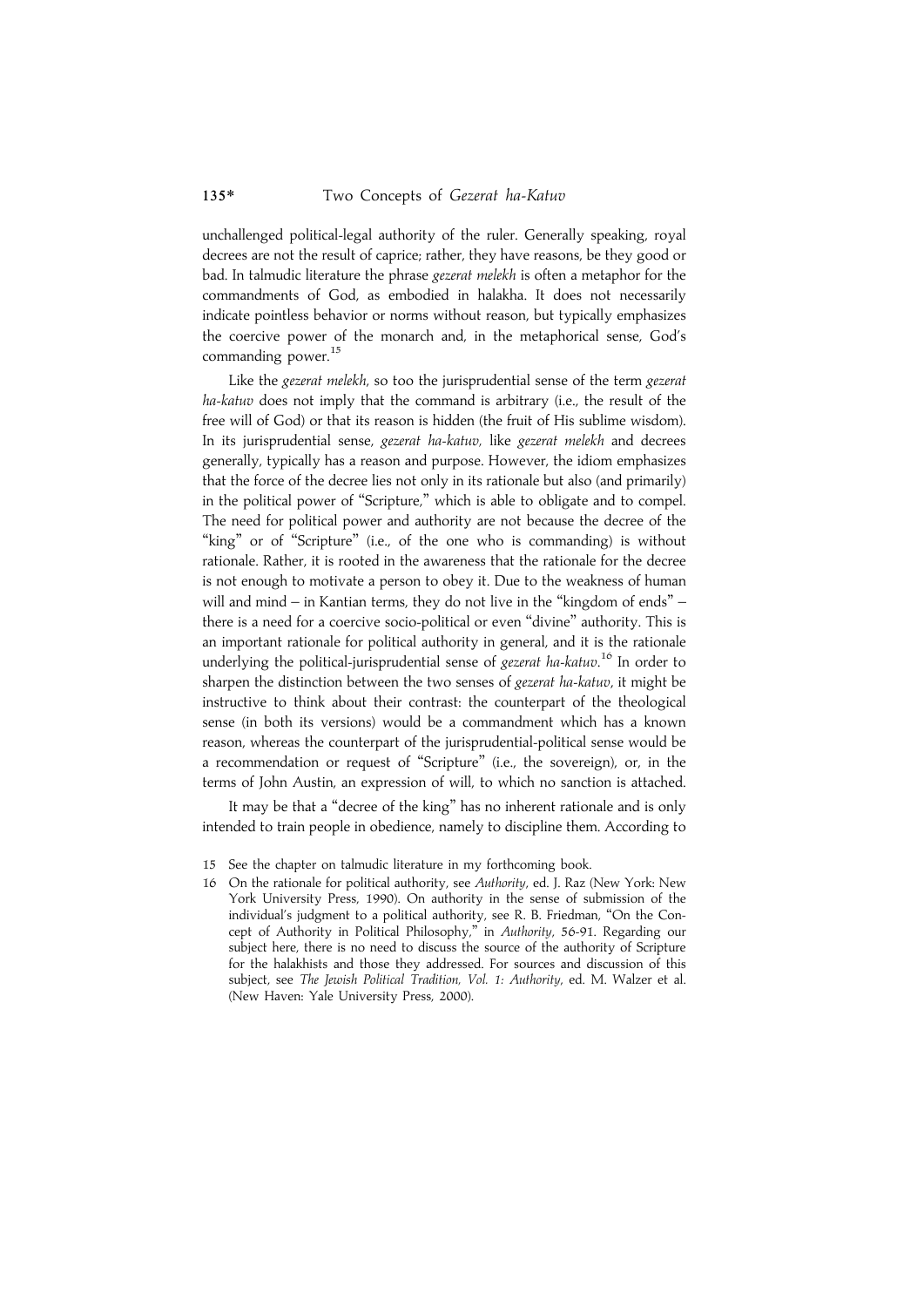#### Yair Lorberbaum 136\*

a certain kind of conservative political viewpoint, ''decrees'' of this type are a necessary tool to overcome and contain the irrationality of the multitude. In contrast to the liberal political viewpoint, which is optimistic regarding human nature, the conservative outlook assumes that the impulses of man's heart are "evil from his youth." His impulses, lusts, and urges are stronger than his intellect and constantly threaten the social order. Unlike the liberal approach, according to which every limitation of freedom (i.e., any duty-imposing decree) requires justification, the conservative approach posits that disciplinary decrees are essential for restraining human urges and for imposing law and order. A conservative regime may even legislate arbitrary laws as they demand obedience as an end in itself.

There is nothing to prevent certain laws or commandments which are regarded as gezerat ha-katuv from being interpreted as ''edicts of the king,'' without any rationale, their sole purpose being to implant obedience, discipline, and to restrain one's impulses. While such a law will have no inherent reason, halakhic theorists, who characterize it as gezerat ha-katuv, may attribute to it general political-jurisprudential rationales of a ''second order.'' These general rationales, which do not explain the commandment per se, and may even imply that they have no inherent reason, are incorporated within the jurisprudential sense of *gezerat ha-katuv*.<sup>17</sup> Nevertheless, as we shall see below, even though gezerat ha-katuv in talmudic and medieval halakha generally has a jurisprudential sense, it is difficult to isolate cases in which it is lacking in any inherent reason – that is, that it is read as an "edict of the king" for the sake of discipline alone.<sup>18</sup>

Gezerat ha-katuv for the sake of discipline differs from both versions of the theological sense of gezerat ha-katuv. It can be distinguished from the version of ''God-as-will'' because, while gezerat ha-katuv for the sake of discipline is, as we stated, a "general" political reason, gezerat ha-katuv according to the idea of God-as-will has no reason whatsoever, not even of a ''second order.'' Moreover, gezerat ha-katuv in this theological sense embodies a spiritual-religious

- 17 It seems to me that for this reason the terms ''royal decree'' and ''Scriptural decree'' are used in talmudic literature, albeit in only a few places, to indicate halakhot without any (known) reason; see the chapter on talmudic literature in my forthcoming book.
- 18 See the words of Rav in Gen. Rab. 44 and the saying of R. Hanina in m. Mak. 3.16. Cf. also one of Saadya Gaon's explanations to mitsvot shim'iyot in ספר הנבחר באמונות ובדעות, trans. J. Kafah (Jerusalem: Sura, 1969), III:1-2, pp. 119-22. To the best of my knowledge, gezerat ha-katuv is not interpreted in talmudic and medieval halakhic literature as a decree for the sake of discipline alone.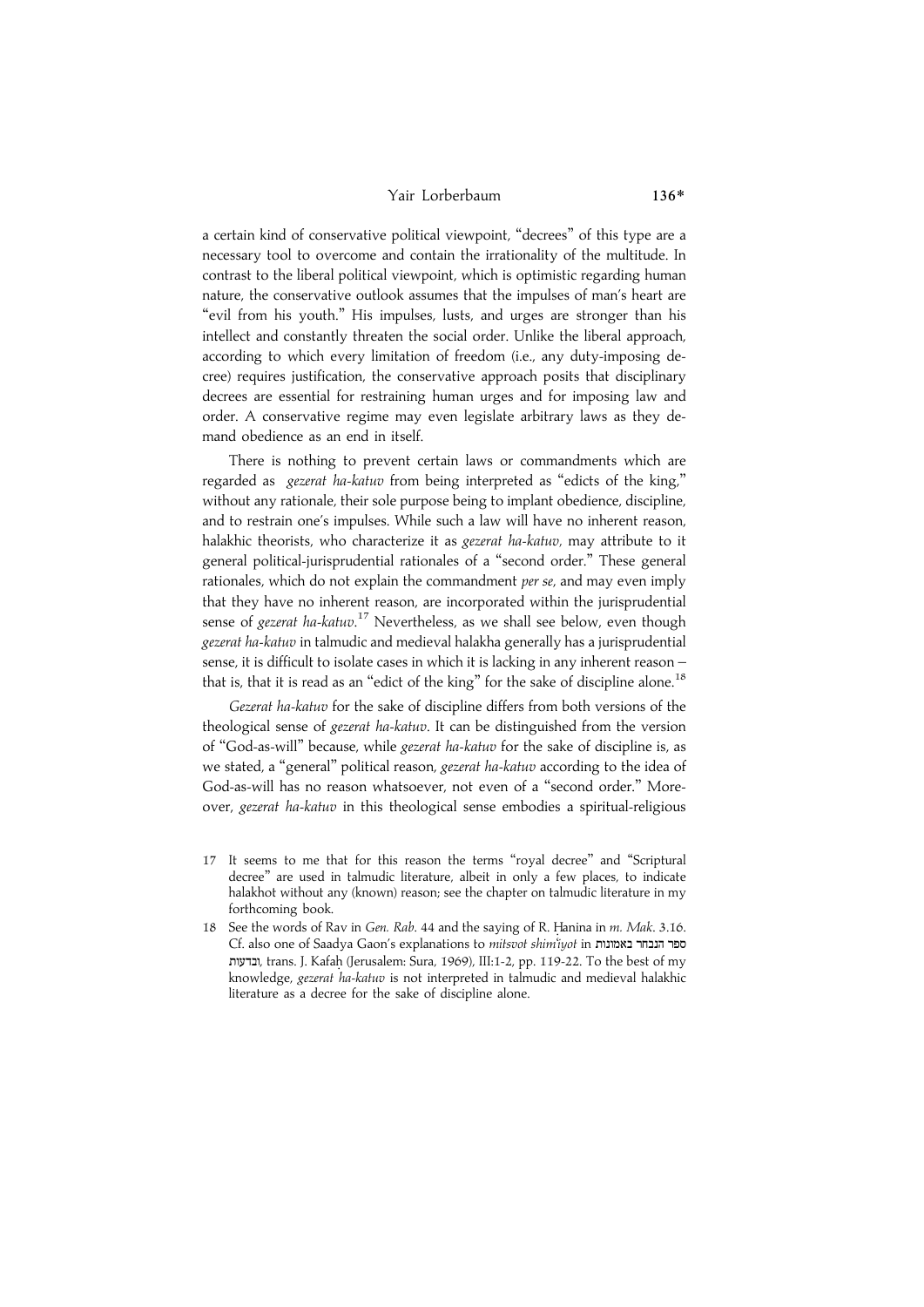disposition which cannot be based simply upon social-political assumptions related to discipline and the need to instill habits of obedience.<sup>19</sup>

Gezerat ha-katuv for the sake of discipline can also be distinguished from gezerat ha-katuv as Hidden Wisdom because, while the former emphasizes the coercive power of the ruler, what makes the latter obligatory is not only God's command but primarily His hidden wisdom. Like in classical natural law theories, it is the ultimate rationality intrinsic to each and every commandment, though not known to us, that motivates us to subscribe to them. Here too one can recognize a fundamental difference in the spiritual disposition: whereas one who fulfills gezerat ha-katuv as Hidden Wisdom is ''impressed'' by God's transcendent wisdom, one who obeys ''the edict of the king'' [i.e., Scripture, without any rationale], is ''overwhelmed'' by His strength.

# 2. Secondary Meanings

The political-jurisprudential sense of gezerat ha-katuv may carry, as mentioned, a number of secondary meanings. These meanings are derived from several different aspects of the political-jurisprudential concept of authority and its manner of operation. In this sense, gezerat ha-katuv may, for example, express various kinds of legal formalism. One of them, already alluded to above, involves the demand for a mechanical-literal reading of the language of Scripture, as against interpretation based upon the rationale of the commandment (or halakha) and its purpose.<sup>20</sup> Such a demand may be interpreted as a derivative of the "rule of law" (=Scripture), as its concern is, inter alia, suppression of the discretion of the one commanded (or of the poseq) with respect to the dry letter of the law (''Scripture''). I shall discuss below this jurisprudential sense of gezerat ha-katuv, and other secondary meanings thereof.

The basic political-jurisprudential sense of gezerat ha-katuv applies to all the commandments, or at least to all those commandments and laws whose source is in the language of Scripture.<sup>21</sup> In the final analysis, almost all the

- 19 In H. G. Frankfurt's terms, God, according to this theology, does not have second-order wills, only first-order wills, and, as such, is not a personality; see H. G. Frankfurt, "Freedom of the Will and the Concept of a Person," The Journal of Philosophy 68 (1971): 5-20; and cf. Y. Lorberbaum, "נראתה הקשת בימיו?' – על אישיות האל במדרש," Reshit 2 (2010), 5-21.
- 20 Thus already Nahmanides on the term gezera in  $b$ . Ber. 33b; and cf. his commentary on the Torah to Deut 22:6, and, in his wake, Albeck, Shishah Sidrei Mishnah, Seder Qodashim, Additions and Supplements, 403-404.
- 21 On the dispute concerning the status of such halakhot, see, e.g., M. Halbertal,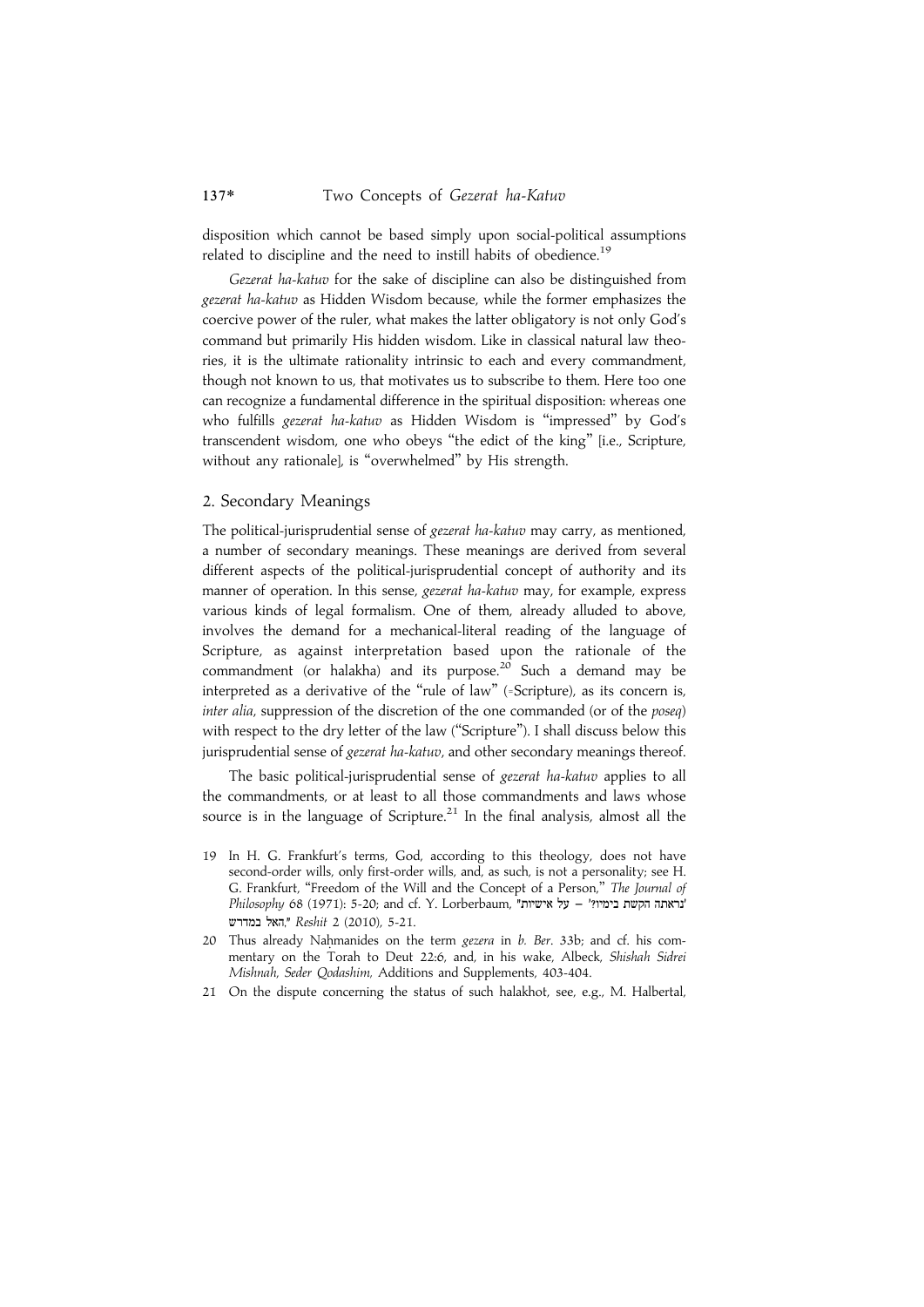#### Yair Lorberbaum 138\*

commandments of the Torah are obligatory and unconditional "decrees."<sup>22</sup> This is not the case regarding its secondary senses. Thus, for example, gezerat ha-katuv as legal formalism may be applied to certain laws, but not to others. I shall elaborate upon this distinction later as well.

\*\*\*

The distinction proposed here between the theological sense of the term gezerat ha-katuv and its political-jurisprudential sense is a specific case of a more general and principled distinction regarding the rationales for the commandments (ta'amei ha-mitsvot) in general. This distinction (several of whose manifestations I have noted above) may shed light upon further concepts and sources in halakhic literature, and is likely to be helpful for understanding the structure of discourse and methods of halakhic justification throughout the generations.<sup>23</sup>

As I noted in my introductory remarks, traditional commentators and modern scholars have not noted the difference between these two senses of the term gezerat ha-katuv. The conventional wisdom continues to be that gezerat ha-katuv always signifies a halakha without any reason. Thus, for example, the Talmudic Encyclopedia gives the following definition for the phrase gezerat ha-katuv: "Law of the Torah which is against reason (סברא). There are commands (ציווים) in the Torah that have no rationale, that from a logical

''Maimonides' Book of Commandments: The Architecture of the Halakhah and Its Theory of Interpretation," Tarbiz 59 (1990): 457-80 (Hebrew).

- 22 In this context, I should mention that even the conditional commandments are not gezerat ha-katuv in the basic jurisprudential sense of that term. Such is, for example, the case with the commandment requiring an impure person to immerse himself in water and to be purified. See Sefer ha-Mitsvot, Aseh 109, ed. Chaim Heller (Jerusalem: Mosad ha-Rav Kuk, 1979).
- 23 See the source cited in n. 18, above, and see, e.g., Sifra, Qedoshim 10:22. In this context it is interesting to note the famous passage in Sifra, Aharei Mot [Mek. de-Millu'im], §9, 13:10. Another passage deserving of discussion in this context is the well-known aggada concerning the dialogue between a gentile and Rabban Yohanan ben Zakkai (in the presence of his students) on the subject of the red heifer; see Pesiq. Rav Kah. 4:7 (ed. Mandelbaum, 74; and ibid., 4:1, p. 54), which may be interpreted in a number of ways. Cf. E. E. Urbach, The Sages: Their Concepts and Beliefs (Jerusalem: Magnes, 1975), 83-84 (Hebrew); and recently V. Noam, ''Is it true that 'a Corpse does not Defile'? On Ritual Contamination in Tannaitic Literature," Tarbiz 78 (2009): 162-63 (Hebrew), and in the bibliography there, cf. Mek. de-Rabbi Shimon bar Yohai, 15:26 (ed. Epstein-Melamed, 11), and many similar passages (see, e.g., ibid., 18:15; 18:20).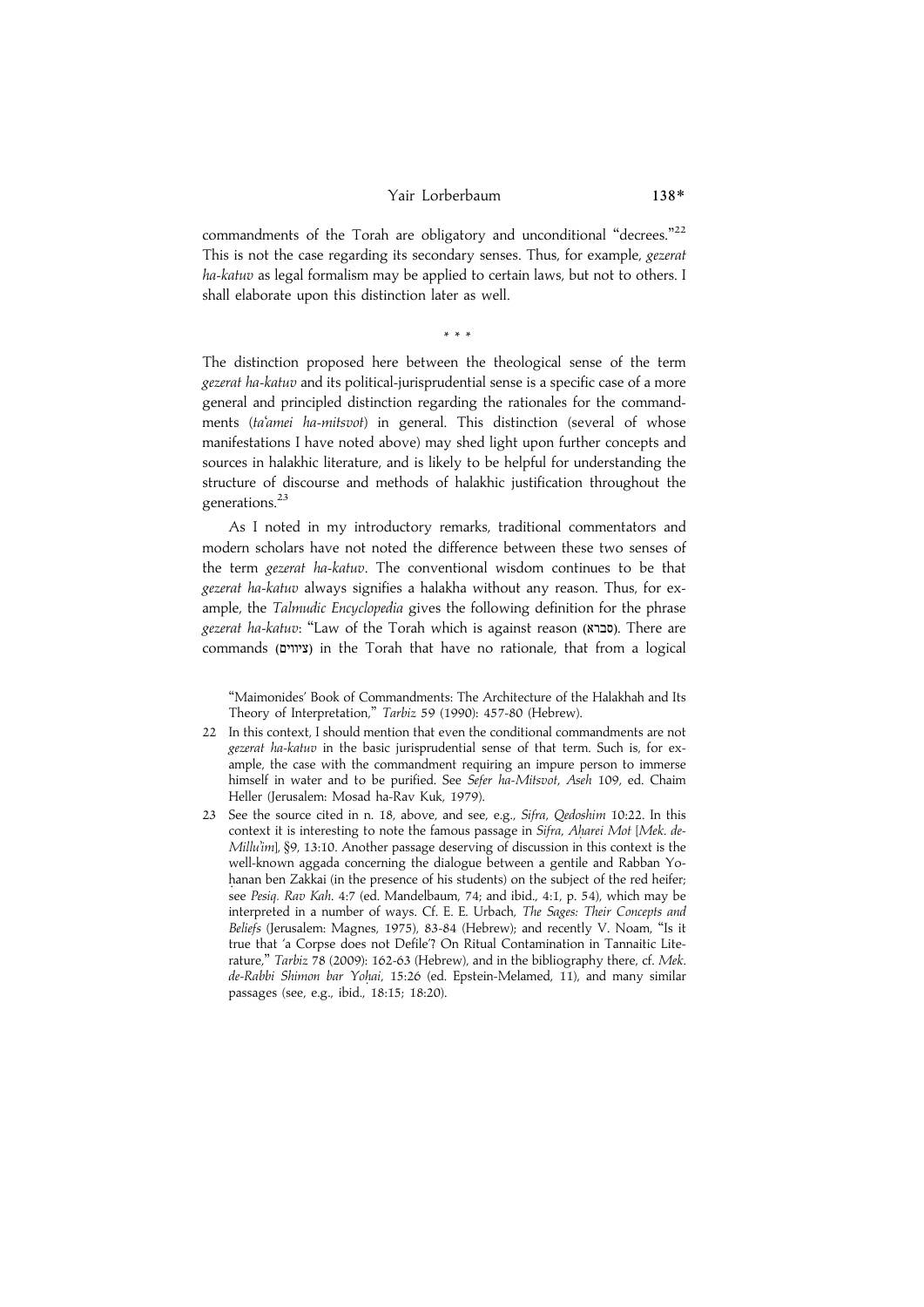perspective would yield the opposite [law], but it is so because it is a decree of  $\bar{\rm Sc}$ ואלא מגזירת הכתוב כך הוא)." $^{24}$  In this article, all the occurrences of  $gezer$ ha-katuv in the Talmud (and most of its appearances in Mishneh Torah) are interpreted according to its theological sense. The Talmudic Encyclopedia reflects the manner in which gezerat ha-katuv is understood in the traditional yeshiva world and among halakhic sages in the last generations. This understanding is common among many critical scholars, who have interpreted the attestations of the phrase in the same way. They offer far-fetched and convoluted interpretations of the language of the rabbis (and the rishonim) and particularly of the words of Maimonides.<sup>25</sup>

# IV. Maimonides on the Theological Sense of Gezerat ha-Katuv

A close and careful look into Maimonides's writings reveals that he distinguished between these two senses of gezerat ha-katuv. As we shall see presently, he related to them both, with regard to both philosophical and halakhic issues.

We shall begin with the theological sense of gezerat ha-katuv. Maimonides would appear to have been the first thinker to propose a definition for it and to clarify its underlying philosophical-theological assumptions, which no one before him had ever done. In the course of his discussion of the rationales for the commandments, in Guide of the Perplexed III.38, Maimonides comments on the theological sense of gezerat ha-katuv:

The commandments comprised in the third class are those that we have enumerated in Laws Concerning Opinions. The utility of all of them is clear and evident, for all concern moral qualities in virtue of which the

<sup>24</sup> Talmudic Encyclopedia, s.v. "גוירת הכתוב", 5:564 (Hebrew).

<sup>25</sup> See J. Stern, ''On an Alleged Contradiction Between Maimonides' Guide and Mishneh Torah,'' Shenaton ha-Mishpat ha-'Ivri 14-15 (1988-89): 283-98 (Hebrew); H. Rappaport, ''On the Reason for the Commandment of Shofar and the Sense of the Term Gezerat ha-Katuv in Mishneh Torah,'' Or ha-Mizrah 51:1-2 (2006): 78- 101 (Hebrew); M. Halbertal, Interpretative Revolutions in the Making (Jerusalem: Magnes, 1997), 57-58 n. 24 (Hebrew); compare M. Kahana, Two Mekhiltot on the Amalek Portion: The Originality of the Version of the Mekhilta de'Rabbi Ishma'el with Respect to Parallels to the Mekhilta of Rabbi Shim'on Ben Yohay (Jerusalem: Magnes, 1999), 286 (Hebrew).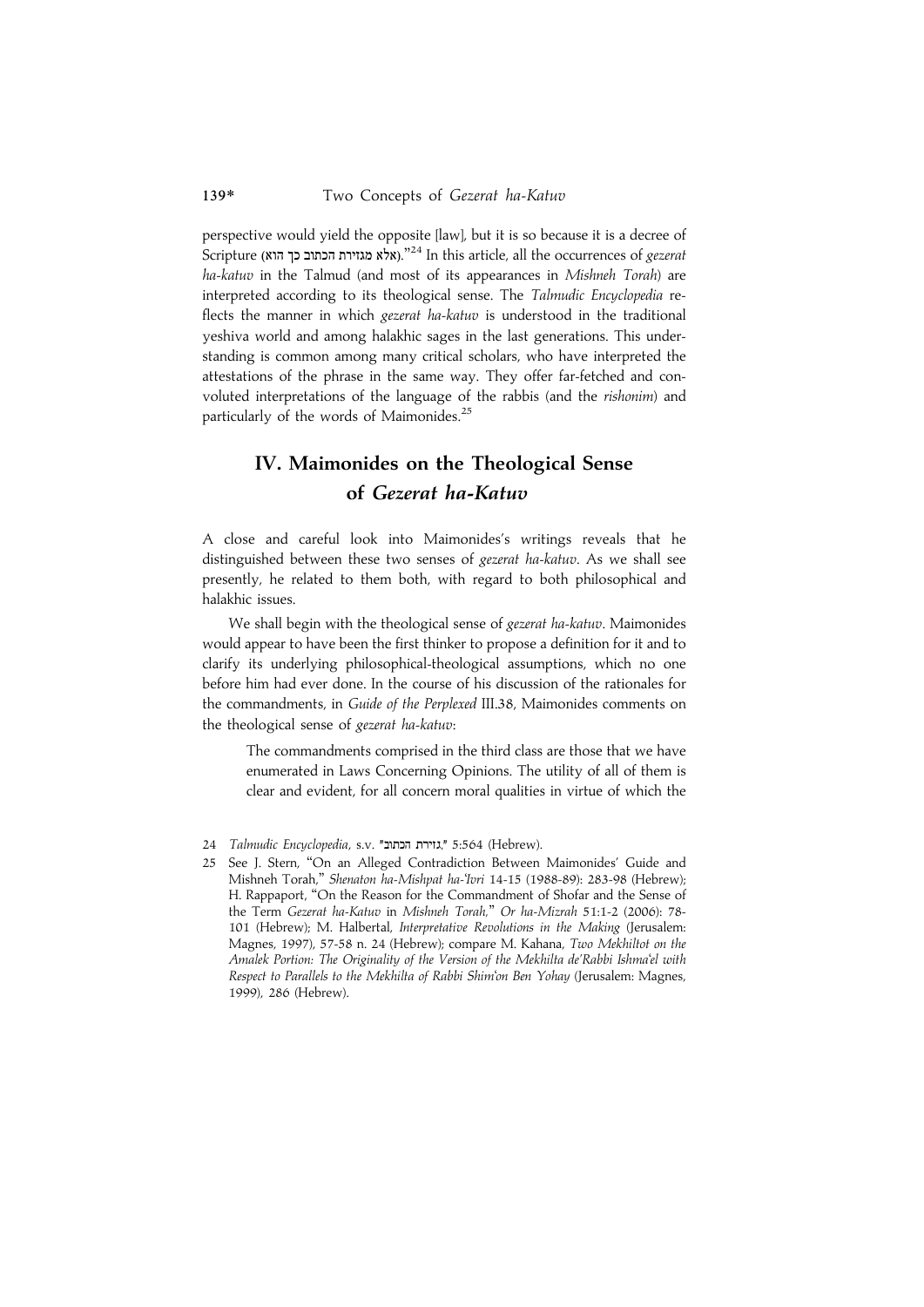## Yair Lorberbaum 140\*

association among people is in good condition. This is so manifest that I need not expatiate upon it. Know that certain commandments also contain prescriptions that are intended to lead to the acquisition of a useful moral quality, even if they prescribe certain actions that are deemed to be merely decreed by Scripture and not to have a purpose. We will explain them one by one in their proper places.<sup>26</sup>

The concept, gezerat ha-katuv, ''laws decreed by Scripture,'' is defined here as those commandments which involve ''actions that are deemed... not to have a purpose.'' This is the Aristotelian-Maimonidean terminology for an action which has no reason.<sup>27</sup> Maimonides's words here about the commandments, which some interpret as indicating "gezerat ha-katuv without any purpose," are derived from what he wrote at the beginning of his discussion of the rationales for the commandments, regarding the opinion of those who think that all of them are ''consequent upon the will.'' This view is based upon the Kalaam theology, according to which God's essence is will, rather than wisdom. Maimonides is thus not referring here only to those commandments which are "without any [inherent] reason"; gezerat ha-katuv refers here to a commandment without any reason whatsoever, not even one of the "second order."

#### 1. Gezerat ha-Katuv, God-as-Will, and the Rationales for the Commandments

Concerning the nature of will, Maimonides writes (Guide II.18):

If, however, the act has no purpose whatever except to be consequent upon will, that will has no need of incentives. And the one who wills is not obliged, even if there are no impediments, to act always. For there is no external end for the sake of which he acts and that would render it

- 26 Guide III.38 (Pines, 550) (my emphasis, as are all other emphases below, unless otherwise noted), and further on.
- 27 See ibid., III.25. The theological sense of gezerat ha-katuv appears in a number of other places in Maimonides's writings, including in the Epistle to the Sages of Provence, where the term appears in order to refute it, in the manner of Guide III.25. See A. Marx, ''The Correspondence Between the Rabbis of Southern France and Maimonides about Astrology,'' HUCA 3 (1926): 349-58, at 351; and cf. Hil. Mikva'ot 11:12, Hil. Teshuva 3:4, Hil. Tefilla 9:7, and cf. his early work, Commentary on the Mishnah, Ber. 5:3. By the term mitsva shim'it, Maimonides refers, among other things, to those commandments which are gezerat ha-katuv in the theological sense; see ibid., on m. Meg. 4:7. For discussion of all these texts, see Part II.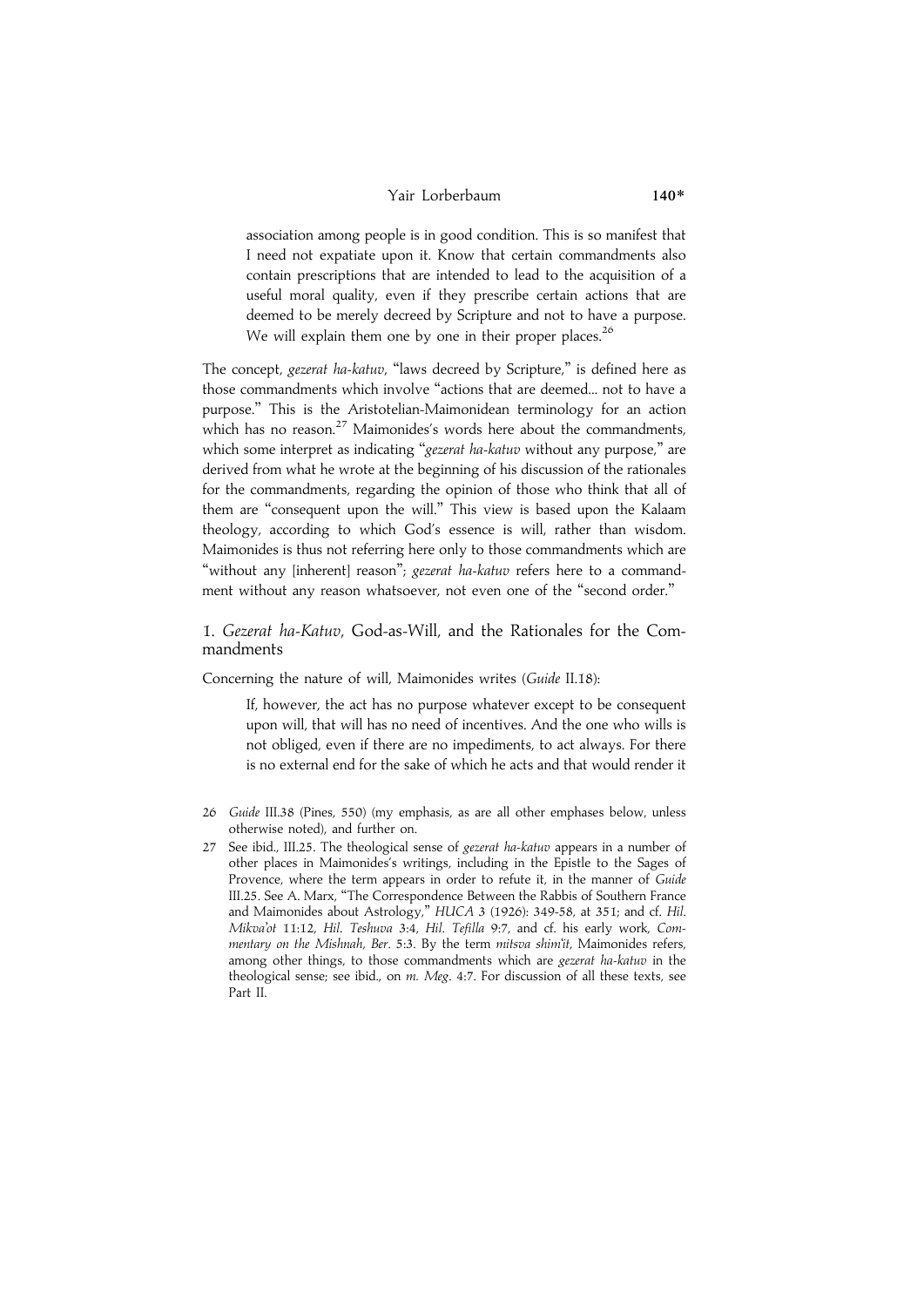necessary to act whenever there are no impediments preventing the attainment of the end. (Pines, 301)

But, regarding the difference between human will and the divine will, he immediately adds:

No, for the true reality and the quiddity of will means: to will and not to will. If the will in question belongs to a material being, so that some external end is sought thereby, then the will is subject to change because of impediments and supervening accidents. But as for a being separate from matter, its will, which does not exist in any respect for the sake of some other thing, is not subject to change. The fact that it may wish one thing now and another thing tomorrow does not constitute a change in its essence and does call for another cause; just as the fact that it acts at one time and does not act at another does not constitute a change, as we have explained.<sup>28</sup>

The Muslim Kalaam, and in its wake the ''men of speculation among the adherents of the Law,'' identify this concept of will with the essence of God. A will of that kind cannot exist among human beings, who are conditioned by ''impulses'' and ''motivations.'' Indeed, Maimonides postulated an opposition between the God of religion (Kalaam), who is characterized by His free will, and in whose implementation He is not required to act according to the laws of nature (or the rules of logic), and the God of the philosophers (Aristotelianism), who is subject to the necessity of this order.<sup>29</sup> This theology also has direct implications for the nature of the commandments of religion. At the beginning of his discussion of the rationales of commandments in the Guide, Maimonides writes:

Just as there is disagreement among the men of speculation among the adherents of the Law whether His works, may He be exalted, are consequent upon wisdom or upon the will alone without being intended toward any end at all, there is also the same disagreement

<sup>28</sup> Guide II.18 (Pines, 301), and cf. Guide II.22.

<sup>29</sup> See S. Pines, "The Philosophic Sources of The Guide of the Perplexed," in his translation of the Guide, lvii-xccciv. On the Kalaam see H. A. Wolfson, The Philosophy of the Kalam (Cambridge, Mass.: Harvard University Press, 1976). On Maimonides's ambivalent approach toward the Kalaam, see W. Z. Harvey, ''Why Maimonides was Not a Mutakallim,'' in Perspectives on Maimonides, Philosophical and Historical Studies, ed. J. Kraemer (Oxford: Oxford University Press, 1991), 105-14.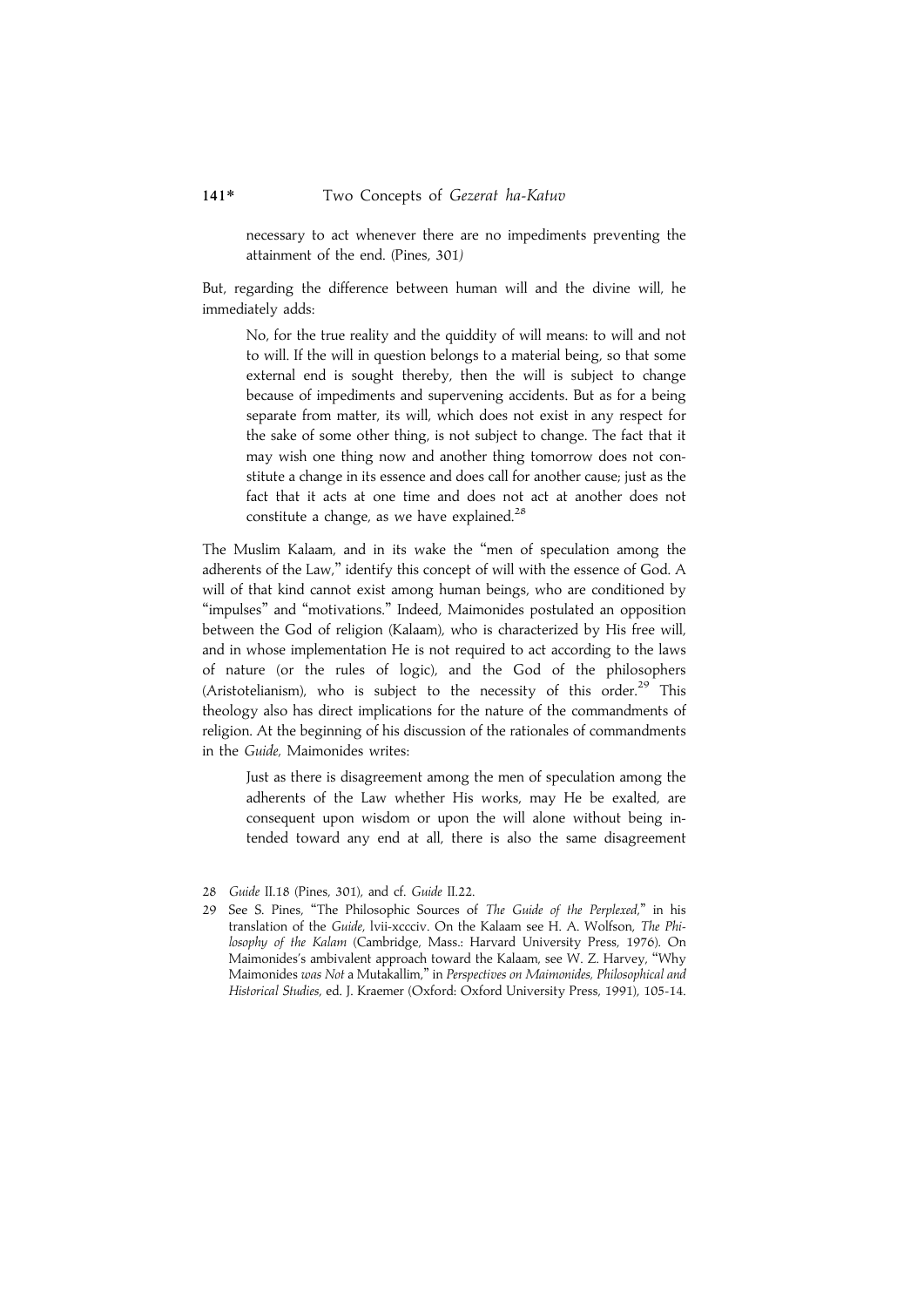# Yair Lorberbaum 142\*

among them regarding our Laws, which He has given to us. Thus there are people who do not seek for them any cause at all, saying that all Laws are consequent upon the will alone. $30$ 

The above characterization of *gezerat ha-katuv* as an act commanded "without being intended toward any end at all'' is inextricably connected to that theology which sees the essence of God-as-will, and that therefore ''all Laws are consequent upon the will alone'' – that is, without any reason or purpose. Support for this may be found in the fact that Maimonides preferred to mention the concept of gezerat ha-katuv specifically within the framework of his discussion of the "third group," which is concerned with those commandments that "concern moral qualities" (Guide III.31) – namely, "those that we have enumerated in Laws Concerning Opinions,"31 and not, for example, those in the twelfth group, which includes "the commandments concerned with things unclean and clean.'' To such an extent is the third group rational in his eyes that he does not even take the trouble in the Guide to enumerate its commandments, devoting to it only a few lines (''This is so manifest that I need not expatiate upon it''). All this, in order to emphasize that ''those who think that the commandments are the decree of Scripture without any purpose'' do not distinguish between ''laws'' and ''statutes,'' as ''all of them are consequent upon the will alone.''

Throughout the Guide of the Perplexed, particularly in those chapters dealing with the rationale for the commandments, Maimonides sharply rejects this theology and the understanding of the commandments that follows from it. In the Guide, Maimonides does not identify his opponents on the issue of the rationale for the commandments as ''the multitude of the Sages,'' who attribute to the commandments irrational reasons (mythic, magical, or theurgical).<sup>32</sup> His opponents are specifically "men of speculation among the adherents of the Law'' (presumably some of the Geonim) who are influenced by the Muslim theology known as Kalaam (the Mu'tazili or Ash'ari). According to

- 31 See the introduction to MT, Hil. De'ot. In Guide III.35, Maimonides writes: "The third class comprises the commandments concerned with improvement of the moral qualities. They are those that we have enumerated in Laws Concerning Opinions (Hilkhot De'ot). It is well known that through fine moral qualities human association and society are perfected, which is necessary for the good order of human circumstances'' (Pines, 535-36).
- 32 This refers to his opponents in interpreting the prophecies (and the words of the Sages)  $-$  that is, regarding the Work of Creation and the Work of the Chariot.

<sup>30</sup> Guide III.26 (Pines, 506).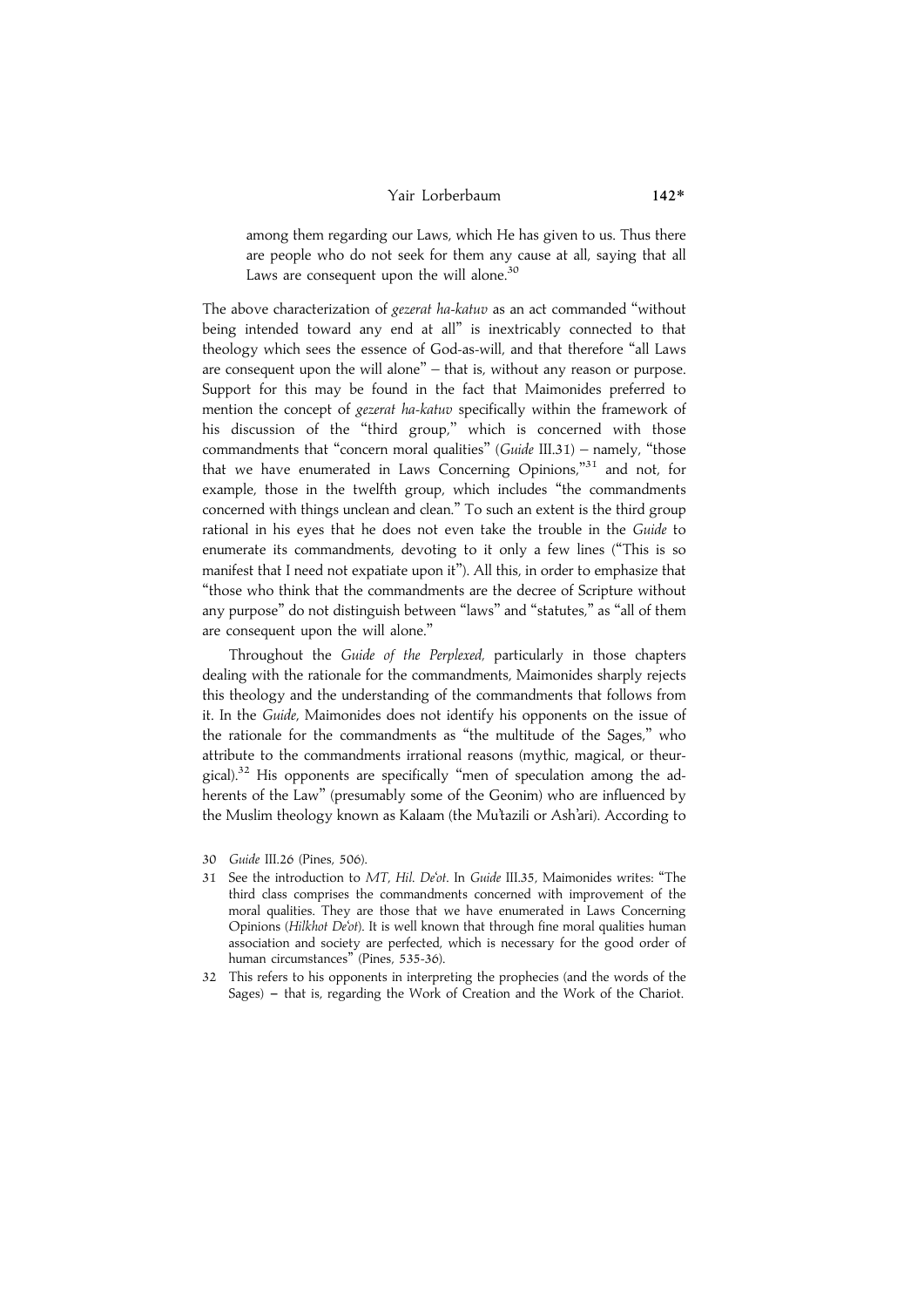Muslim theologians of that persuasion, all of the commandments are ''decrees of Scripture'' in the theological sense, according to the version of God-aswill.<sup>33</sup> This view and its underlying theological assumptions are described extensively by Maimonides in order to criticize it and to undermine its foundations.34 Maimonides directs the arrows of his criticism not only against the theoretical principles underlying this view, but also against the religious mood implied therein, writing as follows:

There is a group of human beings, who consider it a grievous thing that causes should be given for any law; what would please them most is that the intellect would not find a meaning for the commandments and prohibitions. What compels them to feel thus is a sickness that they find in their souls, a sickness to which they are unable to give utterance and of which they cannot furnish a satisfactory account. For they think that if those laws were useful in this existence and had been given to us for this or that reason, it would be as if they derived from the reflection and understanding of some intelligent being. If, however, there is a thing for which the intellect could not find any meaning at all and that does not lead to something useful, it indubitably derives from God; for the reflection of man would not lead to such a thing. It is as if, according to these people of weak intellects, man is more perfect than his Maker; for man speaks and acts in a manner that leads to some intended end, whereas the deity does not act thus, but commands us to do things that are not useful to us and forbids us to do things that are not harmful to us.<sup>35</sup>

According to Maimonides, the assertion that the commandments have no meaning or benefit is not only a theoretical-philosophical position, it is primarily the platform of a certain religious disposition, of a way of life, according to which blind obedience to the incomprehensible decrees of a transcendent and sublime God is the essence and very pinnacle of religiosity.<sup>36</sup>

- 33 This approach to the commandments differs from that of Rav Saadya Gaon. See his famous discussion in Part Three (1-2) of Sefer ha-Nivhar be-Emunot ve-De'ot, 119. Cf. also at the end of his discussion (ibid., 122).
- 34 Guide III.26-31. Maimonides chose the theology of ''God-as-will'' rather than "Hidden Wisdom" as his philosophical opponent because from a philosophic viewpoint the former is a much more systematic approach, and because he thought that it had negative spiritual influence on his readers; see immediately below.
- 35 Ibid., III.31 (Pines, 523-24).
- 36 See, e.g., R. David b. Shmuel ha-Kokhabi (d. 1340) on the approach of the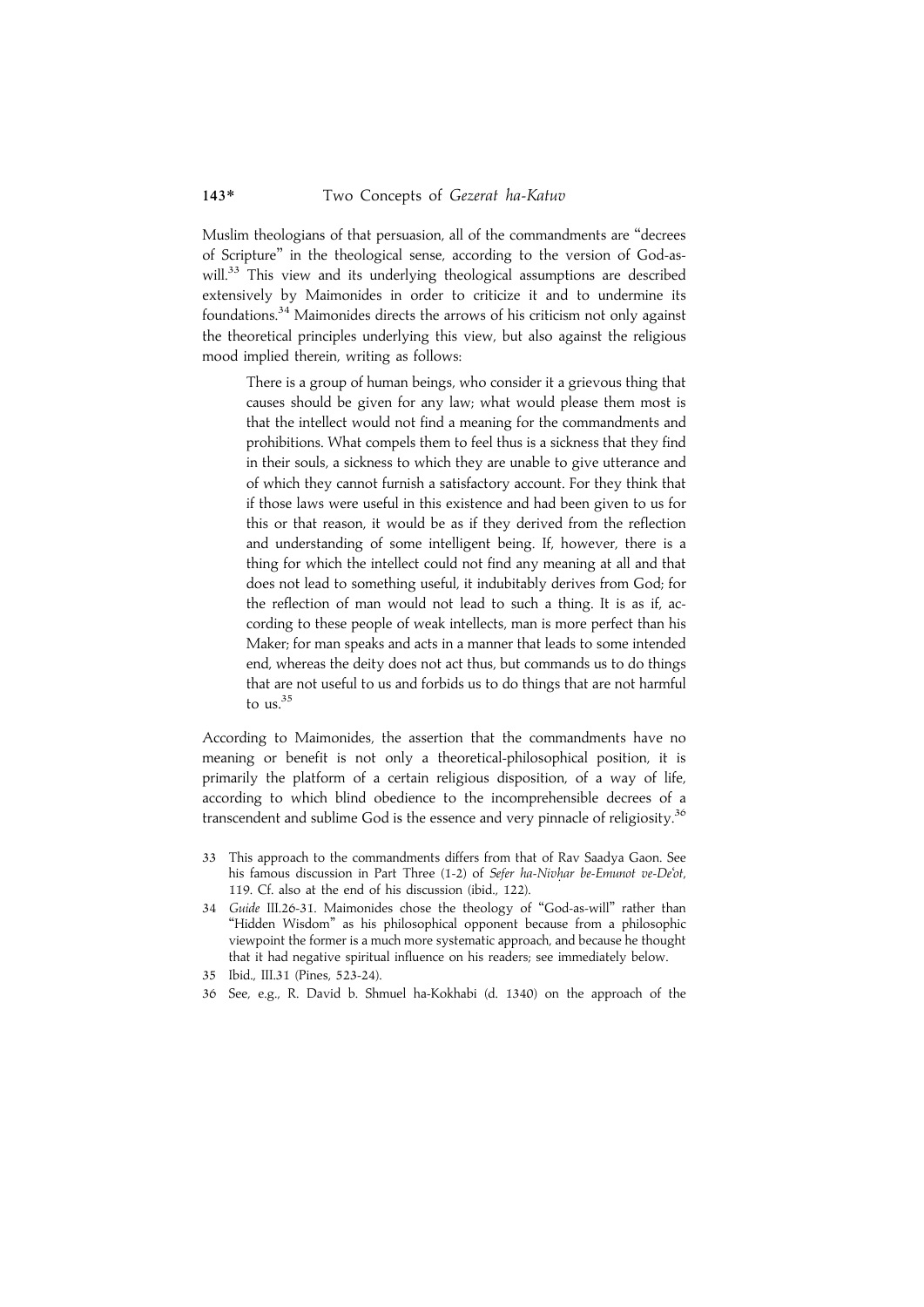#### Yair Lorberbaum 144\*

The people who adhere to this view (referred to earlier in Chapter 26 as ''men of speculation among the adherents of the Law'') are not only in error, but suffer from "a sickness that they find in their souls." One of the signs of this sickness is that ''they are unable to give utterance and ... cannot furnish a satisfactory account.'' Maimonides makes a concentrated effort to clarify their own outlook to them, and in doing so to uncover the theoretical assumptions of this religious disposition. By doing so he may also hope to bring about their healing.<sup>37</sup> His argument is that, because in their eyes God's acts are even lower than ''vain acts,'' then ''according to these people of weak intellects, man is more perfect than his Maker."<sup>38</sup> Religiosity of this type is characterized by Maimonides as that of one who is "turning his back on it [reason], moving away from it while at the same time perceiving that he had brought loss to himself and harm to his religion [...] [he] would not cease to suffer from heartache and great perplexity."<sup>39</sup>

Maimonides's perception of the commandments is diametrically opposed to this view. According to him, ''Also the desire [i.e., will] of God is conducted according to wisdom, and all is one thing, that is, the essence [of God] and His wisdom."<sup>40</sup> Such is the case in matters of physics and metaphysics, and so is it as well in the realm of the commandments. Against all those who think that ''the commandments all come in the wake of will alone,'' Maimonides emphasizes

- 37 See, e.g., Maimonides's words regarding those who attempt to provide a reason for the details of the commandments in Guide III.26; and cf. his Introduction to Book I of the Guide (Pines, 16).
- 38 Ibid., III.25 (Pines, 504). His characterization of those adhering to this view applies not only to his contemporaries, but is also an apt description of contemporary Orthodoxy. Thus, for example, it fits the thought of Yeshayahu Leibowitz (and in a certain sense also that of J. B. Soloveitchik), though his theological worldview is different from the one Maimonides attributes to his interlocutors.
- 39 Ibid., Introduction (Pines, 6).
- 40 Ibid., II.18 (Pines, 299). Cf. also III.25. On Divine will in the Guide, see A. Nuriel, "Divine Will in the Guide of the Perplexed," Tarbiz 39 (1970): 372-87 (Hebrew): and recently B. Manekin, ''The Limitations of Human Knowledge According to Maimonides: Earlier vs. Later Writings," in Maimonides - Conservatism, Originality, Revolution, ed. A. Ravitzky (Jerusalem: Merkaz Zalman Shazar, 2009), 2: 297-316 (Hebrew).

<sup>&#</sup>x27;'talmudists'' of his day to the commandments in his Sefer ha-Batim, Migdal David – Sefer Mitzvah II (ed M. Herschler; Jerusalem: Bet Midrash la-Torah, Makhon Gavo'ah la-Halakhah ve-Hora'ah, 1983), 285; and cf. M Halbertal, Between Torah and Wisdom: R. Menachem Ha-Meiri and the Maimonidean Halakhists in Provence (Jerusalem: Magnes, 1999), 181 (Hebrew).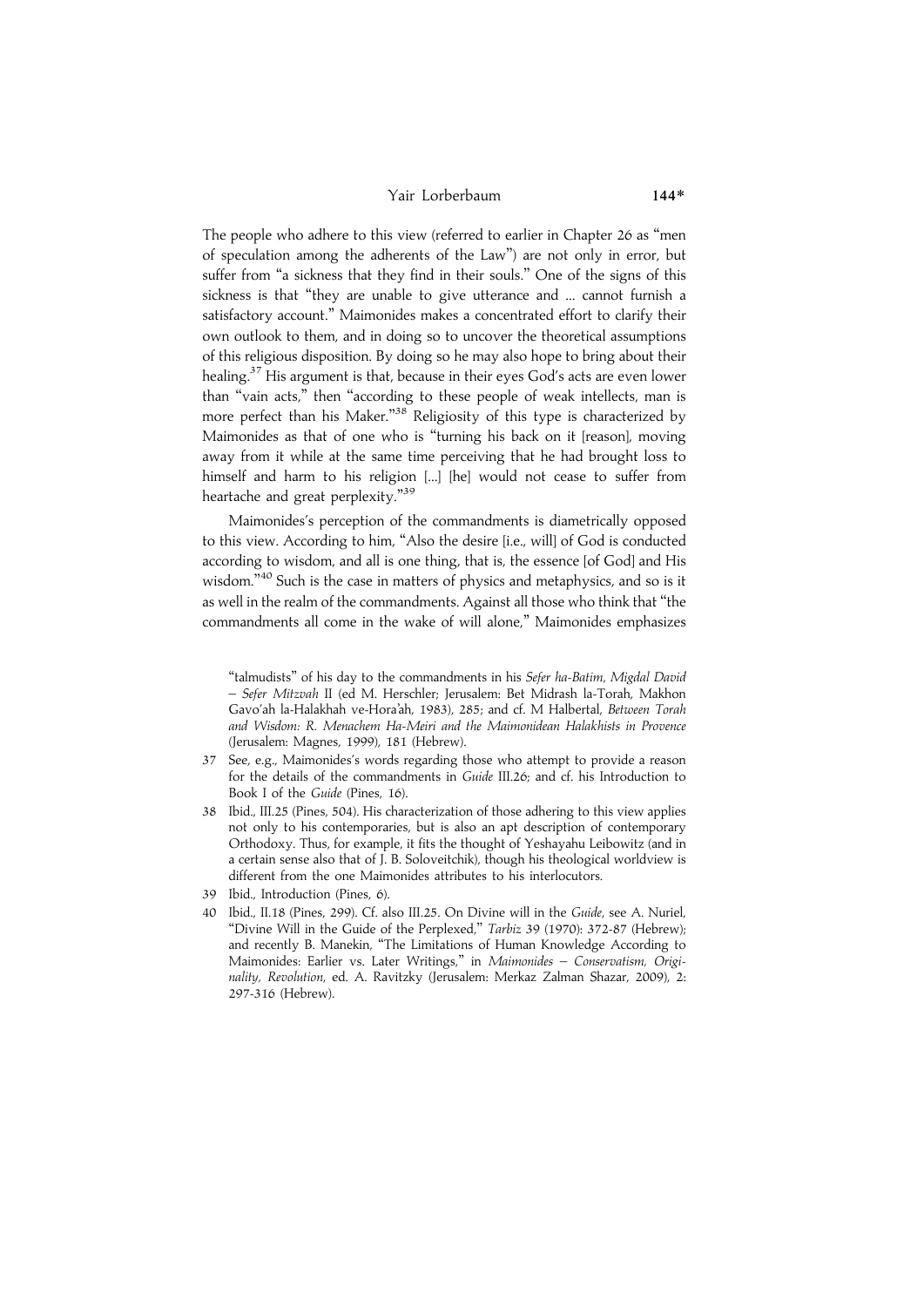that ''every command and prohibition from them come in the wake of His wisdom and there is intended thereby some purpose. And all the commandments have rationales, and we were commanded regarding them because of some benefit."<sup>41</sup> Maimonides distinguishes, as is known, between those commandments referred to as *mishpatim*, i.e., "laws" – "whose benefit is understood clearly even to the multitude" – and those known as huggim, "statutes'' – ''whose benefit is not known or explained to the vulgar.'' It is only in the popular or vulgar sense that huqqim are understood as gezerat ha-katuv without any reason. For the enlightened person, both the huggim and the mishpatim have a reason and purpose. In the Guide, Maimonides suggests such reasons, one by one. $42$ 

In Maimonides's eyes, the quest to understand the reasons for the commandments is an inseparable part of intellectual perfection, which is the ultimate end of man. Unlike those people with "a sickness that they find in their souls" for whom ''what would please them most is that the intellect would not find a meaning for the commands and prohibitions,'' he encourages his readers, both in the Guide and in the Mishneh Torah, "to reflect upon them, so that wherever you are able to give a rationale, give it a reason" (Hil. Temura 4:13).<sup>43</sup>

It is important to emphasize in this context that, according to Maimonides, there is an esoteric element within the reasons for the commandments, and particularly in the rationales for the huggim ("statutes"). The distinction, mentioned earlier, between mishpatim ("laws"), whose reasons are known to the multitude, and hugqim, whose reasons are hidden to them, is not mere lip

- 42 Maimonides implies here a criticism of the Sages, who emphasized the above distinction. See sources cited above in n. 36. After the introductory chapters, which are intended to provide a conceptual infrastructure for his basic position on the rationale of the commandments and the general arguments involved therein (Chs. 25-34), Maimonides devotes his main discussion to a comprehensive explanation of the details of the commandments (Chs. 35-49). J. Stern raises the possibility that, in the Mishneh Torah and the Guide of the Perplexed, Maimonides changed his opinion regarding the rationales for the commandments from that which he held in his youth (in the Commentary on the Mishnah, see especially Shemona Perakim, Ch. 6, and his comments on m. Ber. 5:3 and Meg. 4:7), when he adopted the view of R. Sa'adya Gaon that those commandments which are huggim "do not have any reason apart from being the will of God." But in the Mishneh Torah he rejects this view (see, e.g., Me'ilah 8:8, and my discussion below), and even more so in the Guide (see below). See Stern, "Alleged Contradiction," 287, and see my discussion in my forthcoming book.
- 43 Cf. Hil. Me'ila 8:8.

<sup>41</sup> Guide III.26 (Pines, 673).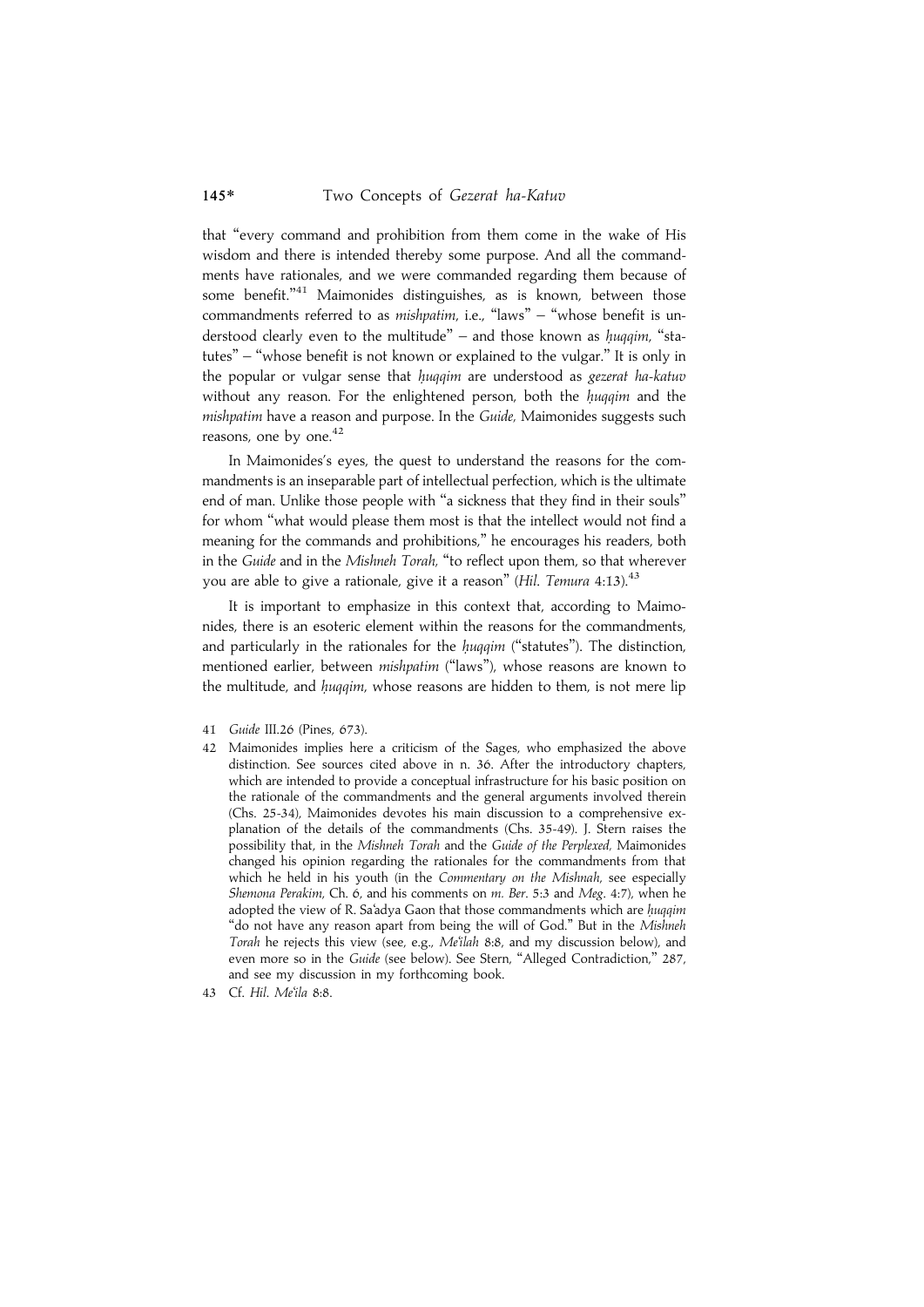#### Yair Lorberbaum 146\*

service to its well-known talmudic antecedent. Maimonides does see a genuine and important difference here. The reasons for the commandments, and particularly those for the huqqim, are among the "secrets of the Torah," which ought to be hidden from the multitude. Even though Maimonides encourages his readers, as mentioned, to reflect upon the commandments and to provide them with rationales in accordance with their ability, he strongly emphasizes the danger therein. As is well known, the socio-political danger involved in uncovering matters of philosophy ''that are deep and obscure'' troubled (and even frightened) Maimonides his entire life. He warns against its various aspects throughout the course of the Guide, as elsewhere in his writings. This anxiety dictated, as is well known, the style of the Guide of the Perplexed and the manner of its writing and, as we shall see below, even that of philosophical, meta-halakhic passages within the Mishneh Torah.

However, according to Maimonides, the danger involved in the rationales for the commandments is not merely an offshoot of premature involvement in the ''secrets of the Torah.'' Speculating upon them, particularly in public, carries with it special dangers, both in the social-educational realm, as well as in that of halakhic discourse. Regarding the educational realm, in the final passage of Sefer ha-Mitsvot, when dealing with lo ta'aseh (negative commandment) 365, he writes, ''That it proscribed the king against increasing wealth for himself, saying 'He should not multiply silver and gold for himself greatly.''' He alludes here to a famous talmudic saying concerning King Solomon<sup>44</sup> and says:

This alludes [to the idea] and is a notice to people, that if they knew the rationales for all the mitzvot they might find themselves subject towards an inclination [to disregard them]. For if this person, who was perfect in wisdom, one of great rank, already imagined and thought concerning this that this activity would not necessarily be a cause for that transgression, what will happen regarding the intelligence of the multitude of the people with its weakness. They will think concerning them and say: It was not prohibited thus or commanded thus, except for such-and-such a reason. But I shall be careful concerning the matter for which this mitzvah was commanded and not turn my heart to it. Thus the integrity of the law will be lost. Hence God, may He be exalted, concealed their rationales.<sup>45</sup>

- 44 b. Sanh. 21b.
- 45 On other dangers inherent in rationales for the commandments  $-$  e.g., lack of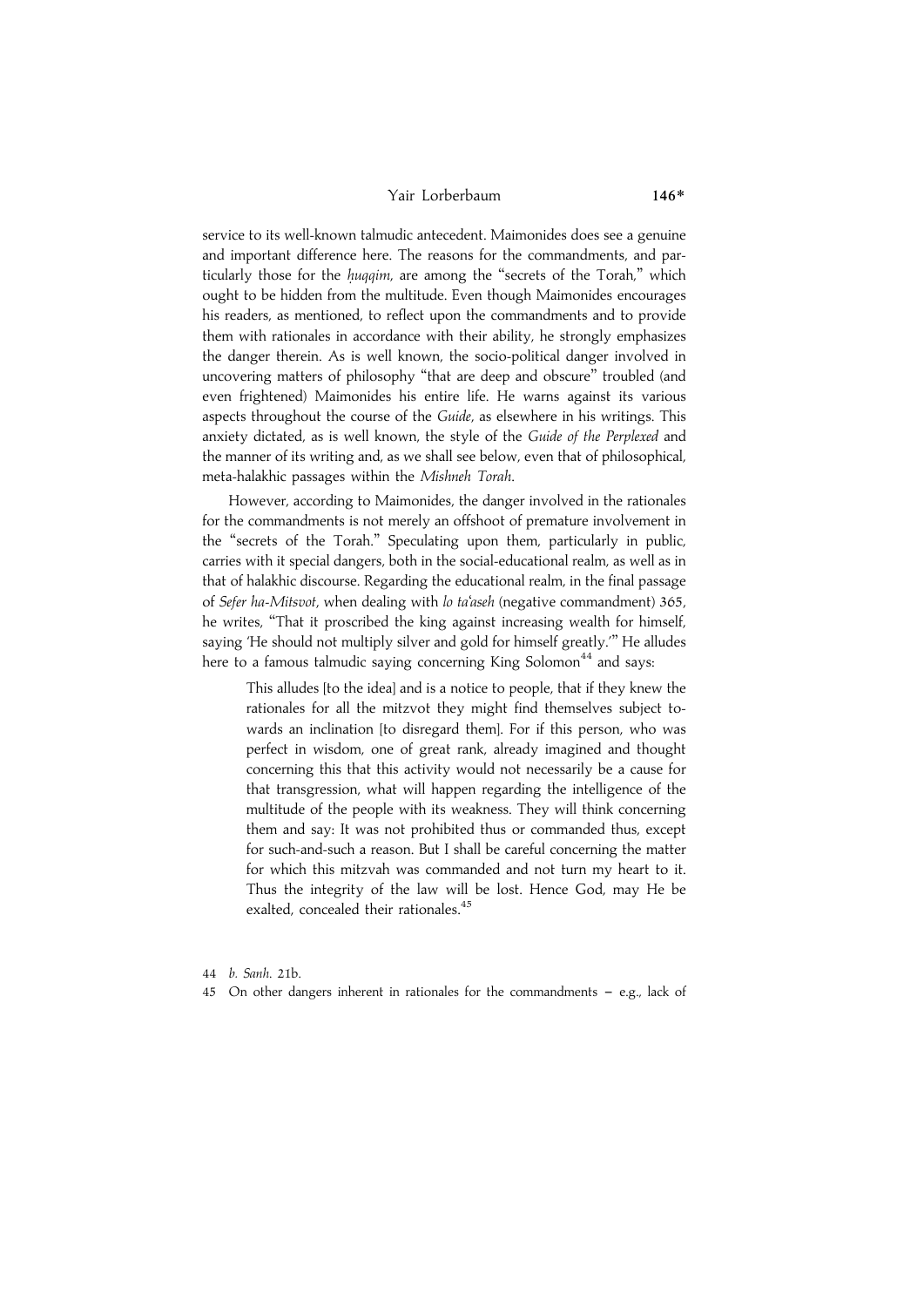But here too Maimonides hastens to emphasize:

But there is not a single one among them [the commandments] for which there is not a rationale and a reason, albeit most of these reasons were such that it was necessary that they not be attained or comprehended by the intellect of the vulgar, but all of them are as the prophet testified: "The statutes of the Lord are upright, rejoicing the heart" (Ps 19:9).<sup>46</sup>

Maimonides's contradictory statements concerning the reasons for the commandments exemplify the structural tension built into his entire literary oeuvre: his declared purpose to foster a cultural revolution among the broad public and ''the multitude of the rabbis'' on the one hand, and his fear and suspicion regarding public involvement in science and philosophy (including the rationales for the commandments) on the other. An explicit expression of the former tendency may be found in the Laws of the Foundations of the Torah and in his comments throughout his Mishneh Torah regarding the central place of intellectual perfection, including knowledge of the rationales for the commandments (which is the ultimate end of halakha).<sup>47</sup> An explicit expression of the latter tendency is found in the sophisticated methods of concealment and deception which he uses in his philosophical work, including its chapters dealing with the rationales of the commandments.

## 2. Gezerat ha-Katuv, the Naturalistic Understanding of Prophecy, and the Socio-Historical Method in the Guide of the Perplexed

Maimonides's rationalism, as expressed in the chapters on the rationales for the commandments, is consistent with his naturalistic approach to the subject of prophecy, including the prophecy of Moses.<sup>48</sup> Unlike the viewpoint emphasized in his halakhic writings that ''the Torah ... as a whole was given to Moses word by word from the Omnipotent (*mi-pi ha-gevura*),"<sup>49</sup> in the *Guide of the Perplexed* he hints at the idea that Moses was the creator of the Law. Through his sublime, albeit natural, intellectual apprehension and through means of his imaginative

understanding, allegorical reasons, socio-historical reasons, and so forth  $-$  see Part II.

- 46 See Maimonides, Sefer ha-Mitsvot, lo ta'aseh 365 (ed. Heller, 189). But compare Hil. Temura 4:13.
- 47 For a discussion of the final halakha in Hil. Mikva'ot, see Part II.
- 48 Guide II.32 ff. (Pines, 360).
- 49 See the Introduction to Perek Heleq (the eighth principle) in הקדמות הרמב"ם למשנה, ed. Y. Shailat (Jerusalem: Ma'aliyot, 1992), 144, and cf. Hil. Teshuva 3:8.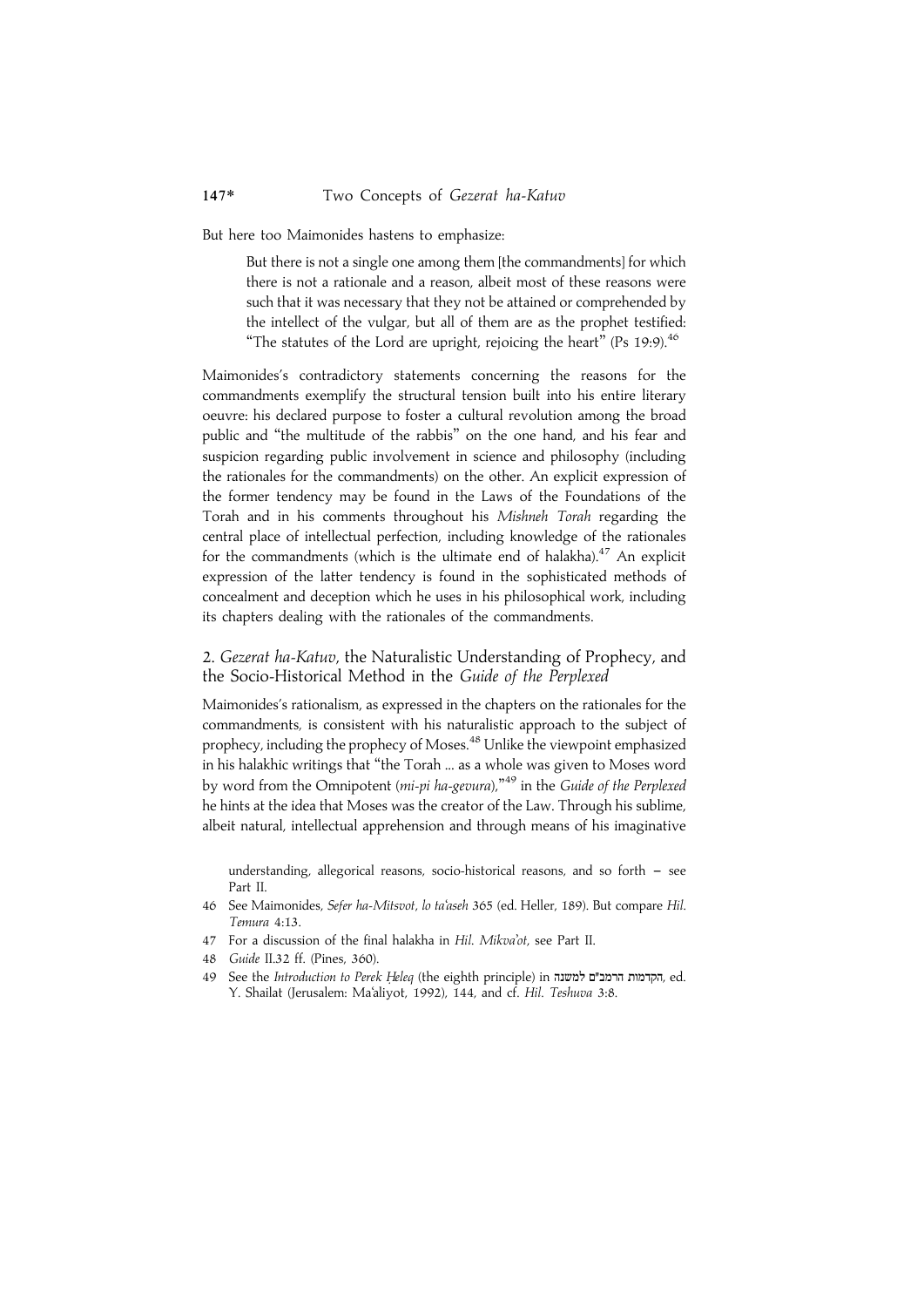#### Yair Lorberbaum 148\*

power, Moses articulated the system of the commandments, which became ''the .<br>Divine [code of] law."<sup>50</sup> As a human deed, the act of "Divine" legislation (in the sense of the laws directing towards the Divine) could not be arbitrary, but must of necessity serve a certain goal and purpose.<sup>51</sup>

Maimonides's socio-historical approach to the rationales for the commandments of the Torah and for the study of law in general, as found in the Guide, is rooted upon a historical-anthropological methodology and a naturalistic worldview that underlies it. As noted, this methodology rejects explanations of the type of gezerat ha-katuv in the theological sense, attributing a goal and purpose to the laws as a whole. As is known, Maimonides was among those who laid the foundations for the methodology of historicalanthropological study of religion and law.<sup>52</sup> For the historian of law and religion, arbitrary laws (i.e., which are the consequences of will) or laws whose reason is concealed (i.e., the consequence of the hidden Divine wisdom) – as opposed to those laws which are based upon an erroneous worldview (physics and metaphysics) – are inconceivable.

It is also important to emphasize that Maimonides did not see his arguments in those chapters of the Guide dealing with the commandments as "homilies for the moment." He describes his discussion of the details of the commandments as scientific, systematic, and comprehensive: ''I will make known to you the reasons for each class and show their benefit, which is without doubt, and without any place for rejection."<sup>53</sup> Unlike the claim that huqqim "such as the prohibition against sha'atnez (mixed fibers in garments), kil'ayim (mixed seeds), and meat and milk... and the like have no reason'' – that is to say, that they have no ''influence upon the perfection of the soul... nor upon the well-being of the body'' – Maimonides writes that ''you shall hear my explanation of them all, and I shall give their correct reasons proven with demonstrative arguments."<sup>54</sup> Maimonides's certainty concerning the issue of

- 50 See Guide I.65, and compare Maimonides's words there concerning ''the created voice.'' Cf. also Y. Levinger, ''Moses Our Teacher's Prophecy in Maimonides' Teachings,'' in Maimonides as Philosopher and Codifier (Jerusalem: Mosad Bialik, 1990), 29-38, 52-54 (Hebrew).
- 51 See also Y. Lorberbaum, ''Maimonides on Aggadah: Halakhah and Divine Law,'' Diné Israel 26-27 (2009-10): 268-76 (Hebrew), and the bibliography there.
- 52 Thus, for example, his methodological note in Guide III.29 (Pines, 516), and cf. Lorberbaum, ''Maimonides on Aggadah,'' 264 n. 37, and the bibliography there.
- 53 Guide III.26 (Pines, 509).
- 54 See Guide III.49 (Pines, 612). The language and the context indicate that these were simply rhetorical gestures.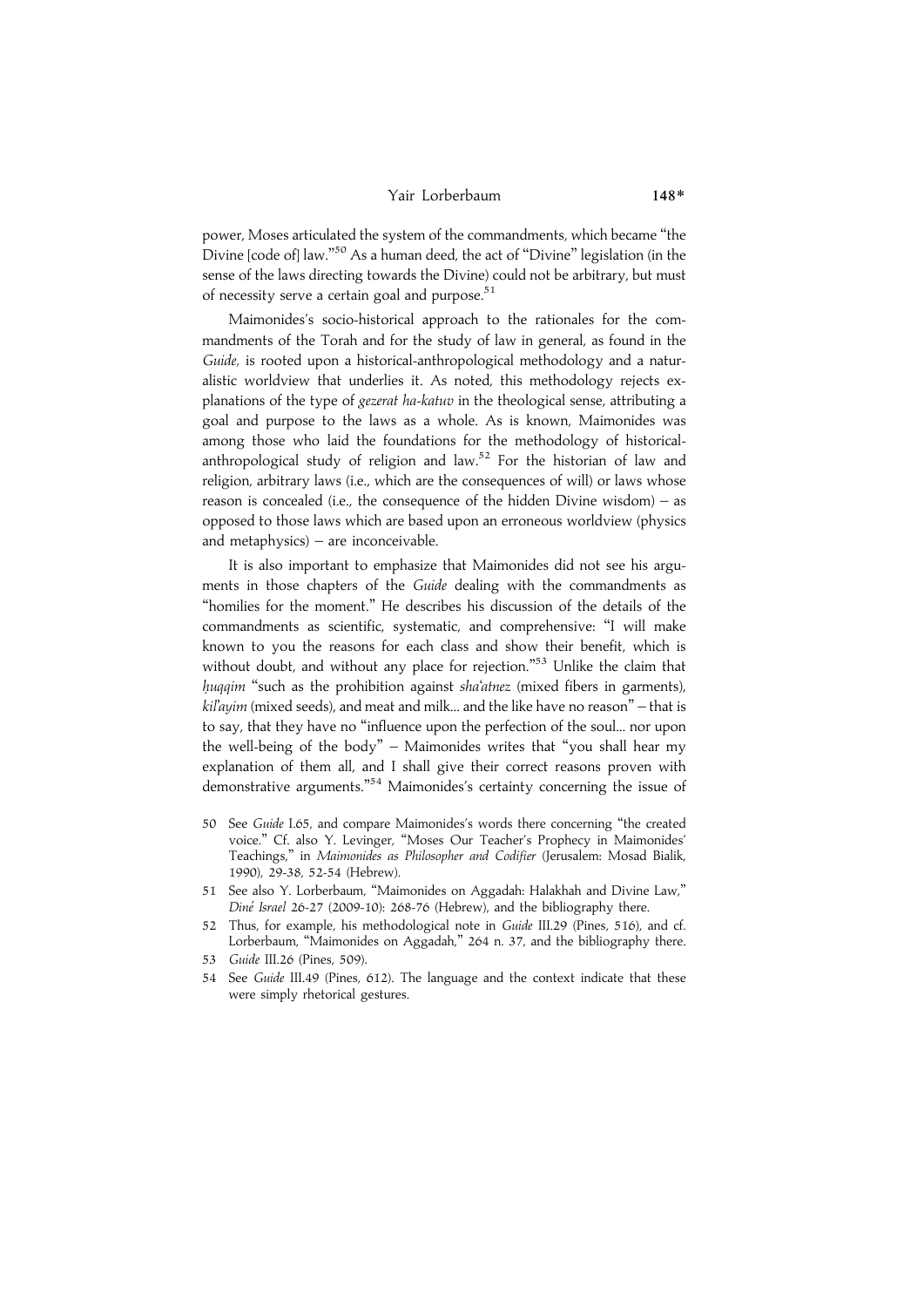the rationales for the commandments is noteworthy as a contrast to his skepticism throughout the Guide regarding matters of physics and metaphysics. This ought not to be surprising, as the rationales for the commandments belong to the realm of political philosophy and ethics, which according to Maimonides are subjects in which our knowledge is certain and far better proven.<sup>55</sup>

To summarize, the theological meaning of gezerat ha-katuv (like the "popular" understanding of the term huqqim) is inconsistent with the rationalism and naturalism of Maimonides and with his view that one may reconstruct the rationales for all the commandments, and that it is fitting (for the educated person) to do so. From a theoretical viewpoint, gezerat ha-katuv in the theological sense is, in his eyes, complete nonsense; one who adheres to this view (particularly according to the version of God-as-will) is ''weak of mind'' and ''ill in a sickness of the soul.'' This viewpoint serves as part of the background in the following discussion concerning the appearances of gezerat hakatuv in Maimonides's halakhic works, particularly in the Mishneh Torah.

# V. Maimonides on the Jurisprudential Sense of Gezerat ha-Katuv

In Maimonides's writings, particularly in his halakhic works, the term gezerat ha-katuv often bears a jurisprudential – halakhic meaning. Yet whereas the theological sense of this term is articulated explicitly in the Guide and is given a detailed theoretical – conceptual platform, its jurisprudential sense can only be inferred from the context – that is, from the manner in which it functions in the halakhic discourse of the Mishneh Torah. And indeed, the manner in which Maimonides uses the phrase gezerat ha-katuv in the Mishneh Torah unmistakably indicates its political – jurisprudential meaning.

# 1. On the Term Gezera (''Decree'')

Before explicating the meaning and function of this term in the halakhic discourse of the Mishneh Torah, I shall dwell briefly upon the way in which Maimonides defines the term gezera ("decree") as such. The term gezera is used

<sup>55</sup> On this subject, see S. Pines, ''The Limitation of Human Knowledge According to Al-Farabi, ibn Bajja and Maimonides,'' in Studies in Medieval Jewish History and Literature I, ed. I. Twersky (Cambridge, Mass.: Harvard University Press, 1979), 83-109.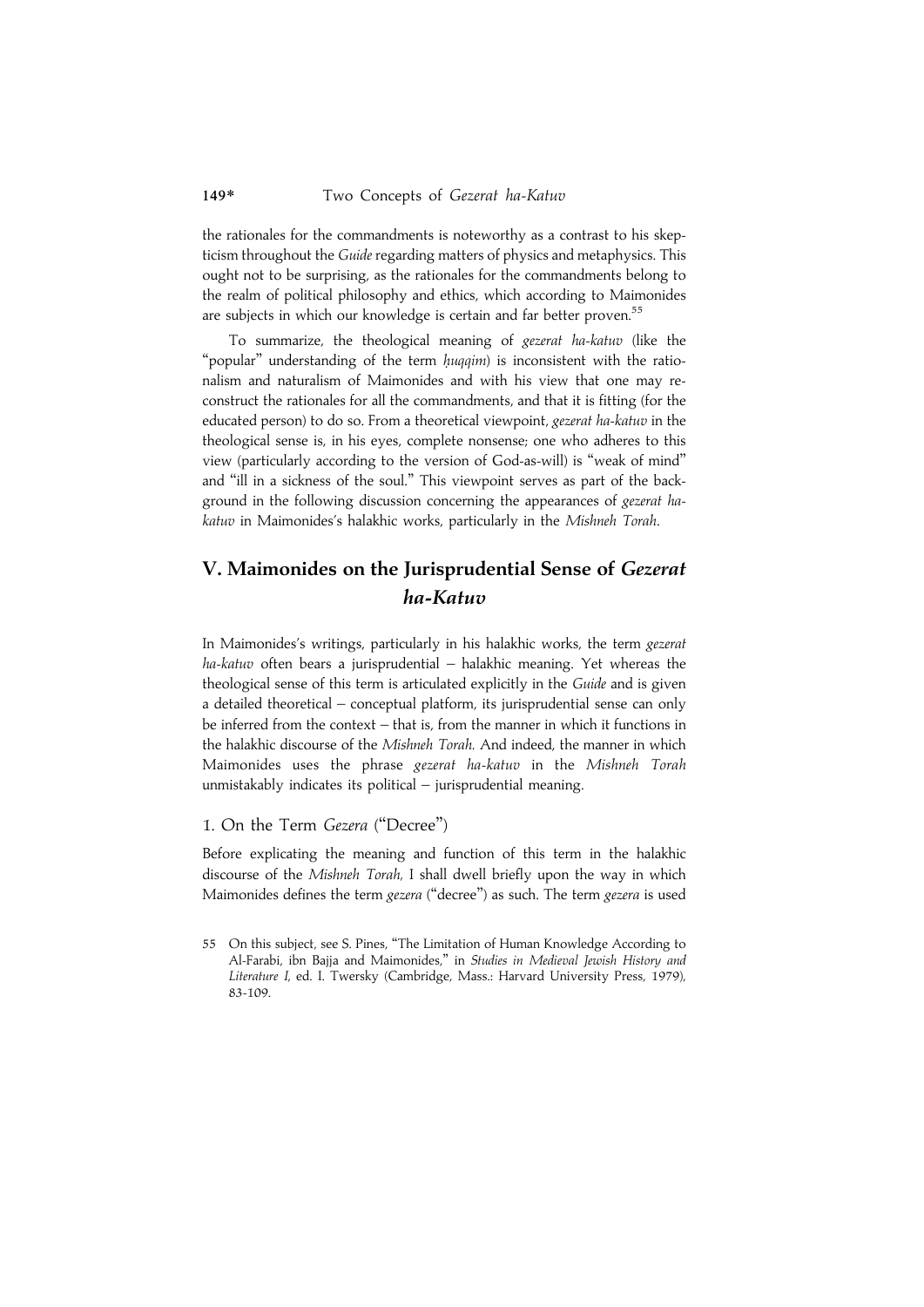#### Yair Lorberbaum 150\*

in many different ways in Maimonides's writings; I shall mention two of them here, and then describe that which is common to all of them. In Sefer ha-Mitsvot, Root 8, Maimonides writes:

The eighth root is that it is not fitting to count the negation of an obligation together with its proscription: for you should know that the proscription is one of the two types of imperative. That is, one is commanded through a mitzvah [either] to do a certain thing or not to do a certain thing: for example, one is either commanded to eat and thus told "eat," or commanded to refrain from eating and one is told, ''Do not eat.'' But the Hebrew language does not have a noun that includes both these things, as has already been noted by those who engage in the discipline of logic, saying: However, the imperative and the proscription do not have in the Hebrew a noun which encompasses them both, and we need to call the two of them by one word, and that is  $-$  ha-tsivvuy (the command). Thus, it is already clear to you that the proscription is part of the command. And the well-known word for proscription in the Hebrew language is the word  $lo$  (no). And this matter is itself doubtless to be found in every language: that is, that one commands one who is commanded either to do a particular thing or not to do it. It is thus clear that the positive command and the negative command are both a *tsivvuy gamur* (absolute imperative): things that we are commanded to do and things which we are proscribed against doing. And the name of that we are commanded to do is mitsvat 'aseh (a positive commandment), and that which we are proscribed from doing is mitsvat lo ta'aseh (a negative commandment). And the term in the Hebrew language which encompasses both of them is *gezera* (decree). Hence the Sages called every commandment, whether positive or negative, gezerat melekh (decree of a king).<sup>56</sup>

The eighth root is concerned with those terms that signify the imperative force of the Torah/halakha. That which underlies those terms defined here by Maimonides – warning, command, positive and negative commandments – is the power and authority of the Torah to issue a ''categorical command'' – that is, an unconditional imperative. The word in the Hebrew language which embraces all of these terms of authority and of legal-halakhic power, according to Maimonides, is gezera – "decree." The term gezera thus signifies the authority

56 Ed. Heller, 15.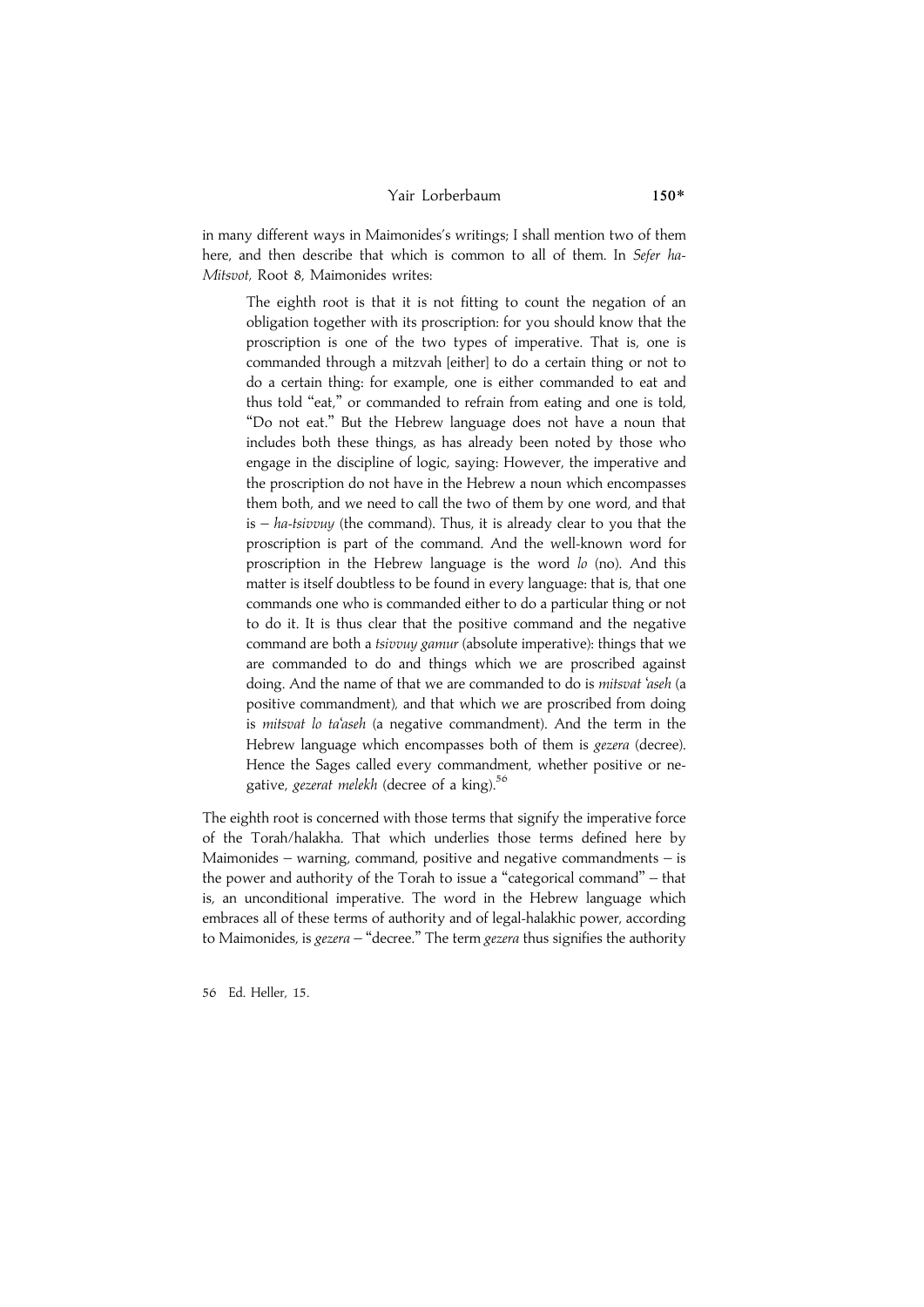of Scripture to command in a ''complete'' or ''categorical'' manner. In Kantian terms, the instructions (i.e., ''decrees'') of Scripture are not only suggestions, recommendations, or rules of prudence; they are categorical imperatives (albeit heteronomous ones). Or, in legal language, they are mandatory, not conditional, laws. $57$  This is the sense attributed by Maimonides to the phrase that is widespread in the language of the Sages in relation to the totality of the commandments – gezerat melekh.

The term "decree," as defined in the eighth root, is distinct from its reason and rationale. It is possible that all of the decrees/ $g$ ezerot – i.e., the 248 positive commandments and 365 negative commandments – have reasons. After all, if all of the commandments are ''decrees,'' it is inconceivable that, according to Maimonides, all of them should be without any reason or purpose. As I noted above, the obligatory reason and normative force (i.e. "the one decreeing") are different sides of the commandment, and are not dependent upon one another.<sup>58</sup>

The word gezera appears in a narrower sense in Maimonides's introduction to his Commentary on the Mishnah, where he classifies the ''laws legislated in the Torah of Moses'' into five groups. ''The fourth group,'' writes Maimonides, ''are those laws made by the prophets and the Sages in each generation by way of limitation and fence to the Torah. ... And they are those things called by the Sages *gezerot* (edicts)."<sup>59</sup> The term *gezera* here indicates the power of the Sages to command. Their power is derived from the commanding authority of Scripture, as their "edicts" are a kind of limitation and fence to (i.e., extension of) the Torah. For our purposes, the ''edicts'' of the Sages here cannot be arbitrary, but must necessarily have a reason and end. After all, ''Man [including the sages] speaks and does that which leads to some purpose."<sup>60</sup>

These examples should suffice to indicate that the term gezera in Maimonides signifies political-halakhic authority and the power to legislate a

- 57 On the difference between mandatory and conditional commandments, see, e.g., Sefer ha-Mitsvot, Aseh 109 (ed. Heller, 63). And cf. Sifra, Aharei Mot, §5.
- 58 Compare Rappaport, ''Reason for the Commandment of Shofar,'' 91; and see Hil. Temura 4:13, Hil. Me'ila 8:8, and Y. Twersky, "Concerning Maimonides' Rationalization of the Commandments; An Explication of Hilkhot Me'ilah 8:8,'' in Studies in the History of Jewish Society, ed. I. Etkes and Y. Salmon (Jerusalem: Magnes, 1980), 24-33 (Hebrew). Cf. Guide III.48 (Pines, 598); b. Ber. 33b, and see Part II and my forthcoming book.
- 59 Haqdamot ha-Rambam la-Mishnah (ed. Shailat), 41.
- 60 The wording of Maimonides in Guide III.31 (Pines, 524), following Aristotle.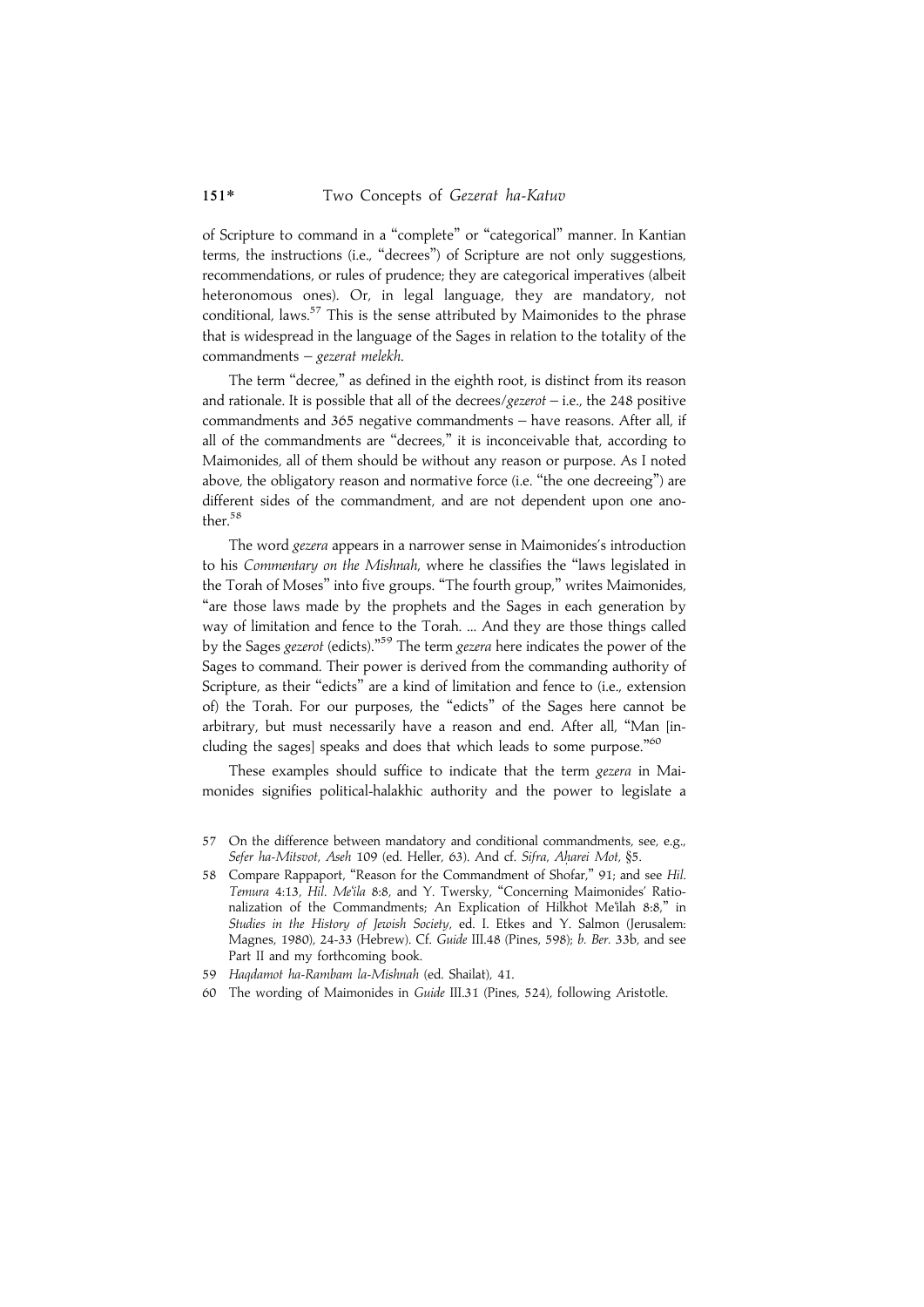## Yair Lorberbaum 152\*

''complete commandment.'' In this context it is important to note that the concept of authority, in its various aspects, is, in Maimonides's view, the basis for the political order itself. $61$  This term needs to be discussed in isolation from the reason for the edict or its purpose.

2. "That These are Things that Have a Reason (Devarim Shel Ta'am Hem) and are Not Gezerat ha-Katuv''

We now turn to the term gezerat ha-katuv. An explicit example of the jurisprudential – halakhic sense of gezerat ha-katuv appears in Hil. Ishut (Laws of Marriage) 25:2:

(1) Similarly, one who marries a woman without any particular conditions, and found in her one of the blemishes of women, as we have explained, and the husband did not know of the existence of this blemish and did not hear of it; if he wished [to divorce her] she goes out [i.e., is divorced] without her ketubba – neither the statutory nor the supplementary amount.

(2) How so? If there was a bathhouse in the city, and he had relatives, he cannot say: ''I did not know of these blemishes,'' even if they were hidden blemishes, for he examines [i.e., questions] his female relatives, and we may presume that he heard [of it] and wanted [i.e., to marry her, notwithstanding].

But if there was no bathhouse there, or he did not have any relatives, he is allowed to claim hidden blemishes. Epilepsy recurring at definite times is classed as a hidden blemish.

(3) But he cannot bring a claim regarding visible blemishes, for everyone sees them and tells him, and there is a presumption that he has heard and accepted it.

(4) It is a well known thing that this law only applies in those places where it is the custom of women to go about in the marketplace with their faces uncovered, and everyone knows them and says: This one is the daughter of so-and-so, that one is the sister of so-and-so, as is done in the cities of Edom [i.e., in Christian Europe] in these days.

(5) But in those places where it is not the practice of the young women to go out to the marketplace at all, and if the women do go to the

<sup>61</sup> On the rationale for political power and order, see Guide II.40 (Pines, 381), and see my forthcoming book.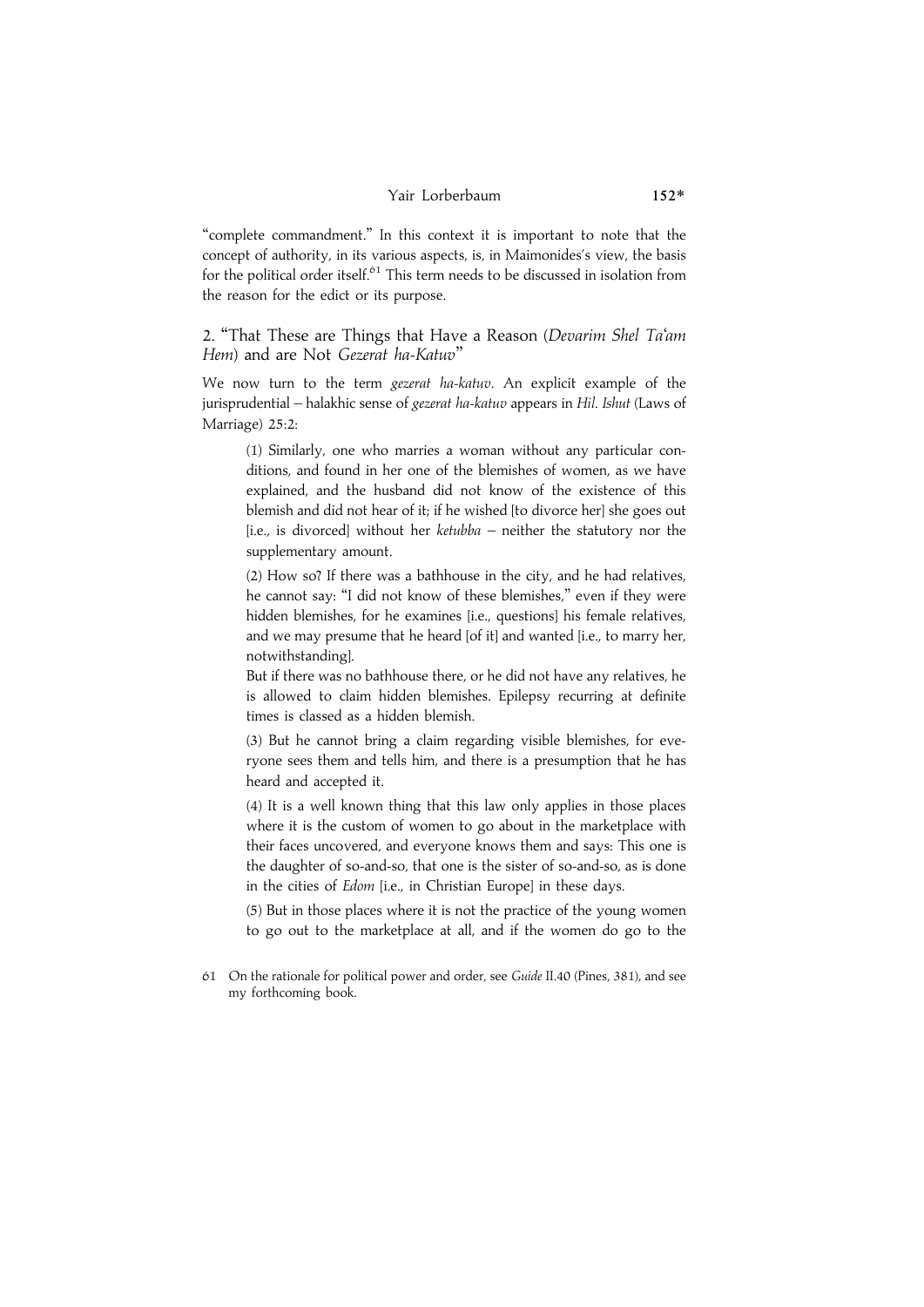public bathhouse, they do so at night, concealing themselves, and nobody sees her apart from her relatives, he may bring a claim even concerning visible blemishes – and this, if there was no bathhouse and he did not have any female relatives to examine her.

(6) If, however, there was a public bathhouse in this city, but it is not the practice of women to go there with their faces uncovered – if he has a female relative he is unable to make a claim, for everyone sees her naked in the bathhouse.

(7) But if it was their custom to go about disguised and to seek privacy even in the bathhouse, so that a woman would bathe only at night, or alone in a little compartment in the bathhouse, thus, neither seen nor recognized, then he may bring a claim even regarding visible blemishes.

(8) For these are matters for which there is a rationale (devarim shel ta'am hem) and not a decree of Scripture (ve-lo gezerat ha-katuv). $62$ 

This halakha is fascinating from a number of angles: ethical, social, halakhic, historical, cultural, its approach to gender, and also its style and language.<sup>63</sup> But what interests us here primarily is the final sentence (§8), which sheds light upon the jurisprudential usage of gezerat ha-katuv.

Maimonides discusses the case of a man who married a woman, brought her into his house, and was then shocked to discover some sort of blemish (''of the blemishes of women") on her body<sup>64</sup> which she had not disclosed to him, that was otherwise unknown to him, and which he could not have known about prior to the marriage. In such a case, he is allowed to divorce her without paying her ketubba ("neither the statutory nor the supplementary amount"). $65$  If, however, he knew about the blemish, even if he did not express his explicit acceptance thereof, "we may presume that he heard [of it] and wanted [to marry her].'' Moreover, if he did not know of the blemish, but in

- 62 The dividing and numbering of the sections here are mine.
- 63 For a discussion of several historical aspects of this halakha, see M. A. Friedman, ''Halacha as Evidence for the Study of Sexual Mores Among Jews in Medieval Islamic Countries: Face Coverings and Mut'ah Marriages,'' Pe'amim 45 (1991): 89- 107, at 95-96 (Hebrew).
- 64 See Hil. Ishut 7:7.
- 65 As opposed to the case discussed in m. Ketub. 7:8, in which a man betrothed a woman and she was still "living in her father's house," in which case: "The father must bring proof that the blemish came about after she was betrothed, and that it was 'his field that was flooded.'''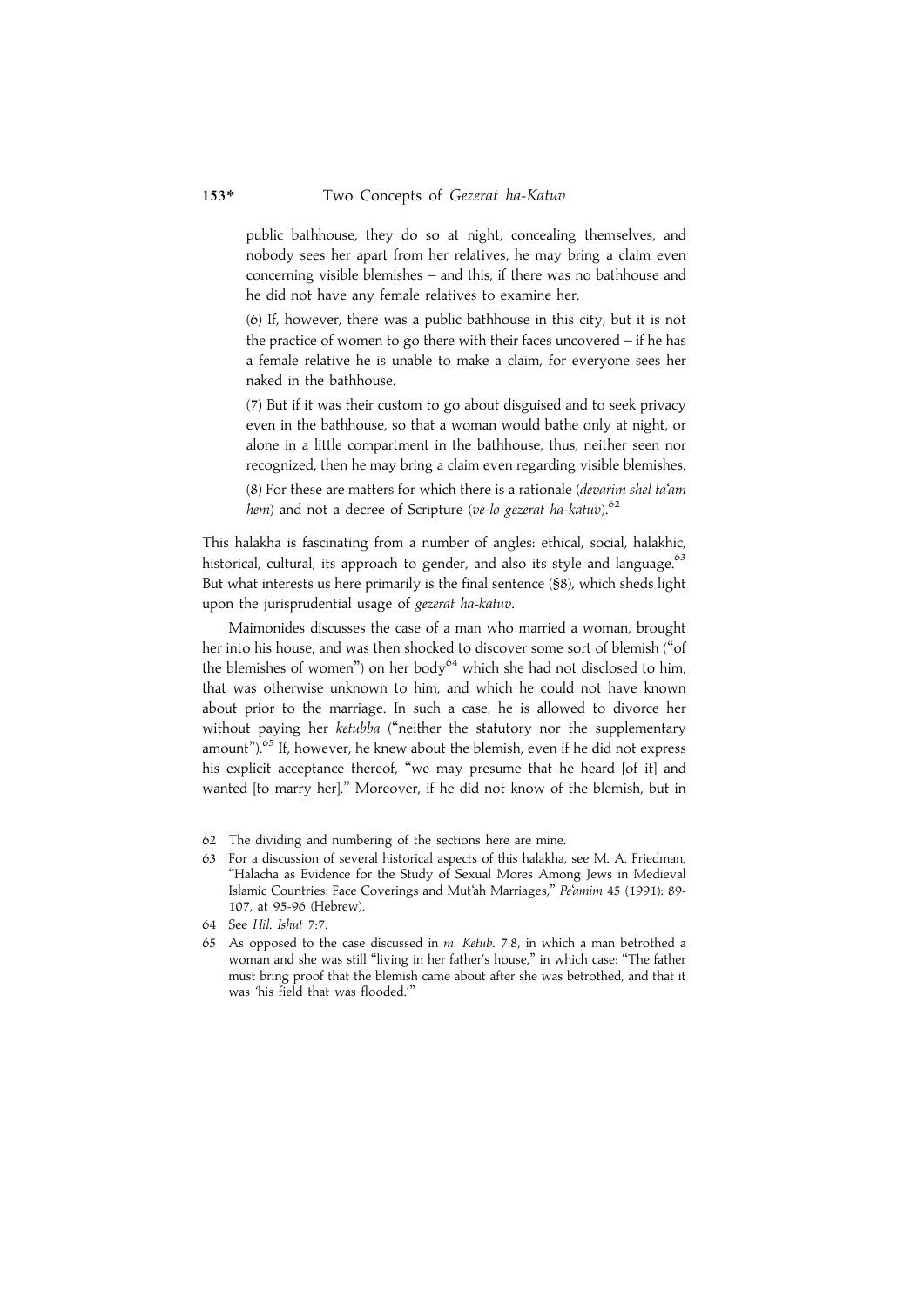#### Yair Lorberbaum 154\*

light of the circumstances he *could* have known about it, "we do not listen to him: the presumption is that a person does not drink from a cup unless he examines it well; so our presumption is that he knew and accepted it."<sup>66</sup> These are the basic elements of this halakha.

In its first part, in §§1-3, Maimonides summarize the rules as they appear in the Mishnah and Talmud. He rules like the Sages (against R. Meir), stating that the husband may only bring a claim regarding those blemishes which were in concealed places, and even then on condition that the circumstances indicate that he could not have known about them previously.<sup>67</sup> Maimonides uses the Mishnah's example of a bathhouse (''If there was a bathhouse in the city, and he had relatives''), in which case ''he cannot say: 'I did not know of these blemishes,' even if they were hidden blemishes, for he questions his female relatives."<sup>68</sup> If, however, one of these conditions was not fulfilled -"there was no bathhouse there, or he did not have any relatives" - he mav claim secret blemishes.<sup>69</sup> Further on, he quotes a halakha brought by Rav Nahman in b. Ketub. 77a regarding one who periodically had epilepsy (end of §2), concluding this section of the halakha by saying: ''But he cannot make a claim regarding visible blemishes, for everyone sees them and tells him, and there is a presumption that he has heard and accepted it" (§3).

The second part of this halakha (§§4-8) appears neither in the talmudic literature nor in the Geonic literature that preceded Maimonides. This is an original ruling on the part of Maimonides, which involves a certain departure from talmudic law, or at least from the distinctions which it draws. This point is already alluded to by the Maggid Mishneh (R. Vidal de Tolosa, d. 1360), who commented: ''These are the words of our teacher, which are based on correct reasons, as he has explained at length."<sup>70</sup>

By means of the wording, "It is a known thing..." (davar yadu'a hu), with which he opens this group of halakhot, Maimonides implies that his words involve an innovation. This formula appears numerous times in the Mishneh Torah and has a broad semantic field. Most frequently, it indicates a halakhic principle or a basic logical conclusion that has direct implications for the

- 67 M. Ketub. 7:7-8; y. Ketub. 1:6 (25c); 7:7 (31a); b. Ketub. 75b-76a.
- 68 On the issue, ''he examines her female relatives,'' see Hil. Ishut 25:3.
- 69 See the language used by the Sages in m. Ketub. 7:8.
- 70 S.v. davar yadu'a hu, and cf. Kesef Mishneh (R. Joseph Caro) ad loc., and see Friedman, "Halacha as Evidence for the Study of Sexual Mores," 95-96.

<sup>66</sup> See Hil. Ishut 7:6.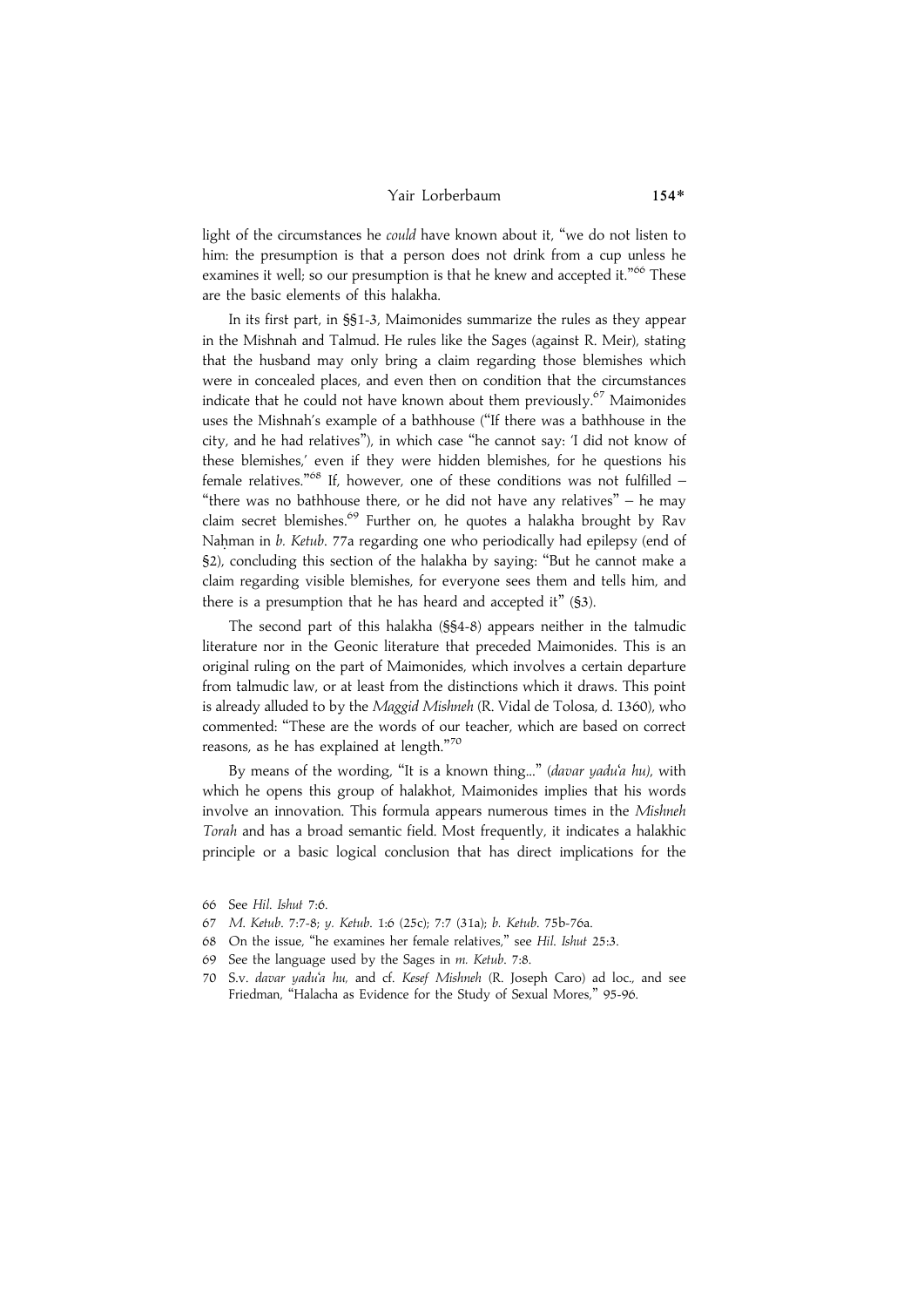subject of the halakha, which, although lacking a source in the written halakhic tradition, is nevertheless not (that is: need not be) subject to dispute.<sup>71</sup> As we shall see, in Hil. Ishut 25:2 this refers to a law which has no source in the obligatory (i.e., talmudic) halakhic tradition and even seems to deviate from it, but that in Maimonides's view is a basic conclusion which there is no reason to challenge or question.

The halakhot summarized in §§1-3 (i.e., the talmudic law) apply, according to Maimonides, only in ''those places where it is the custom of the women to go about in the marketplace with their faces uncovered.'' These include, for example, "the cities of Edom in these days" – that is, the European Christian countries, where ''everybody knows them and says: 'This one is the daughter of so-and-so, that one is the sister of so-and-so''' (§4). That is: in those places the husband cannot bring a claim regarding visible blemishes at all; the same holds true regarding hidden blemishes, if there is a bathhouse there and he has female relatives. Such is not the case in ''places where it is not the practice of the young women to go out to the marketplace at all,'' as in the Muslim countries, including Maimonides's Egypt. In such places, ''if the woman does go to the public bathhouse'' – that is, if it is necessary for her to momentarily pass through public space – ''she does so at night, estranging herself, and nobody sees her apart from her relatives.'' In such a case, the husband ''may bring a claim even concerning visible blemishes'' (§5). The conditions for this, according to Maimonides, are that ''there is no bathhouse, and he does not have any female relatives to examine her ... for everyone sees her naked in the public bathhouse" (§6).<sup>72</sup> But Maimonides hastens to place restrictions and to qualify this "talmudic halakha," for even if there was a bathhouse in the city, but ''if it was their custom to go about disguised and to seek privacy even in the bathhouse, so that a woman would bathe only at night, or alone in a little

- 71 This is similar to the commonly used contemporary expression: ''It is well-known that..." To the term davar yadu'a ("it is a well-known thing") in the Mishneh Torah there are attributed, among others, the following meanings: a matter required by logic (Hil. Shabbat 1:6); a philosophic idea known to philosophers (Hil. Teshuva 10:6); a practical matter (Hil. Tefillin Mezuza ve-Sefer Torah 9:5); a matter of common sense (Hil. Ishut 6:7); and possibly also a basic halakhic rule or principle (Hil. Ishut 17:6).
- 72 On women in the bathhouse (hamam) in Muslim countries and on bathhouses as a place of social meeting, see B. R. Wilson, ''Glimpses of Urban Women in Classical Islam,'' in Women and the Structure of Society: Selected Research from the Fifth Berkshire Conference on the History of Women, ed. B. J. Harris and J. A. McNamara (Durham, N.C.: Duke University Press, 1984), 5-11.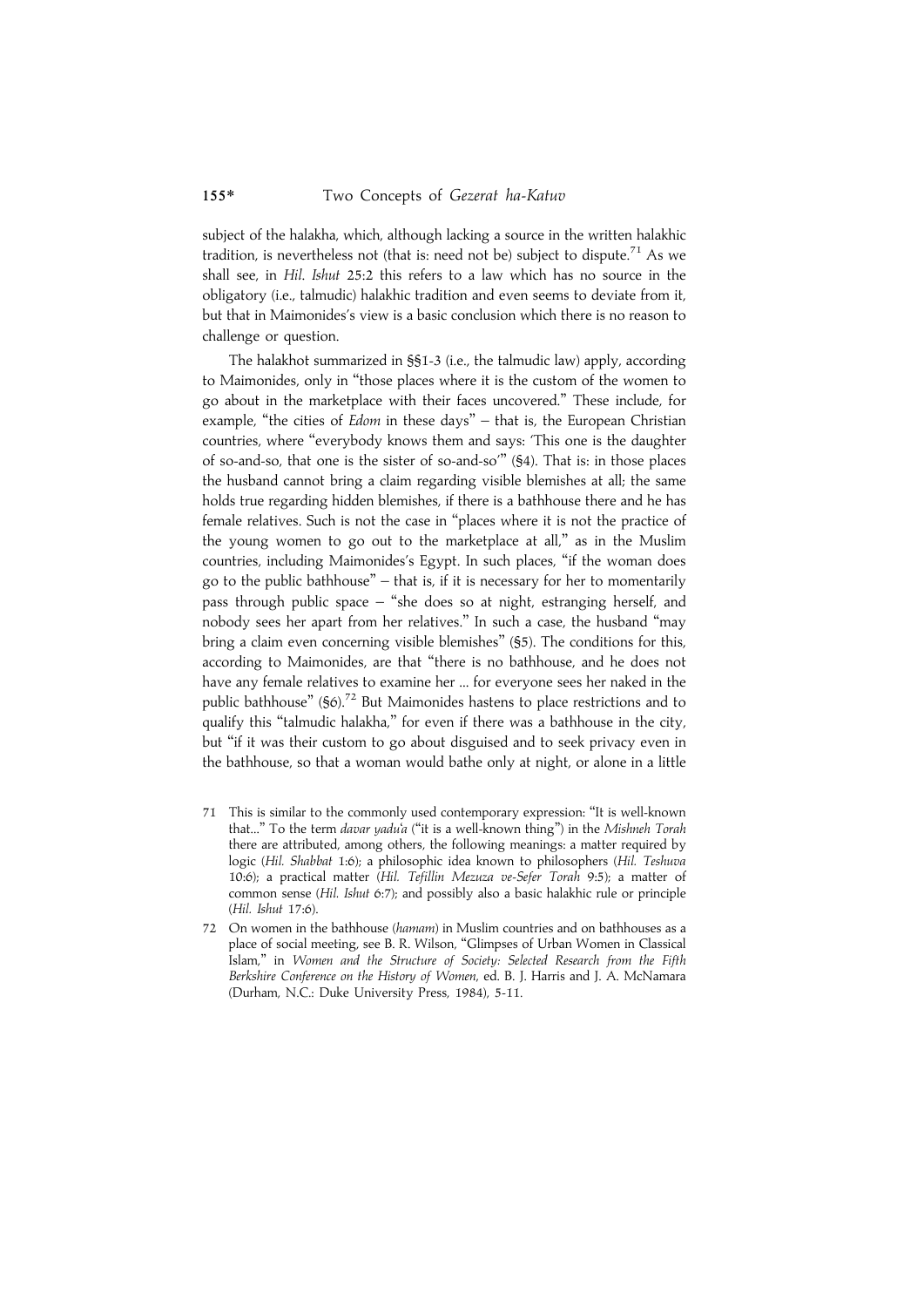#### Yair Lorberbaum 156\*

compartment in the bathhouse, thus, neither seen nor recognized, then he may bring a claim even regarding visible blemishes'' (§7), i.e., whether or not the husband had female relatives in the city. Maimonides clearly alludes here to a social reality which was common in his own place, and in Muslim countries generally.<sup>73</sup>

Maimonides deviates here from the explicit law of the Mishnah. Whereas, according to the Sages, the husband is unable to bring a claim regarding visible blemishes at all, according to Maimonides, in those places where the women always ''estrange themselves,'' that is, cover their faces, the husband may even bring a claim regarding visible blemishes.<sup>74</sup> In other words, under these circumstances the talmudic distinction between hidden blemishes and visible blemishes becomes blurred. What enables Maimonides to distinguish the talmudic law is the difference (in his opinion) between the manner in which women conduct themselves in Muslim countries as opposed to those norms that were accepted during the period of the Mishnah and the Talmud. This change was certainly praiseworthy in his eyes.<sup>75</sup>

Maimonides concludes this halakha with the comment that, as mentioned, is our main concern here: "For these are matters for which there is a rationale (devarim shel ta'am hem) and not a decree of Scripture (ve-lo gezerat ha-katuv).'' By means of this wording, which is unique in the entire Mishneh Torah, he juxtaposes two basic jurisprudential concepts – in order to justify his deviation from talmudic law.

- 73 Historians of the last generation disagreed on the question as to whether Jewish women in the Muslim countries covered their faces during the period of the golden age of Muslim culture, yet see Friedman, ''Halacha as Evidence for the Study of Sexual Mores,'' 91-99, and the sources he quotes, and, in his wake, A. Grossman, Pious and Rebellious: Jewish Women in Medieval Europe, trans. Jonathan Chapman (Waltham, Mass.: Brandeis University Press, 2004), 105-108.
- 74 Friedman, ''Halacha as Evidence for the Study of Sexual Mores,'' 97, found in the Genizah a hitherto unknown Judeo-Arabic halakhic work that corresponds to Hil. Ishut 25:2, but, as Friedman notes, it is doubtful whether Maimonides was influenced by it.
- 75 For evidence in talmudic literature that Jewish women covered their faces, see m. Shabbat 6:6, and cf. A. Goldberg, Commentary to the Mishna Shabbat (Jerusalem: Bet he-Midrash le-Rabbanim shebe-Amerika, 1976), 114-15. For further sources on this subject, see S. Lieberman, ''On Sins and Their Punishment,'' in Louis Ginzberg Jubilee Volume: On the Occasion of His Seventieth Birthday (New York: American Academy for Jewish Research, 1946), Hebrew Section, 269-70 (Hebrew). Cf. Friedman, ''Halacha as Evidence for the Study of Sexual Mores,'' 91-92, 97-99.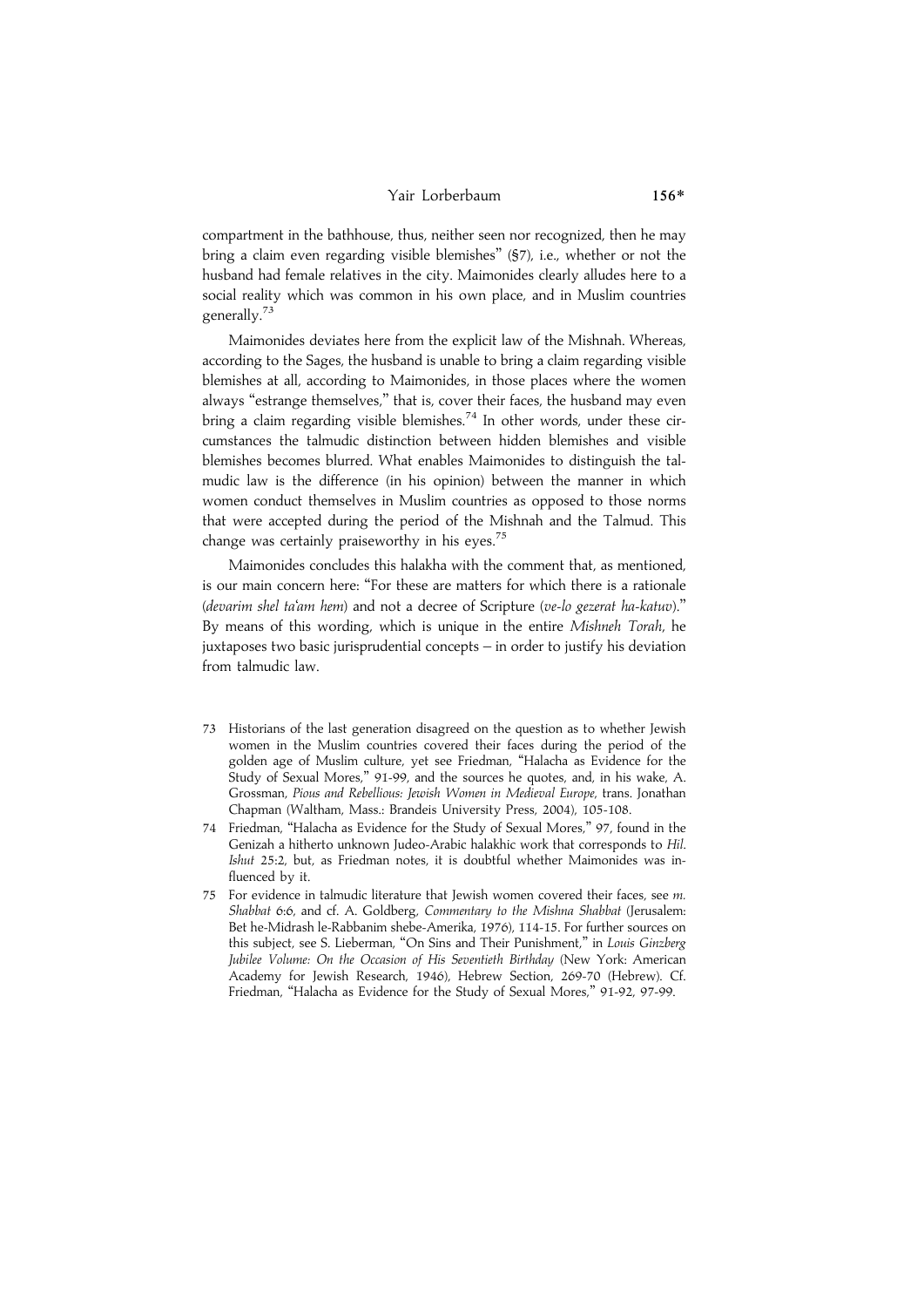The decision as to the question of whether or not the husband knew or could have known of his wife's blemishes – and hence whether he is exempt from the obligation of paying her ketubba if he divorces her – are ''matters for which there is a rationale," that is to say, matters regarding which the judge may implement his discretion. In other words, the judge must take into consideration the "rationale" for the halakha as well as general considerations of justice, and apply them to the unique circumstances of the case at hand. Regarding these halakhot, one needs to decide on the basis of their reason (devarim shel ta'am), and one should not relate to them as gezerat ha-katuv. By the term ''gezerat ha-katuv,'' Maimonides refers to the technical-mechanical application of a halakhic rule. In those cases in which the judge needs to relate to the rule of a ''Scriptural decree,'' he needs to apply it mechanically and not distinguish it or test it by means of the underlying rationale and in light of overall considerations of justice and equity that underlie the halakha in general. This meaning of the idiom emphasizes the decisive weight attributed to the language of a halakha – i.e., "Scripture" – as opposed to its rationale and overarching purpose.

If Maimonides were to relate to the talmudic law in this case as gezerat ha $katuv$  – that is, if he were to apply it in a literal-mechanical way – he would have ruled, for example, that even in those places where "it is not the practice of the young women to go out to the marketplace at all,'' and that even when they do go out they cover their bodies and faces etc., the husband still cannot bring a claim related to visible blemishes. The same holds true for those places where there is a public bathhouse, but the young women bathe at night, or alone in a small compartment within the bathhouse. This is the result that would be received were we to assume that the law of the Mishnah and the Talmud was a matter of ''Scriptural decree'' – that is, its application is based [solely] upon its language, and not according to its reason.<sup>7</sup>

In other words, Maimonides emphasizes that the halakhic issue at hand is not of the type that may be decided simply by technical application of the halakha. The cases which fall within this framework should not be understood by means of a series of hard and fast rules applied by the judge in an emphatic, literal manner. Due to the gap in this matter between (relevant) considerations of justice, on the one hand, and the variety of possibilities likely to present themselves to the judge, on the other hand (i.e., the changing places and times,

<sup>76</sup> See the words of the Kesef Mishneh, ad loc. It is not clear whether Caro attributed a theological sense to the term gezerat ha-katuv; see Part II.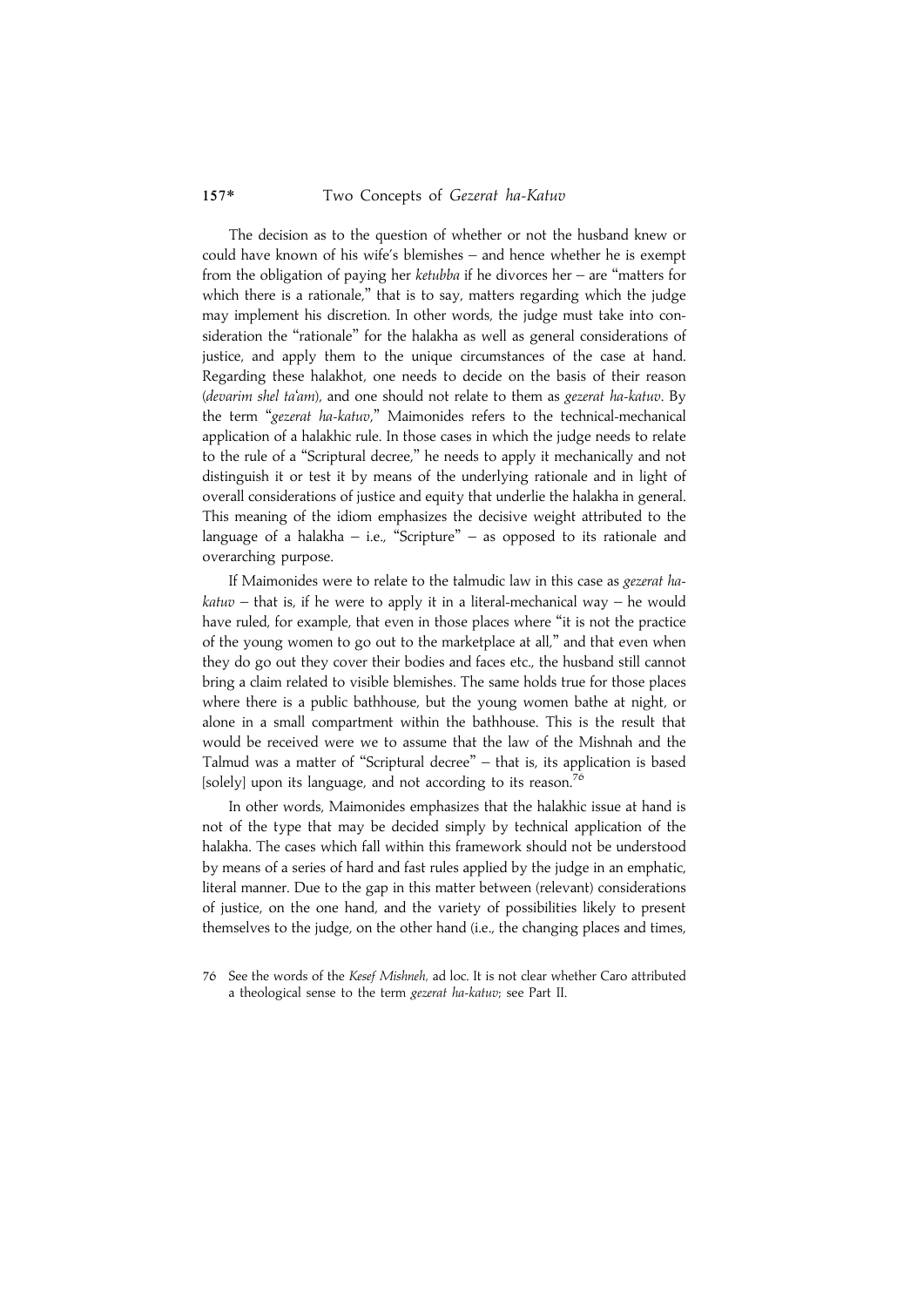#### Yair Lorberbaum 158\*

and the difficulty entailed in anticipating them), a technical application of fixed rules that are formulated and determined in advance – which according to Maimonides are, generally speaking, necessary and desirable (see below) – is likely to lead to a large number of miscarriages of justice.

Hil. Ishut 25.2 is an example of "things which have a rationale" also in terms of its style and the manner of its formulation. Maimonides writes there at length, a fact that is particularly striking in comparison to the concise and tight language of most other halakhot in Mishneh Torah. The formulation here is serpentine and casuistic, unusual against the clarity and codificatory structure of the Yad ha-Hazaqa generally. This is particularly true of the second part of this halakha, which, as mentioned, is an original halakhic discussion (particularly in §§5-7). Maimonides begins by drawing a distinction between those places where it is the custom of women to go out to the marketplace with their faces uncovered (§4) and those places where ''it is not the practice of the women to go out to the marketplace at all'' (§5). He then continues: ''And if the women do go to the public bathhouse, they do so at night, concealing themselves...'' In that case, he rules, the husband ''may bring a claim even regarding visible blemishes.'' But Maimonides immediately qualifies this, almost to the point of reversing his previous words: ''And this, if there was no bathhouse [there]'' etc. ''But,'' he continues – and here comes another reservation, which nearly negates the previous one  $-$  "if there was a public bathhouse in the city, but it is not the practice of women... he cannot bring a claim.'' He then once again performs a 180-degree turn: ''But if it was their custom to go about disguised and to seek privacy even in the bathhouse... he may bring a claim even regarding visible blemishes.'' This convoluted manner of formulation, not at all characteristic of the well-ordered and systematic style of Maimonides in the Mishneh Torah, is undoubtedly intentional. This is an ''open structured'' discussion, intended to guide the judge in implementing his own judicial discretion. As is the way of casuistic discussions, he draws a distinction here between one situation and another. He acknowledges that even the various cases and circumstances mentioned therein may be distinguished from one another in a manner that will change the halakha, and that he is far from exhausting the full range of possibilities that may present themselves to the judge. In the language with which he concludes – or, better, truncates – this halakha, in which he says ''For these are matters for which there is a rationale, and not gezerat ha-katuv," Maimonides refers not only to the talmudic discussion from which he ''departs,'' but also to his own halakhic "ruling." It is not his intention, in his own casuistic discussion, to formulate fixed halakhot which the judge is meant to apply in the technicalliteral manner of ''Scriptural decree.'' It is more by way of guidance to the judge,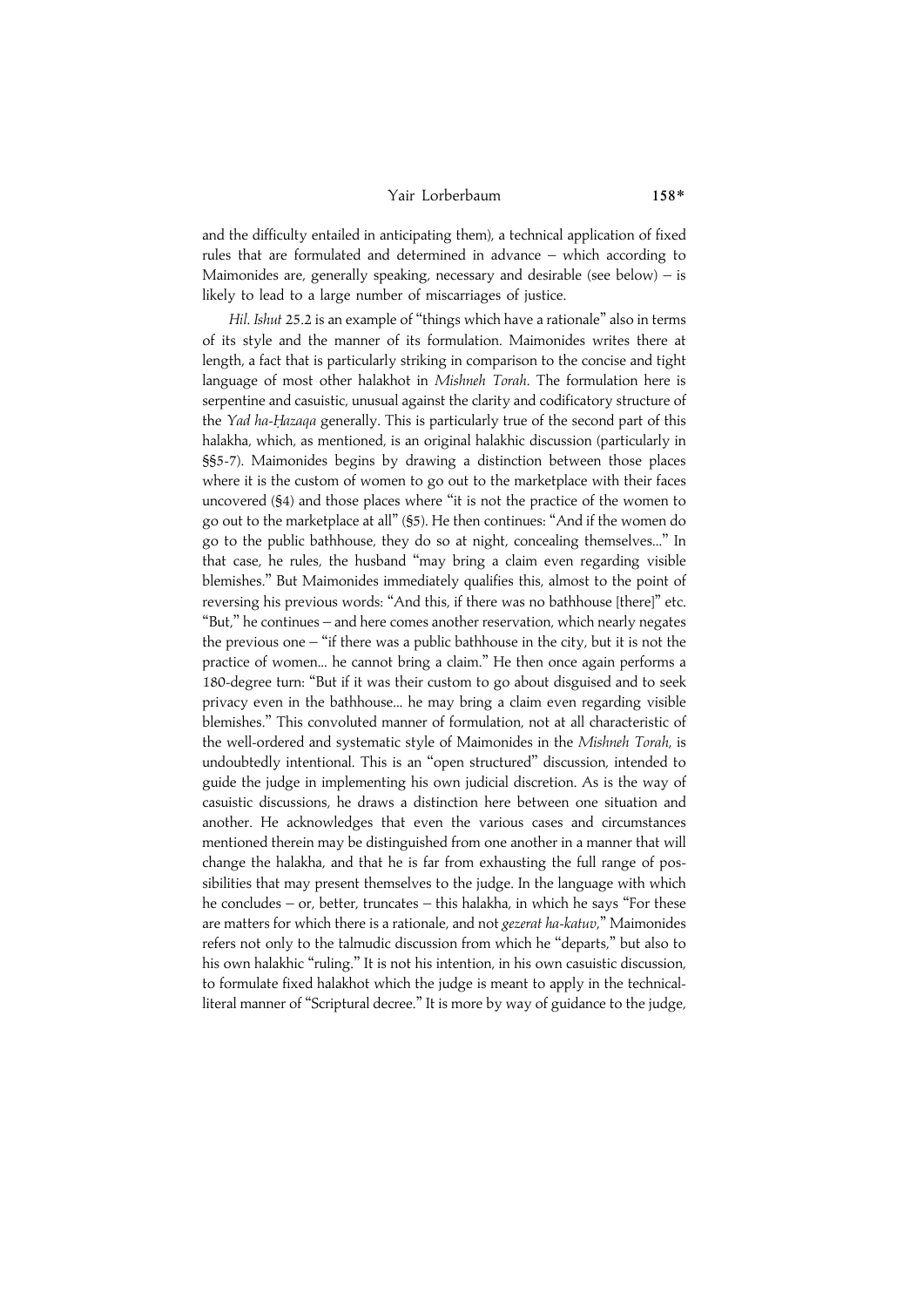as to how he ought to exercise discretion in these matters which fall under the rubric of ''things which have a reason.'' Maimonides's own words likewise fall under this category.

The use of the phrase devarim shel ta'am, in this and similar halakhic contexts, is unique to Maimonides.<sup>77</sup> It appears in other places in the Mishneh Torah, but not in explicit contrast to gezerat ha-katuv. In all of its occurrences, this phrase indicates the need to relate to the reason for the law along with general considerations of justice. The opposite of devarim shel ta'am, which is usually only stated by implication, is the technical-literal application of written halakhot, typically from the talmudic literature (which leads in turn to opposite halakhic results, most often undesirable and unjust). Thus, for example, in Hil. She'ela u-Fiqqadon (Laws of Borrowing and Pledges) 7:12:

One who left a pledge with his neighbor, and the owner of the pledge went overseas, and the one charged with watching over the pledge wished to set out from the land to the sea, or to go out in a caravan – there are those who have taught that if the bailiff [i.e., charged with taking care of the pledge] brought the pledge to the court, he is exempt from responsibility for watching it. And these are matters for which there is a reason (u-devarim shel ta'am hem), for we do not keep this one a prisoner in this place because of the pledge of the other person who went away; and it is impossible for him to take it with him, lest some contingency occur and he will be held responsible for it. And the court leaves it with a reliable trustee with them, because of the [commandment of] returning a lost article to its owners.

This ruling is not the consequence of the technical application of some halakhic rule, but rather relates to an innate principle of justice (''One does not make this one a prisoner'' etc.), which needs to be weighed against the obligation to watch over this item under the circumstances of this specific case. Here, too, we find an original ruling of Maimonides, which does not appear in the Talmud.<sup>78</sup> Application of talmudic law literally (gezerat ha-katuv) would have ignored the bailiff's right to "freedom of movement" and forced him to keep the object in his home and to refrain from going to sea or going away with a caravan.79

- 77 It may be that the inspiration for this appears in b. Avod. Zar. 18a.
- 78 See the Hagahot Maimoniot and Maggid Mishneh ad loc.
- On devarim shel ta'am, see Hil. To'en ve-Nit'an 8:1, and cf. Hil. Malveh ve-Loveh 21:1.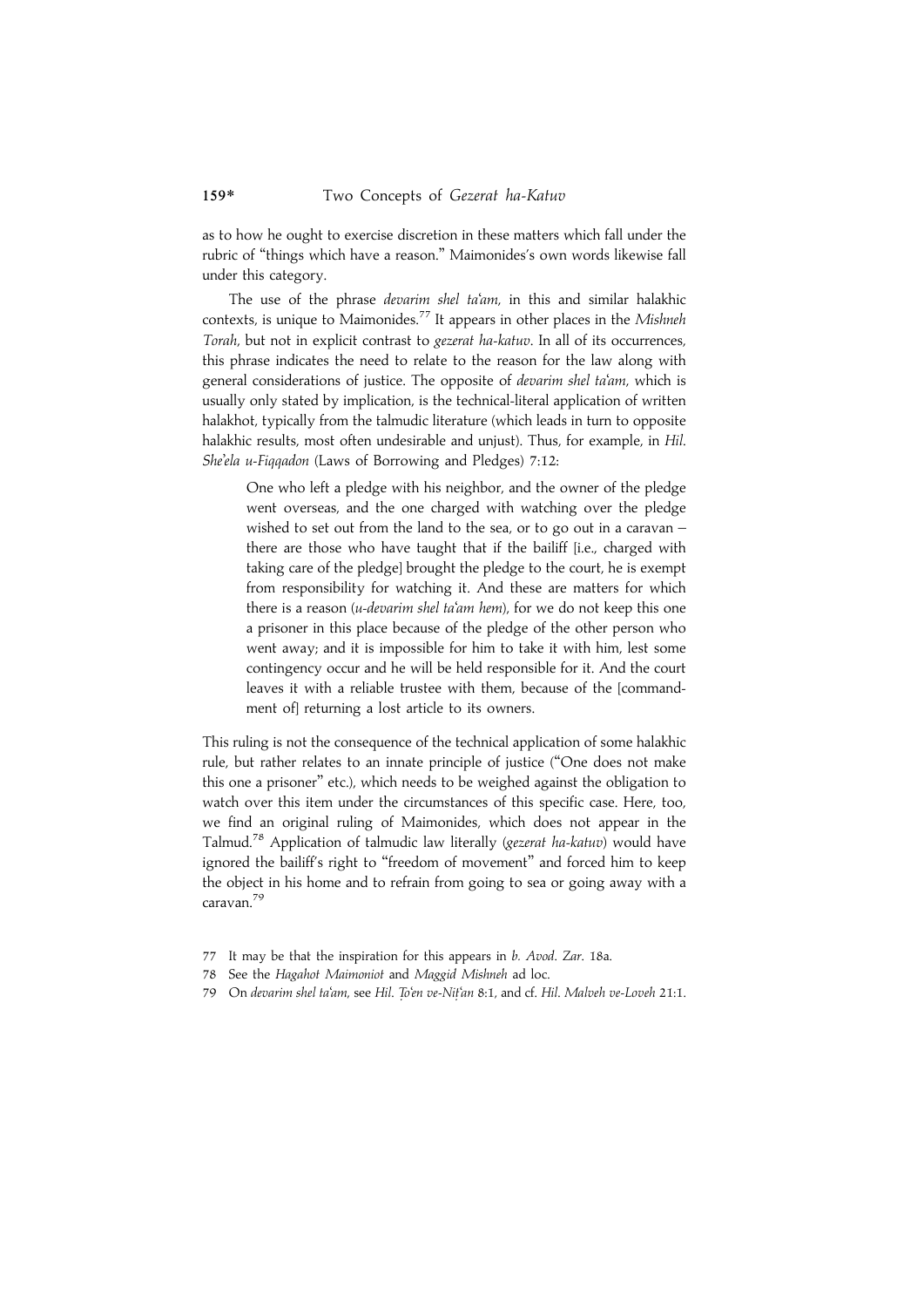#### Yair Lorberbaum

# 3. Gezerat ha-Katuv, Judicial Discretion, and Legal Formalism

The term, "matters for which there is a rationale" (devarim shel ta'am) is similar to the modern concept of ''judicial discretion,'' even if the range of discretion granted here to the halakhic authority or judge is limited in comparison to that given to judges by modern authors.<sup>80</sup> As opposed to that, Maimonides here applies to the term gezerat ha-katuv one of the meanings of ''legal formalism,'' according to which law is a system of rules, well-fixed and well-formulated, which the judge, generally speaking, must apply in a literal-mechanical manner to those cases that come before him. This sense of legal formalism is defined by Frederick Schauer as follows:

Formalism in this sense is therefore indistinguishable from "rulism." for what makes a regulative rule a rule, and what distinguishes it from a reason, is precisely the unwillingness to pierce the generalization even in cases in which the generalization appears to the decision maker to be inapposite. A rule's acontextual rigidity is what makes it a rule. $81$ 

As I already noted earlier, the meaning of gezerat ha-katuv as legal formalism or ''rulism'' is a component of the jurisprudential meaning of this term. Gezerat hakatuv as halakhic formalism or ''rulism'' is based upon the commanding power of Scripture – ''decree'' understood in the sense of ''unconditional command'' – one of whose meanings is the subjugation of the (rational) discretion of the one commanded – in this case, the judge – to the authority of the legislator  $(ha-katuv - i.e.,$  the halakha). Legal (and halakhic) formalism is, among other things, a ''decree'' to refrain from applying judgment and a command to obey "that which is written" in accordance with its language as given. From the viewpoint of Maimonidean rationalism, which is guided by rationales and purposes, there is no greater act of submission than this.

- 80 See, e.g., R. Dworkin, Taking Rights Seriously (Cambridge, Mass.: Harvard University Press, 1977), ch. 2, and on judicial discretion cf. A. Barak, Purposive Interpretation in Law (Sarigim-Lion: Nevo, 2003), 155-64 (Hebrew).
- 81 F. Schauer, ''Formalism,'' Yale Law Journal 97 (1988): 509-48, at 535. The term ''legal formalism'' has numerous meanings. For a survey of the various meanings given to it, see ibid., 510 n. 1. For other definitions of ''legal formalism'' and its usages – which are not mutually exclusive – cf. D. Lyons, "Legal Formalism and Instrumentalism - A Pathological Study," Cornell Law Review 66 (1988): 949-72; E. J. Weinrib, "Legal Formalism: On the Immanent Rationality of Law," Yale Law Journal 97 (1988): 949-1016. In the following discussion I am not committed to other elements that various authors have attributed to legal formalism, for example, the notion that the law is unequivocal and complete (i.e., gives an answer to every legal question or problem), and more.